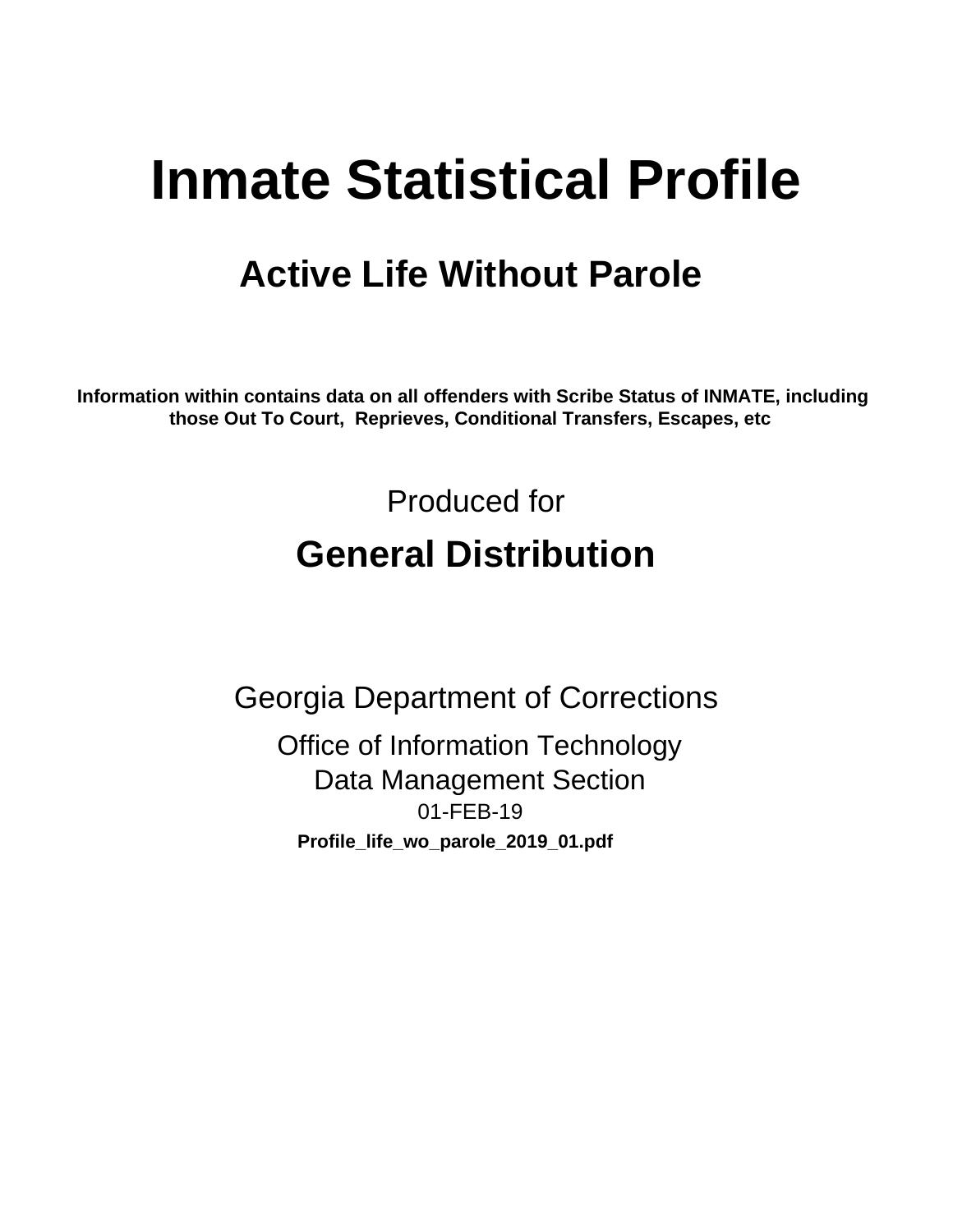## **Inmate Statistical Profile 01-FEB-19**

Contents

**Active Life Without Parole** 

Produced for General Distribution

## **Table of Contents**

|    | <b>Demographic information</b>                                        |
|----|-----------------------------------------------------------------------|
|    | 4 Current age, broken out in ten year age groups                      |
|    | 5 Race group                                                          |
|    | 6 Marital status, self-reported at entry to prison                    |
|    | 7 Number of Inmates with Dependents, self-reported at entry to prison |
|    | 8 Religious affiliation, self-reported at entry to prison             |
|    | 9 Home county - self-reported at entry to prison                      |
|    | 13 Employment status before prison, self-reported at entry to prison  |
|    | 14 Age at admission                                                   |
|    | 16 Height, measured at entry to prison                                |
|    | 17 Weight, measured at entry to prison                                |
|    | 18 Military service                                                   |
|    | <b>Correctional information</b>                                       |
|    | 19 Type of admission to prison                                        |
|    | 20 Current / last supervision level                                   |
|    | 21 Current / last institution type                                    |
|    | 22 Institution type - transitional centers                            |
|    | 23 Institution type - county prisons                                  |
|    | 24 Institution type - state prisons                                   |
|    | 25 Institution type - private prisons                                 |
|    | 26 Institution type - inmate boot camp                                |
|    | 27 Number of disciplinary reports                                     |
|    | 28 Number of transfers                                                |
|    | 29 Number of escapes                                                  |
|    | 30 Time served in current (or last) institution                       |
|    | Educational, psychological and physical information                   |
| 31 | Highest grade level attained                                          |
|    | 32 Culture fair IQ scores                                             |
|    | 33 Wide Range Achievement Test (WRAT) reading score                   |
|    | 34 Wide Range Achievement Test (WRAT) math score                      |
|    | 35 Wide Range Achievement Test (WRAT) spelling score                  |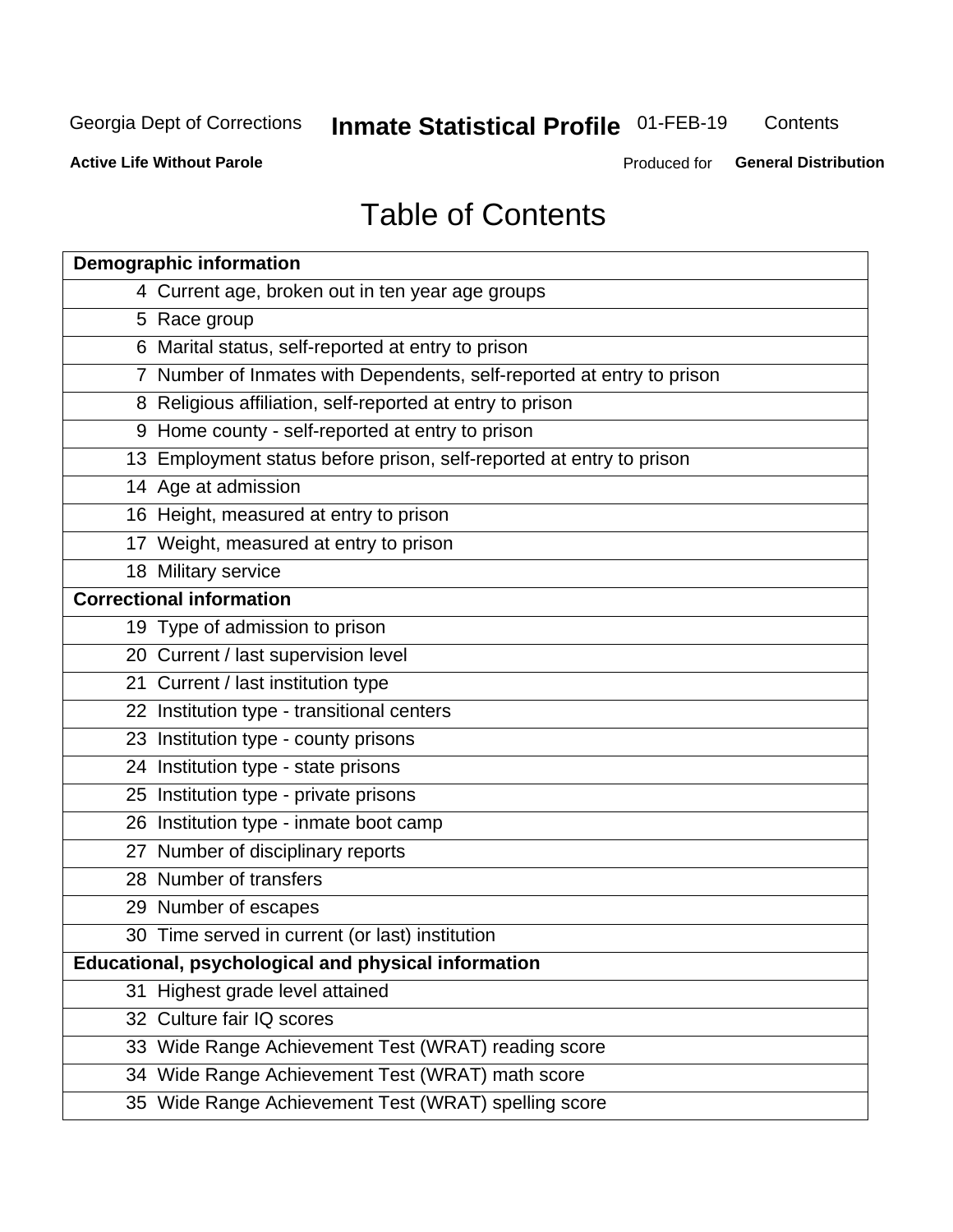## **Inmate Statistical Profile 01-FEB-19**

Contents

**Active Life Without Parole** 

Produced for General Distribution

## **Table of Contents**

| Educational, psychological and physical information              |
|------------------------------------------------------------------|
| 36 Current / last mental health treatment level                  |
| 37 PULHESDWIT medical scale - 'P' overall condition ('P'hysical) |
| 38 PULHESDWIT medical scale - 'U' upper body                     |
| 39 PULHESDWIT medical scale - 'L' lower body                     |
| 40 PULHESDWIT medical scale - 'H' hearing                        |
| 41 PULHESDWIT medical scale - 'E' vision                         |
| 42 PULHESDWIT medical scale -'S' psychiatric                     |
| 43 PULHESDWIT medical scale - 'D' dental                         |
| 44 PULHESDWIT medical scale - 'W' work ability                   |
| 45 PULHESDWIT medical scale - 'I' impairment                     |
| 46 PULHESDWIT medical scale - 'T' transportability               |
| <b>Crimes and criminal history information</b>                   |
| 47 Number of prior Georgia incarcerations                        |
| 48 Prison sentence in years                                      |
| 49 Primary offense, broken out into felonies vs misdemeanors     |
| 50 Primary offense, broken out into six broad crime categories   |
| 51 Primary offense, detailed offense code                        |
| 52 County of conviction of primary offense                       |
| 56 Circuit of conviction of primary offense                      |
| 58 Years served (jail + prison) in this incarceration            |
| <b>Medical information</b>                                       |
| 59 Results of most recent HIV test                               |
| 60 Results of most recent tuberculosis test                      |
| 61 Results of most recent syphilis test                          |
| 62 Results of most recent Hepatitis-C test                       |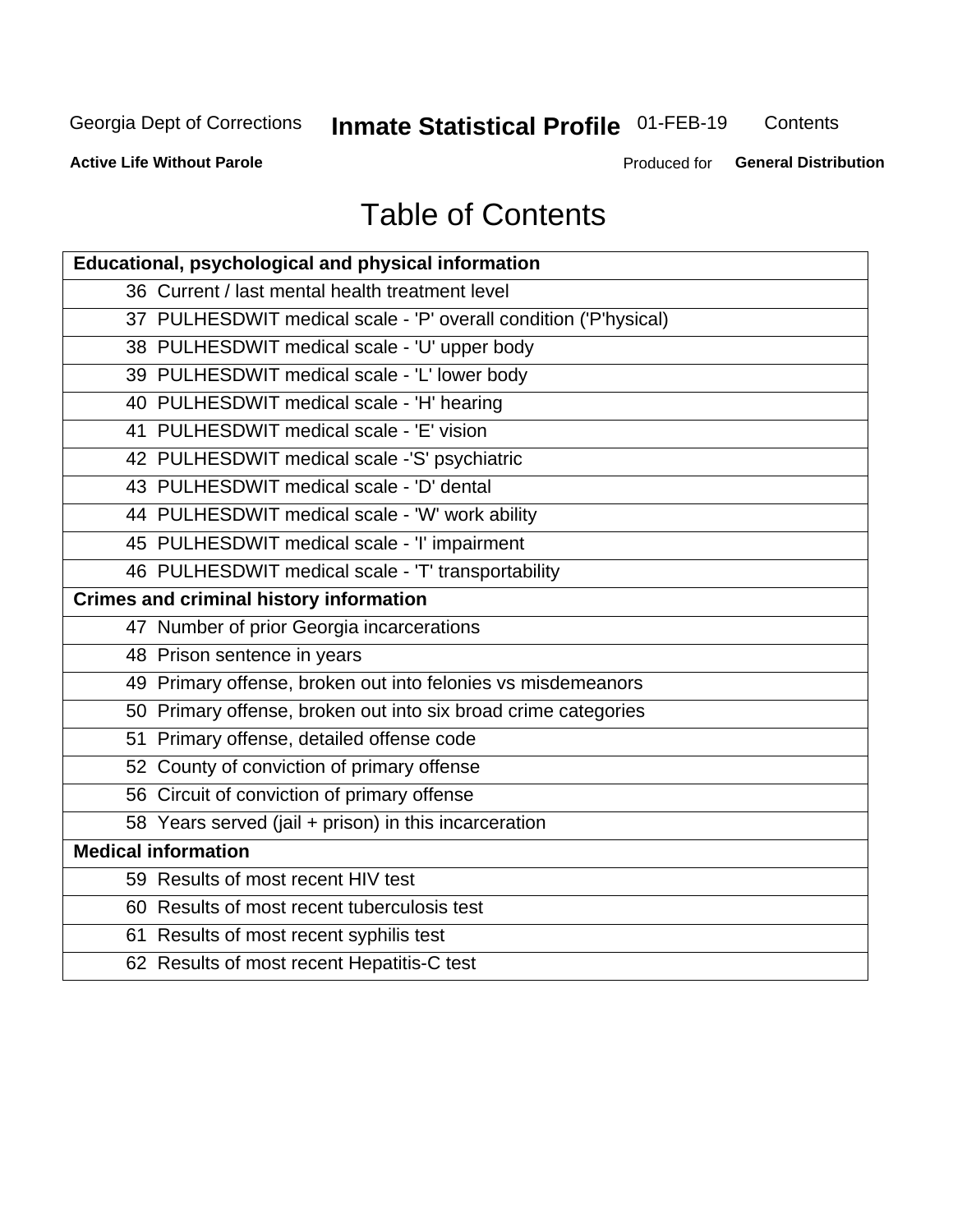### **Active Life Without Parole**

#### Produced for General Distribution

### Current age, broken out in ten-year age groups

COL % - percent each COUNT is of its particular column

|                          | <b>Male</b>  |          |         | <b>Female</b> |        |       | <b>Total</b> |        |
|--------------------------|--------------|----------|---------|---------------|--------|-------|--------------|--------|
| <b>Current Age</b>       | <b>Count</b> | Col %    | Row %   | <b>Count</b>  | Col %  | Row % | <b>Total</b> | Col %  |
| <b>Teens (1-19)</b>      | ⌒            | 0.14%    | 100.00% |               |        |       | 2            | 0.13%  |
| <b>Twenties (20-29)</b>  | 235          | 16.12%   | 95.53%  | 11            | 20.00% | 4.47% | 246          | 16.26% |
| Thirties (30-39)         | 396          | 27.16%   | 95.42%  | 19            | 34.55% | 4.58% | 415          | 27.43% |
| <b>Forties (40-49)</b>   | 383          | 26.27%   | 96.47%  | 14            | 25.45% | 3.53% | 397          | 26.24% |
| <b>Fifties (50-59)</b>   | 294          | 20.16%   | 97.35%  | 8             | 14.55% | 2.65% | 302          | 19.96% |
| <b>Sixties (60-69)</b>   | 121          | $8.30\%$ | 97.58%  | 3             | 5.45%  | 2.42% | 124          | 8.20%  |
| Seventy + (70 and above) | 27           | 1.85%    | 100.00% |               |        |       | 27           | 1.78%  |
| <b>Total Reported</b>    | 1,458        | 100%     | 96.36%  | 55            | 100%   | 3.64% | 1,513        | 100%   |

| Reported<br>NOT.<br>. |      |                 |                        |
|-----------------------|------|-----------------|------------------------|
| <b>Total</b>          | ,458 | --<br><u>Ju</u> | <b>E49</b><br>7. J I J |

| <b>Mean</b><br>(average) | 42.93 | 39.96 | 42.82 |
|--------------------------|-------|-------|-------|
| Median (middle)          |       | 39    |       |
| Mode<br>(most frequent)  | 38    |       | 38    |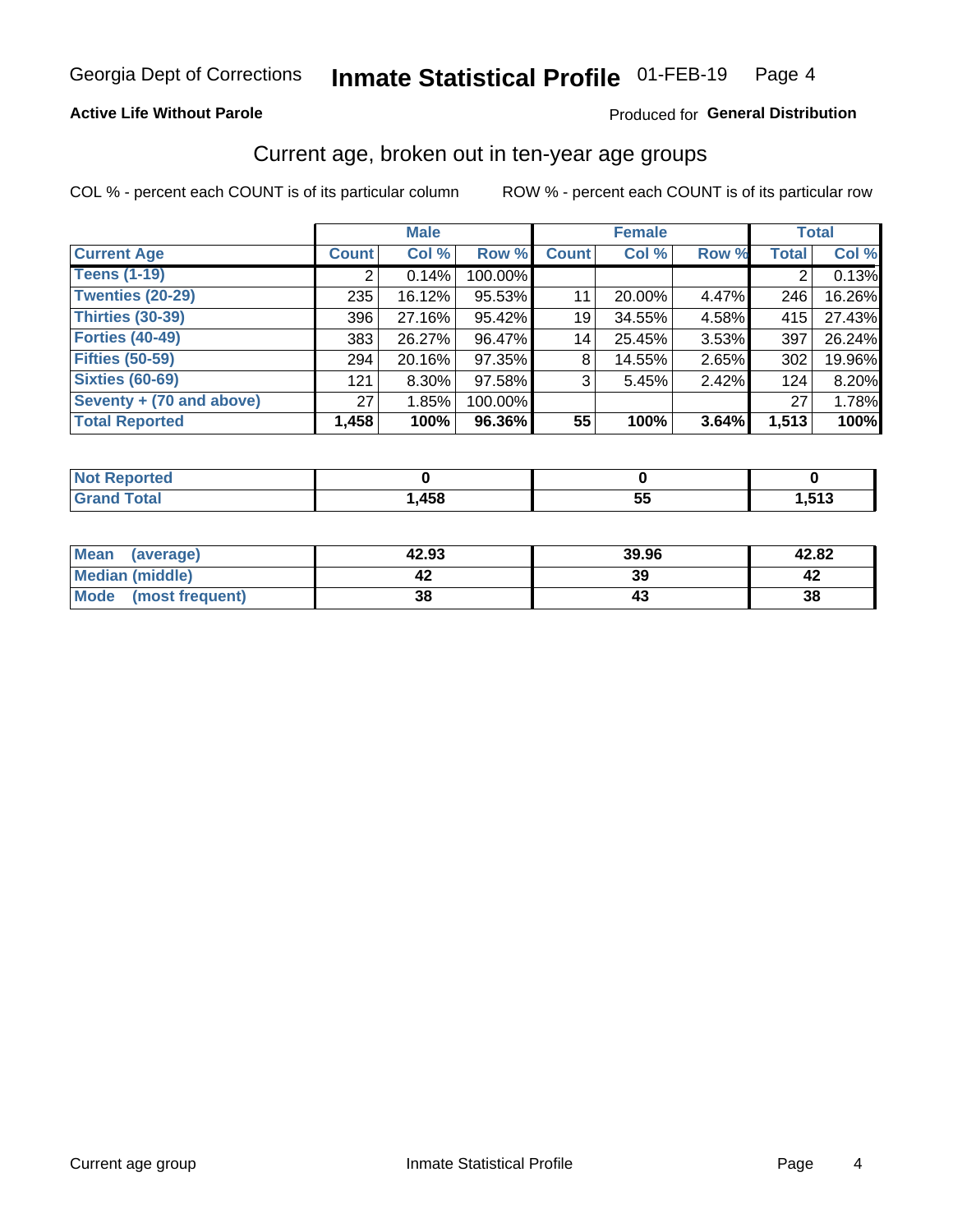#### Inmate Statistical Profile 01-FEB-19 Page 5

### **Active Life Without Parole**

Produced for General Distribution

### Race group

COL % - percent each COUNT is of its particular column

|                              |              | <b>Male</b> |                    |    | <b>Female</b> |       |              | <b>Total</b> |  |
|------------------------------|--------------|-------------|--------------------|----|---------------|-------|--------------|--------------|--|
| <b>Race Group</b>            | <b>Count</b> | Col %       | <b>Row % Count</b> |    | Col %         | Row % | <b>Total</b> | Col %        |  |
| <b>White</b>                 | 307          | 21.06%      | 93.88%             | 20 | 36.36%        | 6.12% | 327          | 21.61%       |  |
| <b>Black</b><br>$\mathbf{2}$ | 1,114        | 76.41%      | 97.12%             | 33 | 60.00%        | 2.88% | 1,147        | 75.81%       |  |
| <b>Other</b><br>5.           |              | $.14\%$     | 100.00%            |    |               |       | 2            | .13%         |  |
| <b>Asian</b><br>6            | 5            | $.34\%$     | 100.00%            |    |               |       | 5            | .33%         |  |
| <b>Hispanic</b><br>10        | 30           | $2.06\%$    | 93.75%             | 2  | 3.64%         | 6.25% | 32           | 2.12%        |  |
| <b>Total Reported</b>        | 1,458        | 100%        | 96.36%             | 55 | 100%          | 3.64% | 1,513        | 100%         |  |

| <b><i>College College</i></b><br>тео |      |         |            |
|--------------------------------------|------|---------|------------|
| <b>Total</b>                         | ,458 | --<br>ು | <b>E49</b> |

| маст |  | M |  |  |  |
|------|--|---|--|--|--|
|------|--|---|--|--|--|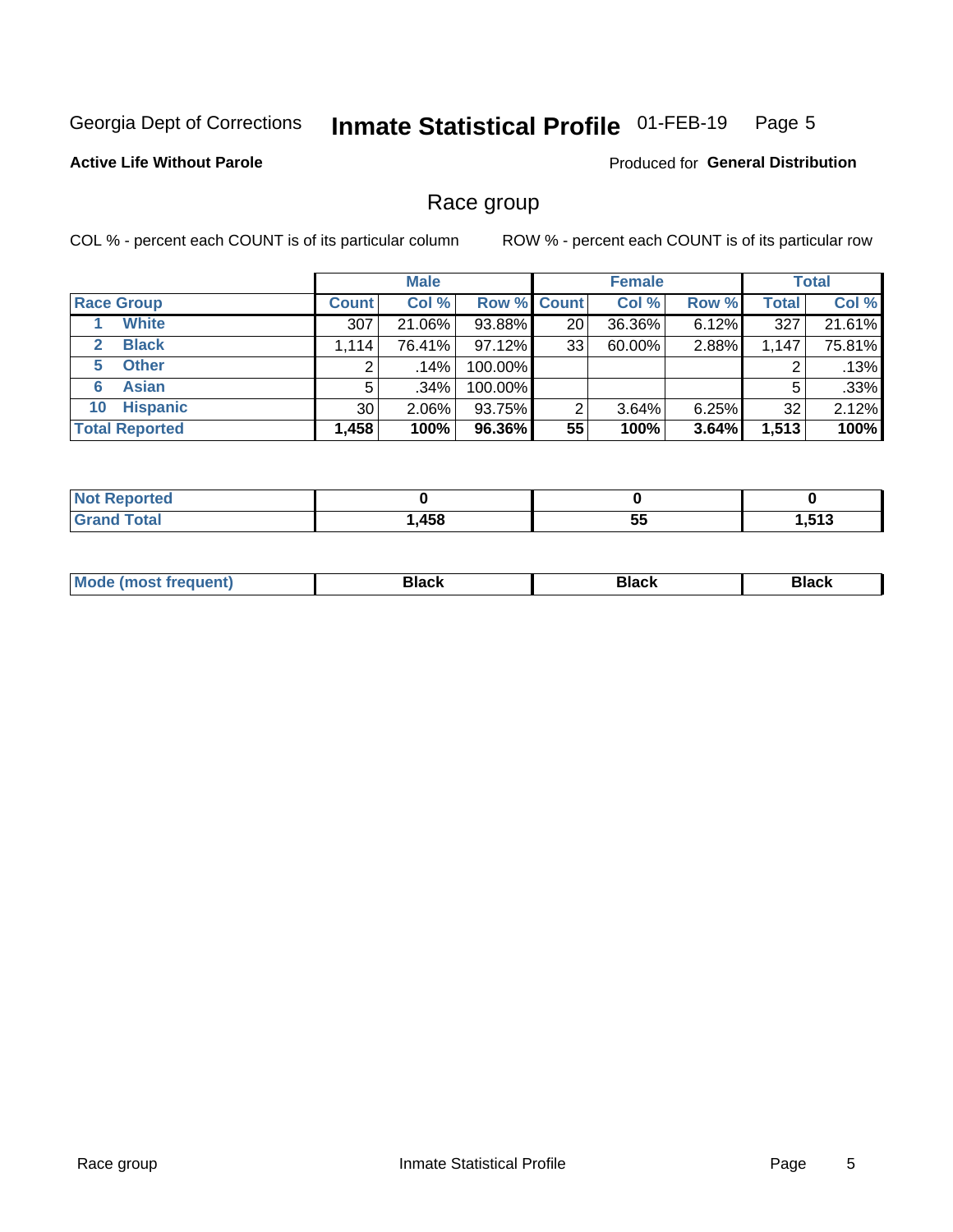#### Inmate Statistical Profile 01-FEB-19 Page 6

#### **Active Life Without Parole**

### Produced for General Distribution

## Marital status, self-reported at entry to prison

COL % - percent each COUNT is of its particular column

|                            | <b>Male</b>  |        |        |                 | <b>Female</b> | <b>Total</b> |                 |        |
|----------------------------|--------------|--------|--------|-----------------|---------------|--------------|-----------------|--------|
| <b>Marital Status</b>      | <b>Count</b> | Col %  | Row %  | <b>Count</b>    | Col %         | Row %        | <b>Total</b>    | Col %  |
| <b>Unknown</b><br>$\bf{0}$ | 15           | 1.03%  | 93.75% |                 | 1.82%         | 6.25%        | 16 <sub>1</sub> | 1.06%  |
| <b>Divorced</b><br>D       | 116          | 7.96%  | 96.67% | 4               | 7.27%         | 3.33%        | 120             | 7.93%  |
| <b>Married</b><br>М        | 207          | 14.20% | 95.39% | 10 <sup>1</sup> | 18.18%        | 4.61%        | 217             | 14.34% |
| <b>Separated</b><br>S.     | 43           | 2.95%  | 87.76% | 6               | 10.91%        | 12.24%       | 49              | 3.24%  |
| <b>Unmarried</b><br>U      | 1,040        | 71.33% | 97.38% | 28              | 50.91%        | 2.62%        | 1,068           | 70.59% |
| <b>Widow</b><br>W          | 37           | 2.54%  | 86.05% | 6               | 10.91%        | 13.95%       | 43              | 2.84%  |
| <b>Total Reported</b>      | 1,458        | 100%   | 96.36% | 55              | 100%          | 3.64%        | 1,513           | 100%   |

| Reported<br>$\cdot$ Not $\cdot$<br>. <b>.</b> |      |   |                |
|-----------------------------------------------|------|---|----------------|
| <b>Total</b>                                  | ,458 | w | 513<br>. J I J |

|--|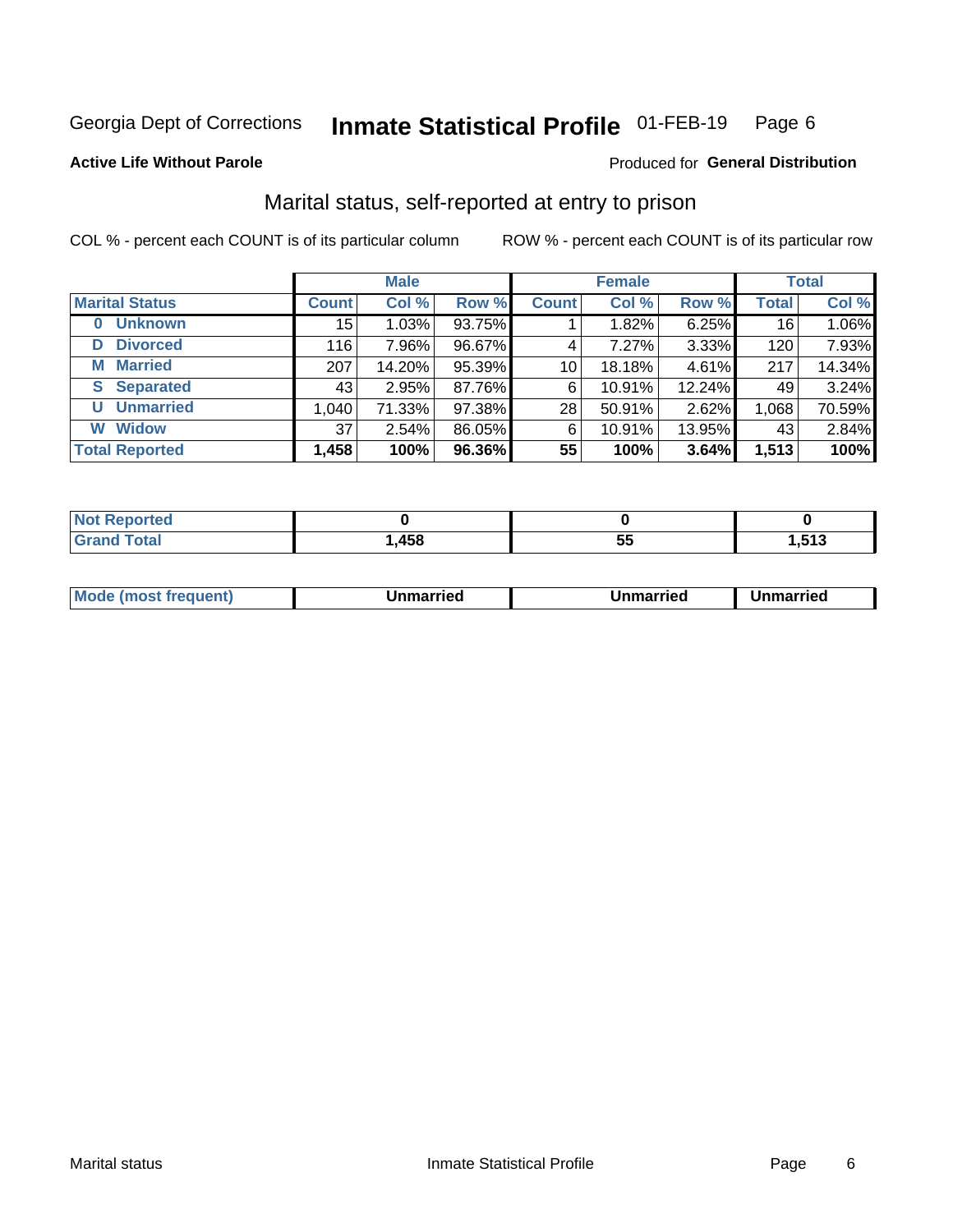#### **Inmate Statistical Profile 01-FEB-19** Page 7

### **Active Life Without Parole**

### Produced for General Distribution

### Number of Inmates with Dependents, Self-Reported at Entry to Prison

COL % - percent each COUNT is of its particular column

|                             |              | <b>Male</b> |         |              | <b>Female</b> |       |              | <b>Total</b> |
|-----------------------------|--------------|-------------|---------|--------------|---------------|-------|--------------|--------------|
| <b>Number of dependents</b> | <b>Count</b> | Col %       | Row %   | <b>Count</b> | Col %         | Row % | <b>Total</b> | Col %        |
| $\bf{0}$                    | 342          | 31.73%      | 94.74%  | 19           | 38.78%        | 5.26% | 361          | 32.03%       |
|                             | 255          | 23.65%      | 96.96%  | 8            | 16.33%        | 3.04% | 263          | 23.34%       |
| $\overline{2}$              | 190          | 17.63%      | 96.45%  |              | 14.29%        | 3.55% | 197          | 17.48%       |
| 3                           | 124          | 11.50%      | 93.23%  | 9            | 18.37%        | 6.77% | 133          | 11.80%       |
| 4                           | 81           | 7.51%       | 96.43%  | 3            | 6.12%         | 3.57% | 84           | 7.45%        |
| 5                           | 36           | 3.34%       | 94.74%  | 2            | 4.08%         | 5.26% | 38           | 3.37%        |
| $6\phantom{1}6$             | 24           | 2.23%       | 96.00%  |              | 2.04%         | 4.00% | 25           | 2.22%        |
| 7                           | 13           | 1.21%       | 100.00% |              |               |       | 13           | 1.15%        |
| 8                           | 6            | 0.56%       | 100.00% |              |               |       | 6            | 0.53%        |
| $\boldsymbol{9}$            | 2            | 0.19%       | 100.00% |              |               |       | 2            | 0.18%        |
| Over 10                     | 5            | 0.46%       | 100.00% |              |               |       | 5            | 0.44%        |
| <b>Total Reported</b>       | 1,078        | 100%        | 95.65%  | 49           | 100%          | 4.35% | 1,127        | 100%         |

| 380 |                 | 386        |
|-----|-----------------|------------|
| 458 | --<br>. .<br>J. | E49<br>טוכ |

| Mean<br>(average)      | . 57 | l.73 |
|------------------------|------|------|
| <b>Median (middle)</b> |      |      |
| Mode (most frequent)   |      |      |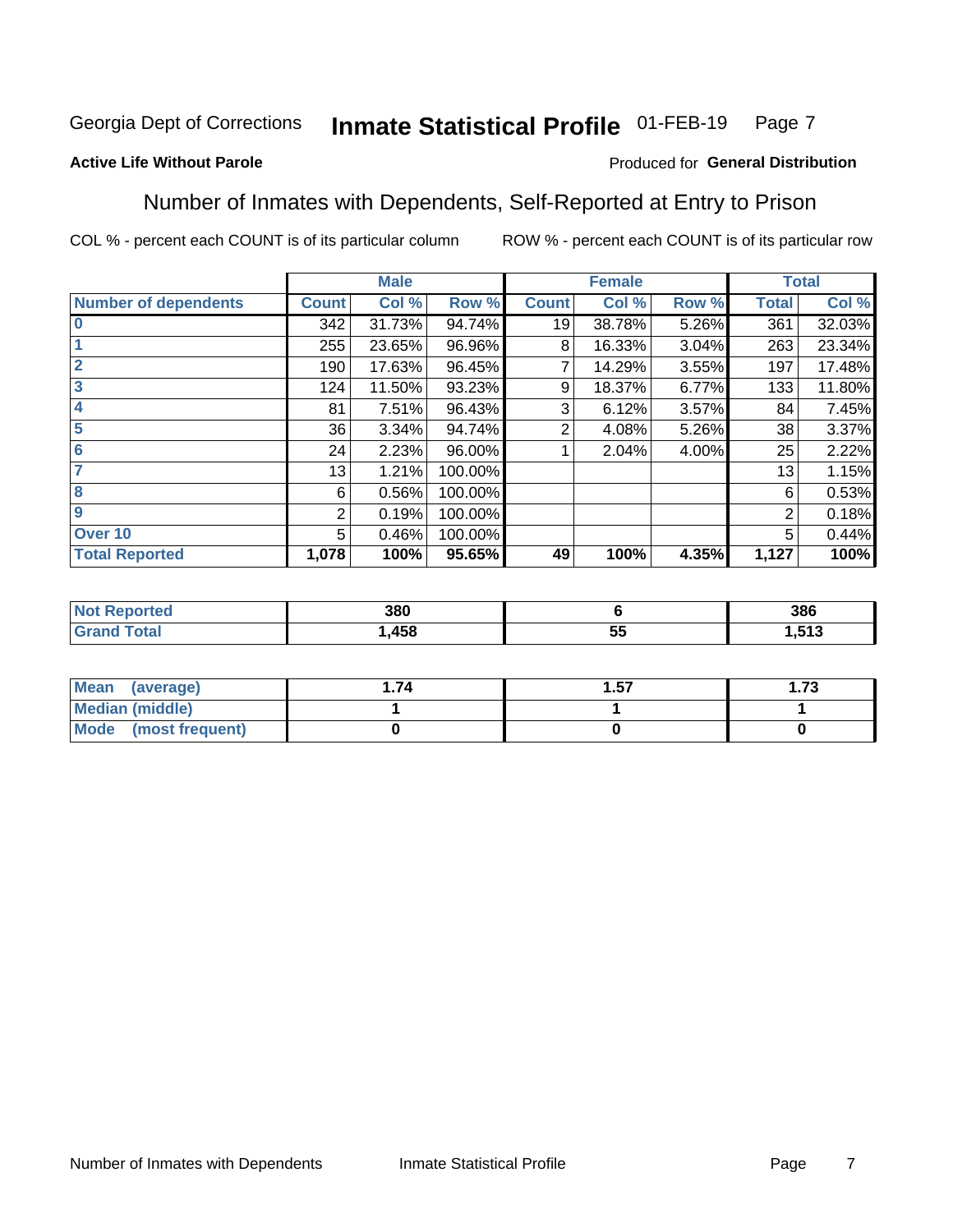#### Inmate Statistical Profile 01-FEB-19 Page 8

#### **Active Life Without Parole**

## Produced for General Distribution

## Religious affiliation, self-reported at entry to prison

COL % - percent each COUNT is of its particular column

|              |                              |              | <b>Male</b> |         |                | <b>Female</b> |        |       | <b>Total</b> |
|--------------|------------------------------|--------------|-------------|---------|----------------|---------------|--------|-------|--------------|
|              | <b>Religious Affiliation</b> | <b>Count</b> | Col %       | Row %   | <b>Count</b>   | Col %         | Row %  | Total | Col %        |
|              | <b>Islam</b>                 | 68           | 9.66%       | 97.14%  | 2              | 5.13%         | 2.86%  | 70    | 9.42%        |
| $\mathbf{2}$ | <b>Catholic</b>              | 22           | 3.13%       | 88.00%  | 3              | 7.69%         | 12.00% | 25    | 3.36%        |
| 3            | <b>Baptist</b>               | 379          | 53.84%      | 92.89%  | 29             | 74.36%        | 7.11%  | 408   | 54.91%       |
| 4            | <b>Methodist</b>             | 12           | 1.70%       | 92.31%  |                | 2.56%         | 7.69%  | 13    | 1.75%        |
| 7            | <b>Chc Of God</b>            | 2            | .28%        | 100.00% |                |               |        | 2     | .27%         |
| 8            | <b>Holiness</b>              | 20           | 2.84%       | 90.91%  | $\overline{2}$ | 5.13%         | 9.09%  | 22    | 2.96%        |
| 9            | <b>Jewish</b>                | 2            | .28%        | 100.00% |                |               |        | 2     | .27%         |
| 10           | <b>Anglican</b>              |              | .14%        | 100.00% |                |               |        |       | .13%         |
| 12           | <b>Hindu</b>                 | 2            | .28%        | 100.00% |                |               |        | 2     | .27%         |
| 16           | <b>Seven D Ad</b>            | 4            | .57%        | 100.00% |                |               |        | 4     | .54%         |
| 17           | <b>Jehovah Wt</b>            | 10           | 1.42%       | 100.00% |                |               |        | 10    | 1.35%        |
| 18           | <b>Latr Day S</b>            |              | .14%        | 100.00% |                |               |        |       | .13%         |
| 20           | <b>Other Prot</b>            | 76           | 10.80%      | 97.44%  | 2              | 5.13%         | 2.56%  | 78    | 10.50%       |
| 96           | <b>None</b>                  | 105          | 14.91%      | 100.00% |                |               |        | 105   | 14.13%       |
|              | <b>Total Reported</b>        | 704          | 100%        | 94.75%  | 39             | 100%          | 5.25%  | 743   | 100%         |

| ı leu<br> | 754               | 10       | 770 |
|-----------|-------------------|----------|-----|
| _______   | <b>A58</b><br>סטו | --<br>v. | E49 |

| <b>Mode (most frequent)</b> | 3aptist | 3aptist | Baptist |
|-----------------------------|---------|---------|---------|
|-----------------------------|---------|---------|---------|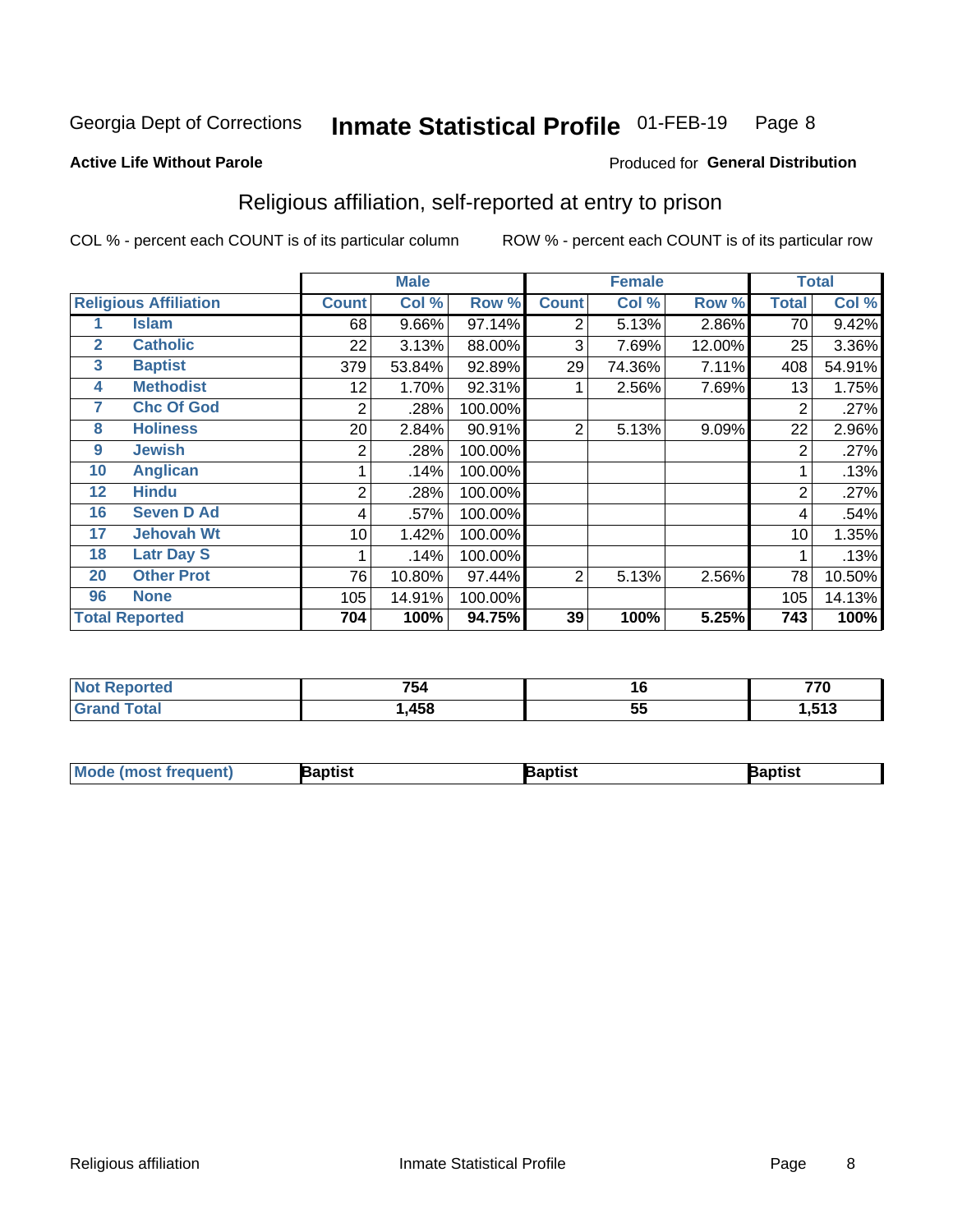#### Inmate Statistical Profile 01-FEB-19 Page 9

### **Active Life Without Parole**

### Produced for General Distribution

## Home county, self-reported at entry to prison

COL % - percent each COUNT is of its particular column

|     |                             |                  | <b>Male</b> |                  |                | <b>Female</b> |        | <b>Total</b>     |        |
|-----|-----------------------------|------------------|-------------|------------------|----------------|---------------|--------|------------------|--------|
|     | <b>Home County</b>          | <b>Count</b>     | Col %       | Row <sup>%</sup> | <b>Count</b>   | Col %         | Row %  | <b>Total</b>     | Col %  |
| 000 | <b>Unknown</b>              | $\overline{272}$ | 18.66%      | 93.47%           | 19             | 34.55%        | 6.53%  | $\overline{291}$ | 19.23% |
| 001 | <b>Appling County</b>       | 5                | .34%        | 100.00%          |                |               |        | 5                | .33%   |
| 002 | <b>Atkinson County</b>      | $\overline{2}$   | .14%        | 100.00%          |                |               |        | $\overline{2}$   | .13%   |
| 003 | <b>Bacon County</b>         | 1                | .07%        | 100.00%          |                |               |        | 1                | .07%   |
| 004 | <b>Baker County</b>         | $\mathbf 1$      | .07%        | 100.00%          |                |               |        | 1                | .07%   |
| 005 | <b>Baldwin County</b>       | 3                | .21%        | 100.00%          |                |               |        | 3                | .20%   |
| 006 | <b>Banks County</b>         | $\mathbf{1}$     | .07%        | 100.00%          |                |               |        | 1                | .07%   |
| 007 | <b>Barrow County</b>        | 10               | .69%        | 100.00%          |                |               |        | 10               | .66%   |
| 008 | <b>Bartow County</b>        | 10               | .69%        | 100.00%          |                |               |        | 10               | .66%   |
| 009 | <b>Ben Hill County</b>      | 7                | .48%        | 100.00%          |                |               |        | 7                | .46%   |
| 010 | <b>Berrien County</b>       | 4                | .27%        | 100.00%          |                |               |        | 4                | .26%   |
| 011 | <b>Bibb County</b>          | 42               | 2.88%       | 95.45%           | $\overline{2}$ | 3.64%         | 4.55%  | 44               | 2.91%  |
| 012 | <b>Bleckley County</b>      | 1                | .07%        | 100.00%          |                |               |        | 1                | .07%   |
| 013 | <b>Brantley County</b>      | $\mathbf 1$      | .07%        | 100.00%          |                |               |        | 1                | .07%   |
| 014 | <b>Brooks County</b>        | 3                | .21%        | 100.00%          |                |               |        | 3                | .20%   |
| 015 | <b>Bryan County</b>         | 1                | .07%        | 100.00%          |                |               |        | 1                | .07%   |
| 016 | <b>Bulloch County</b>       | 5                | .34%        | 100.00%          |                |               |        | 5                | .33%   |
| 017 | <b>Burke County</b>         | 10               | .69%        | 100.00%          |                |               |        | 10               | .66%   |
| 018 | <b>Butts County</b>         | 4                | .27%        | 100.00%          |                |               |        | 4                | .26%   |
| 019 | <b>Calhoun County</b>       | $\overline{2}$   | .14%        | 100.00%          |                |               |        | $\overline{2}$   | .13%   |
| 020 | <b>Camden County</b>        | 5                | .34%        | 100.00%          |                |               |        | 5                | .33%   |
| 021 | <b>Candler County</b>       | 5                | .34%        | 100.00%          |                |               |        | 5                | .33%   |
| 022 | <b>Carroll County</b>       | 5                | .34%        | 83.33%           | 1              | 1.82%         | 16.67% | 6                | .40%   |
| 023 | <b>Catoosa County</b>       | 3                | .21%        | 100.00%          |                |               |        | 3                | .20%   |
| 025 | <b>Chatham County</b>       | 53               | 3.64%       | 100.00%          |                |               |        | 53               | 3.50%  |
| 026 | <b>Chattahoochee County</b> | $\mathbf 1$      | .07%        | 100.00%          |                |               |        | 1                | .07%   |
| 027 | <b>Chattooga County</b>     | $\mathbf 1$      | .07%        | 100.00%          |                |               |        | 1                | .07%   |
| 028 | <b>Cherokee County</b>      | 6                | .41%        | 100.00%          |                |               |        | $\,6$            | .40%   |
| 029 | <b>Clarke County</b>        | 22               | 1.51%       | 100.00%          |                |               |        | 22               | 1.45%  |
| 030 | <b>Clay County</b>          | $\overline{2}$   | .14%        | 100.00%          |                |               |        | $\overline{2}$   | .13%   |
| 031 | <b>Clayton County</b>       | 54               | 3.70%       | 96.43%           | $\overline{c}$ | 3.64%         | 3.57%  | 56               | 3.70%  |
| 033 | <b>Cobb County</b>          | 49               | 3.36%       | 98.00%           | 1              | 1.82%         | 2.00%  | 50               | 3.30%  |
| 034 | <b>Coffee County</b>        | $\overline{7}$   | .48%        | 100.00%          |                |               |        | $\overline{7}$   | .46%   |
| 035 | <b>Colquitt County</b>      | $\overline{2}$   | .14%        | 100.00%          |                |               |        | $\overline{2}$   | .13%   |
| 036 | <b>Columbia County</b>      | 10               | .69%        | 100.00%          |                |               |        | 10               | .66%   |
| 037 | <b>Cook County</b>          | 4                | .27%        | 100.00%          |                |               |        | 4                | .26%   |
| 038 | <b>Coweta County</b>        | 6                | .41%        | 100.00%          |                |               |        | 6                | .40%   |
| 040 | <b>Crisp County</b>         | 5                | .34%        | 100.00%          |                |               |        | 5                | .33%   |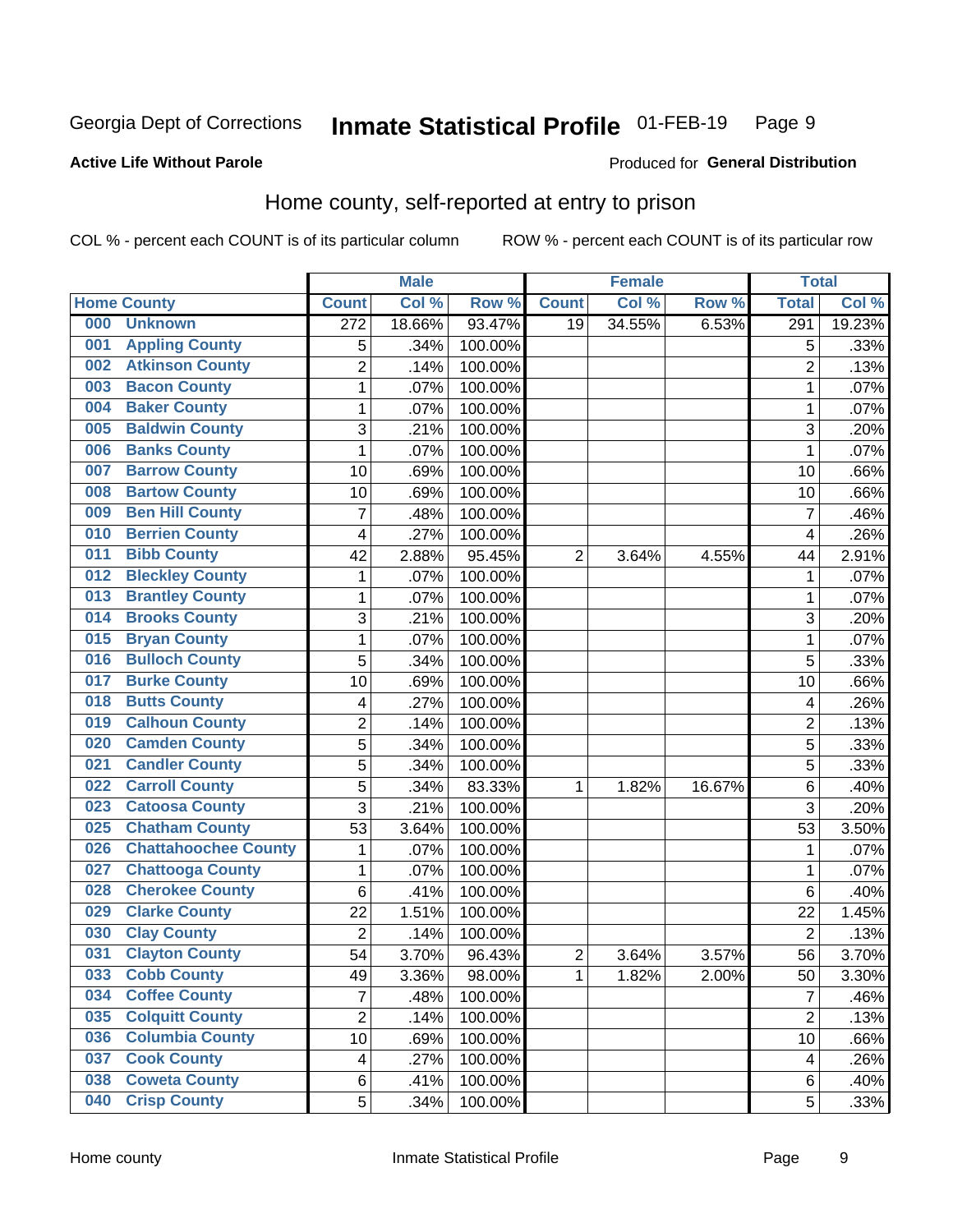#### Inmate Statistical Profile 01-FEB-19 Page 10

#### **Active Life Without Parole**

#### Produced for General Distribution

## Home county, self-reported at entry to prison

COL % - percent each COUNT is of its particular column

|     |                          |                | <b>Male</b> |         |                | <b>Female</b> |        | <b>Total</b>   |        |
|-----|--------------------------|----------------|-------------|---------|----------------|---------------|--------|----------------|--------|
|     | <b>Home County</b>       | <b>Count</b>   | Col %       | Row %   | <b>Count</b>   | Col %         | Row %  | <b>Total</b>   | Col %  |
| 043 | <b>Decatur County</b>    | 6              | .41%        | 100.00% |                |               |        | $\overline{6}$ | .40%   |
| 044 | <b>Dekalb County</b>     | 107            | 7.34%       | 99.07%  | 1              | 1.82%         | .93%   | 108            | 7.14%  |
| 045 | <b>Dodge County</b>      | 1              | .07%        | 100.00% |                |               |        | 1              | .07%   |
| 046 | <b>Dooly County</b>      | 1              | .07%        | 100.00% |                |               |        | 1              | .07%   |
| 047 | <b>Dougherty County</b>  | 23             | 1.58%       | 92.00%  | $\mathbf 2$    | 3.64%         | 8.00%  | 25             | 1.65%  |
| 048 | <b>Douglas County</b>    | 17             | 1.17%       | 94.44%  | $\mathbf 1$    | 1.82%         | 5.56%  | 18             | 1.19%  |
| 049 | <b>Early County</b>      | $\mathbf 2$    | .14%        | 100.00% |                |               |        | $\overline{2}$ | .13%   |
| 051 | <b>Effingham County</b>  | 3              | .21%        | 100.00% |                |               |        | 3              | .20%   |
| 052 | <b>Elbert County</b>     | $\overline{2}$ | .14%        | 100.00% |                |               |        | $\overline{2}$ | .13%   |
| 053 | <b>Emanuel County</b>    | 4              | .27%        | 100.00% |                |               |        | 4              | .26%   |
| 056 | <b>Fayette County</b>    | 4              | .27%        | 100.00% |                |               |        | 4              | .26%   |
| 057 | <b>Floyd County</b>      | 19             | 1.30%       | 90.48%  | $\overline{c}$ | 3.64%         | 9.52%  | 21             | 1.39%  |
| 058 | <b>Forsyth County</b>    | $\mathbf 2$    | .14%        | 66.67%  | $\mathbf 1$    | 1.82%         | 33.33% | $\mathfrak{S}$ | .20%   |
| 059 | <b>Franklin County</b>   | 3              | .21%        | 75.00%  | $\mathbf 1$    | 1.82%         | 25.00% | 4              | .26%   |
| 060 | <b>Fulton County</b>     | 170            | 11.66%      | 97.70%  | 4              | 7.27%         | 2.30%  | 174            | 11.50% |
| 061 | <b>Gilmer County</b>     | 1              | .07%        | 100.00% |                |               |        | 1              | .07%   |
| 063 | <b>Glynn County</b>      | 13             | .89%        | 100.00% |                |               |        | 13             | .86%   |
| 064 | <b>Gordon County</b>     | $\overline{7}$ | .48%        | 100.00% |                |               |        | 7              | .46%   |
| 066 | <b>Greene County</b>     | 3              | .21%        | 100.00% |                |               |        | 3              | .20%   |
| 067 | <b>Gwinnett County</b>   | 41             | 2.81%       | 93.18%  | 3              | 5.45%         | 6.82%  | 44             | 2.91%  |
| 068 | <b>Habersham County</b>  | $\overline{2}$ | .14%        | 100.00% |                |               |        | $\overline{2}$ | .13%   |
| 069 | <b>Hall County</b>       | 13             | .89%        | 92.86%  | 1              | 1.82%         | 7.14%  | 14             | .93%   |
| 070 | <b>Hancock County</b>    | $\mathbf 2$    | .14%        | 100.00% |                |               |        | 2              | .13%   |
| 071 | <b>Haralson County</b>   | 3              | .21%        | 100.00% |                |               |        | 3              | .20%   |
| 072 | <b>Harris County</b>     | $\overline{c}$ | .14%        | 100.00% |                |               |        | $\overline{c}$ | .13%   |
| 073 | <b>Hart County</b>       | 3              | .21%        | 100.00% |                |               |        | 3              | .20%   |
| 074 | <b>Heard County</b>      | 1              | .07%        | 100.00% |                |               |        | 1              | .07%   |
| 075 | <b>Henry County</b>      | 15             | 1.03%       | 93.75%  | 1              | 1.82%         | 6.25%  | 16             | 1.06%  |
| 076 | <b>Houston County</b>    | 20             | 1.37%       | 95.24%  | 1              | 1.82%         | 4.76%  | 21             | 1.39%  |
| 078 | <b>Jackson County</b>    | 11             | .75%        | 100.00% |                |               |        | 11             | .73%   |
| 079 | <b>Jasper County</b>     | 1              | .07%        | 100.00% |                |               |        | 1              | .07%   |
| 080 | <b>Jeff Davis County</b> | 1              | .07%        | 100.00% |                |               |        | 1              | .07%   |
| 081 | <b>Jefferson County</b>  | 6              | .41%        | 85.71%  | 1              | 1.82%         | 14.29% | 7              | .46%   |
| 082 | <b>Jenkins County</b>    | $\overline{c}$ | .14%        | 100.00% |                |               |        | 2              | .13%   |
| 084 | <b>Jones County</b>      | $\mathbf 1$    | .07%        | 100.00% |                |               |        | 1              | .07%   |
| 087 | <b>Laurens County</b>    | 4              | .27%        | 100.00% |                |               |        | 4              | .26%   |
| 088 | <b>Lee County</b>        | $\overline{c}$ | .14%        | 100.00% |                |               |        | $\overline{2}$ | .13%   |
| 089 | <b>Liberty County</b>    | 9              | .62%        | 90.00%  | 1              | 1.82%         | 10.00% | 10             | .66%   |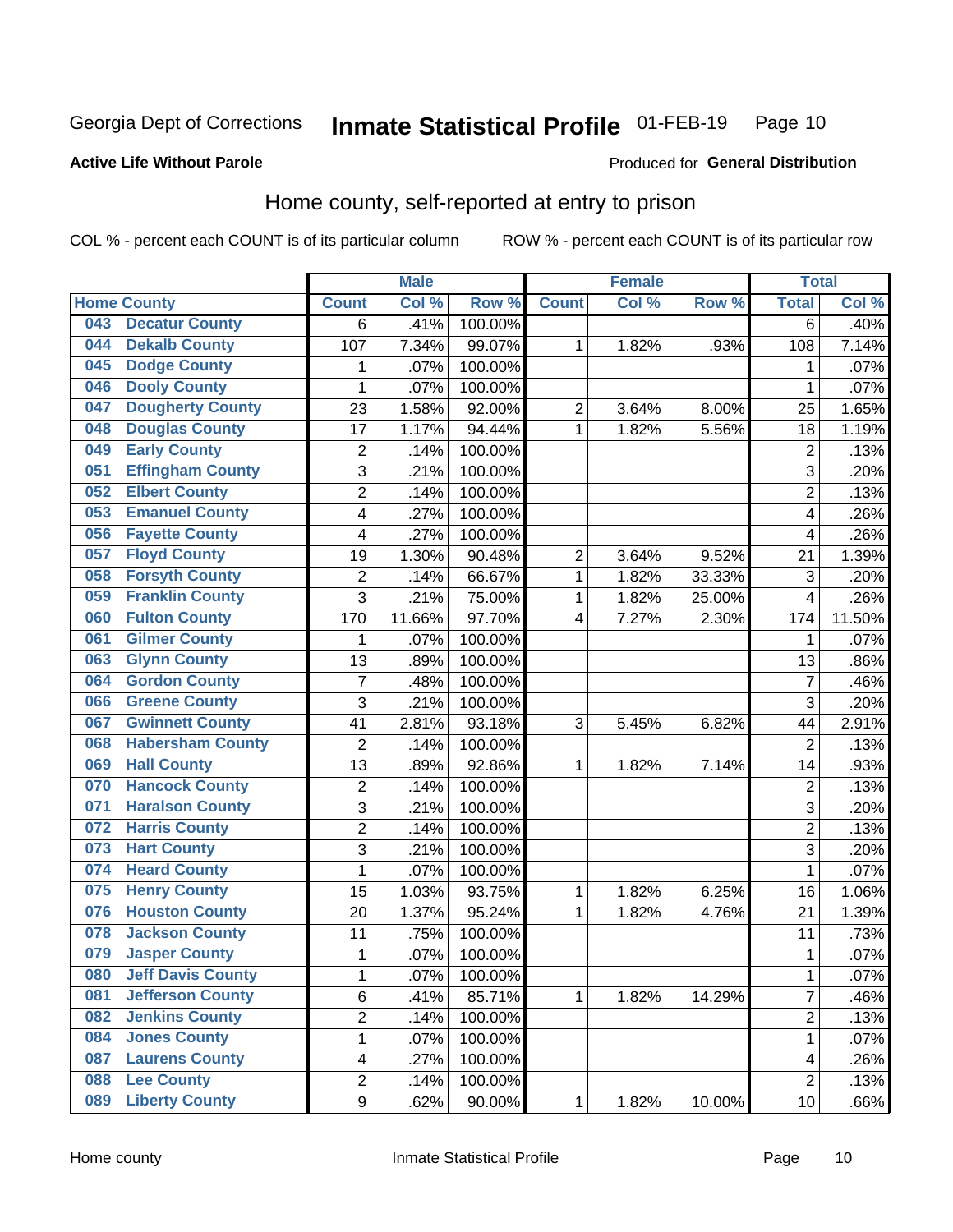#### Inmate Statistical Profile 01-FEB-19 Page 11

**Active Life Without Parole** 

#### Produced for General Distribution

## Home county, self-reported at entry to prison

COL % - percent each COUNT is of its particular column

|                  |                          |                  | <b>Male</b> |         |              | <b>Female</b> |         | <b>Total</b>     |       |
|------------------|--------------------------|------------------|-------------|---------|--------------|---------------|---------|------------------|-------|
|                  | <b>Home County</b>       | <b>Count</b>     | Col %       | Row %   | <b>Count</b> | Col%          | Row %   | <b>Total</b>     | Col % |
| 090              | <b>Lincoln County</b>    | 1                | .07%        | 100.00% |              |               |         | 1                | .07%  |
| 091              | <b>Long County</b>       | $\mathbf{1}$     | .07%        | 100.00% |              |               |         | 1                | .07%  |
| 092              | <b>Lowndes County</b>    | $\boldsymbol{9}$ | .62%        | 100.00% |              |               |         | 9                | .59%  |
| 093              | <b>Lumpkin County</b>    | $\overline{c}$   | .14%        | 100.00% |              |               |         | $\overline{2}$   | .13%  |
| 094              | <b>Macon County</b>      | $\mathbf 1$      | .07%        | 100.00% |              |               |         | 1                | .07%  |
| 095              | <b>Madison County</b>    | $\overline{2}$   | .14%        | 100.00% |              |               |         | $\overline{2}$   | .13%  |
| 096              | <b>Marion County</b>     | $\mathbf 1$      | .07%        | 100.00% |              |               |         | 1                | .07%  |
| 097              | <b>Mcduffie County</b>   | 3                | .21%        | 100.00% |              |               |         | 3                | .20%  |
| 098              | <b>Mcintosh County</b>   | $\mathbf 1$      | .07%        | 100.00% |              |               |         | 1                | .07%  |
| 099              | <b>Meriwether County</b> | $\mathbf 1$      | .07%        | 100.00% |              |               |         | 1                | .07%  |
| 100              | <b>Miller County</b>     | $\overline{c}$   | .14%        | 100.00% |              |               |         | $\overline{c}$   | .13%  |
| 101              | <b>Mitchell County</b>   | $\mathbf 1$      | .07%        | 100.00% |              |               |         | 1                | .07%  |
| 102              | <b>Monroe County</b>     | 7                | .48%        | 100.00% |              |               |         | 7                | .46%  |
| 103              | <b>Montgomery County</b> | $\overline{c}$   | .14%        | 100.00% |              |               |         | $\overline{2}$   | .13%  |
| 104              | <b>Morgan County</b>     | $\mathbf{1}$     | .07%        | 100.00% |              |               |         | 1                | .07%  |
| 106              | <b>Muscogee County</b>   | 29               | 1.99%       | 100.00% |              |               |         | 29               | 1.92% |
| 107              | <b>Newton County</b>     | 6                | .41%        | 85.71%  | 1            | 1.82%         | 14.29%  | $\overline{7}$   | .46%  |
| 108              | <b>Oconee County</b>     |                  |             |         | 1            | 1.82%         | 100.00% | 1                | .07%  |
| 109              | <b>Oglethorpe County</b> | 3                | .21%        | 100.00% |              |               |         | 3                | .20%  |
| 110              | <b>Paulding County</b>   | 11               | .75%        | 100.00% |              |               |         | 11               | .73%  |
| 111              | <b>Peach County</b>      | $\mathbf 1$      | .07%        | 100.00% |              |               |         | 1                | .07%  |
| $\overline{112}$ | <b>Pickens County</b>    | $\mathbf 1$      | .07%        | 100.00% |              |               |         | 1                | .07%  |
| 113              | <b>Pierce County</b>     | 4                | .27%        | 100.00% |              |               |         | 4                | .26%  |
| 114              | <b>Pike County</b>       | 3                | .21%        | 100.00% |              |               |         | 3                | .20%  |
| $\overline{115}$ | <b>Polk County</b>       | 5                | .34%        | 100.00% |              |               |         | 5                | .33%  |
| 117              | <b>Putnam County</b>     | 4                | .27%        | 100.00% |              |               |         | 4                | .26%  |
| 119              | <b>Rabun County</b>      | $\overline{2}$   | .14%        | 100.00% |              |               |         | $\overline{2}$   | .13%  |
| 120              | <b>Randolph County</b>   | 3                | .21%        | 100.00% |              |               |         | 3                | .20%  |
| 121              | <b>Richmond County</b>   | 57               | 3.91%       | 95.00%  | 3            | 5.45%         | 5.00%   | 60               | 3.97% |
| 122              | <b>Rockdale County</b>   | 8                | .55%        | 100.00% |              |               |         | 8                | .53%  |
| 124              | <b>Screven County</b>    | $\mathbf{1}$     | .07%        | 100.00% |              |               |         | 1                | .07%  |
| 125              | <b>Seminole County</b>   | 2                | .14%        | 100.00% |              |               |         | 2                | .13%  |
| 126              | <b>Spalding County</b>   | 13               | .89%        | 100.00% |              |               |         | 13               | .86%  |
| 127              | <b>Stephens County</b>   | $\overline{c}$   | .14%        | 66.67%  | 1            | 1.82%         | 33.33%  | $\sqrt{3}$       | .20%  |
| 128              | <b>Stewart County</b>    | $\mathbf{1}$     | .07%        | 100.00% |              |               |         | 1                | .07%  |
| 129              | <b>Sumter County</b>     | $\overline{c}$   | .14%        | 100.00% |              |               |         | $\boldsymbol{2}$ | .13%  |
| $\overline{132}$ | <b>Tattnall County</b>   | 6                | .41%        | 85.71%  | 1            | 1.82%         | 14.29%  | 7                | .46%  |
| $\overline{133}$ | <b>Taylor County</b>     | $\mathbf 1$      | .07%        | 100.00% |              |               |         | 1                | .07%  |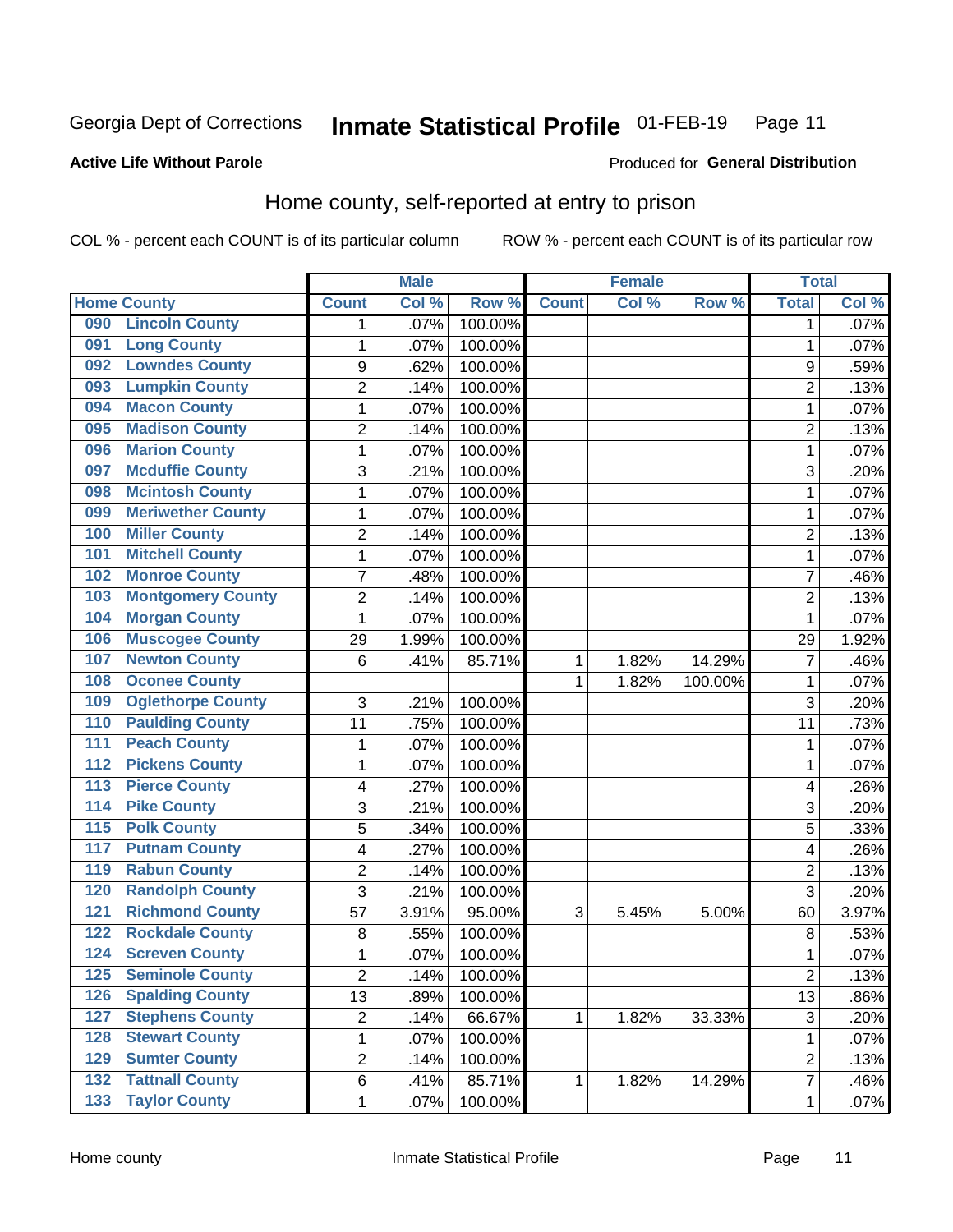#### Inmate Statistical Profile 01-FEB-19 Page 12

#### **Active Life Without Parole**

#### Produced for General Distribution

### Home county, self-reported at entry to prison

COL % - percent each COUNT is of its particular column

|                                    |                | <b>Male</b> |         | <b>Female</b>   |       | <b>Total</b> |                |         |
|------------------------------------|----------------|-------------|---------|-----------------|-------|--------------|----------------|---------|
| <b>Home County</b>                 | <b>Count</b>   | Col %       | Row %   | <b>Count</b>    | Col % | Row %        | <b>Total</b>   | Col %   |
| <b>Telfair County</b><br>134       | 1              | .07%        | 100.00% |                 |       |              | 1              | $.07\%$ |
| <b>Thomas County</b><br>136        | 5              | .34%        | 100.00% |                 |       |              | 5              | .33%    |
| <b>Tift County</b><br>137          | 9              | .62%        | 100.00% |                 |       |              | 9              | .59%    |
| <b>Toombs County</b><br>138        | 10             | .69%        | 100.00% |                 |       |              | 10             | .66%    |
| <b>Treutlen County</b><br>140      | 4              | .27%        | 100.00% |                 |       |              | 4              | .26%    |
| <b>Troup County</b><br>141         | 6              | .41%        | 100.00% |                 |       |              | 6              | .40%    |
| <b>Twiggs County</b><br>143        | $\overline{2}$ | .14%        | 100.00% |                 |       |              | $\overline{2}$ | .13%    |
| <b>Union County</b><br>144         | 1              | .07%        | 100.00% |                 |       |              | 1              | .07%    |
| <b>Upson County</b><br>145         | 5              | .34%        | 100.00% |                 |       |              | 5              | .33%    |
| <b>Walker County</b><br>146        | 4              | .27%        | 80.00%  | 1               | 1.82% | 20.00%       | 5              | .33%    |
| <b>Walton County</b><br>147        | 14             | .96%        | 100.00% |                 |       |              | 14             | .93%    |
| <b>Ware County</b><br>148          | 8              | .55%        | 100.00% |                 |       |              | 8              | .53%    |
| <b>Warren County</b><br>149        | 1              | .07%        | 50.00%  | 1               | 1.82% | 50.00%       | $\overline{2}$ | .13%    |
| <b>Washington County</b><br>150    | 7              | .48%        | 100.00% |                 |       |              | 7              | .46%    |
| <b>Wayne County</b><br>151         | 8              | .55%        | 100.00% |                 |       |              | 8              | .53%    |
| <b>Wheeler County</b><br>153       | 1              | .07%        | 100.00% |                 |       |              | 1              | .07%    |
| <b>White County</b><br>154         | 1              | .07%        | 50.00%  | 1               | 1.82% | 50.00%       | $\overline{2}$ | .13%    |
| <b>Whitfield County</b><br>155     | 8              | .55%        | 100.00% |                 |       |              | 8              | .53%    |
| <b>Wilcox County</b><br>156        | 1              | .07%        | 100.00% |                 |       |              |                | .07%    |
| <b>Wilkes County</b><br>157        | 4              | .27%        | 100.00% |                 |       |              | 4              | .26%    |
| <b>Wilkinson County</b><br>158     | $\overline{2}$ | .14%        | 100.00% |                 |       |              | $\overline{2}$ | .13%    |
| <b>Worth County</b><br>159         | 1              | .07%        | 100.00% |                 |       |              | 1              | .07%    |
| <b>Other Custody/Out Of</b><br>999 | 3              | .21%        | 100.00% |                 |       |              | 3              | .20%    |
| <b>State</b>                       |                |             |         |                 |       |              |                |         |
| <b>Total Rported</b>               | 1,458          | 100%        | 96.36%  | $\overline{55}$ | 100%  | 3.64%        | 1,513          | 100%    |

| <b>Not Reported</b> |      |    |        |
|---------------------|------|----|--------|
| `otal               | ,458 | ັບ | 513. ا |

| Mode (most frequent) | <b>Fulton County</b> | <b>Fulton County</b> | <b>Fulton County</b> |
|----------------------|----------------------|----------------------|----------------------|
|----------------------|----------------------|----------------------|----------------------|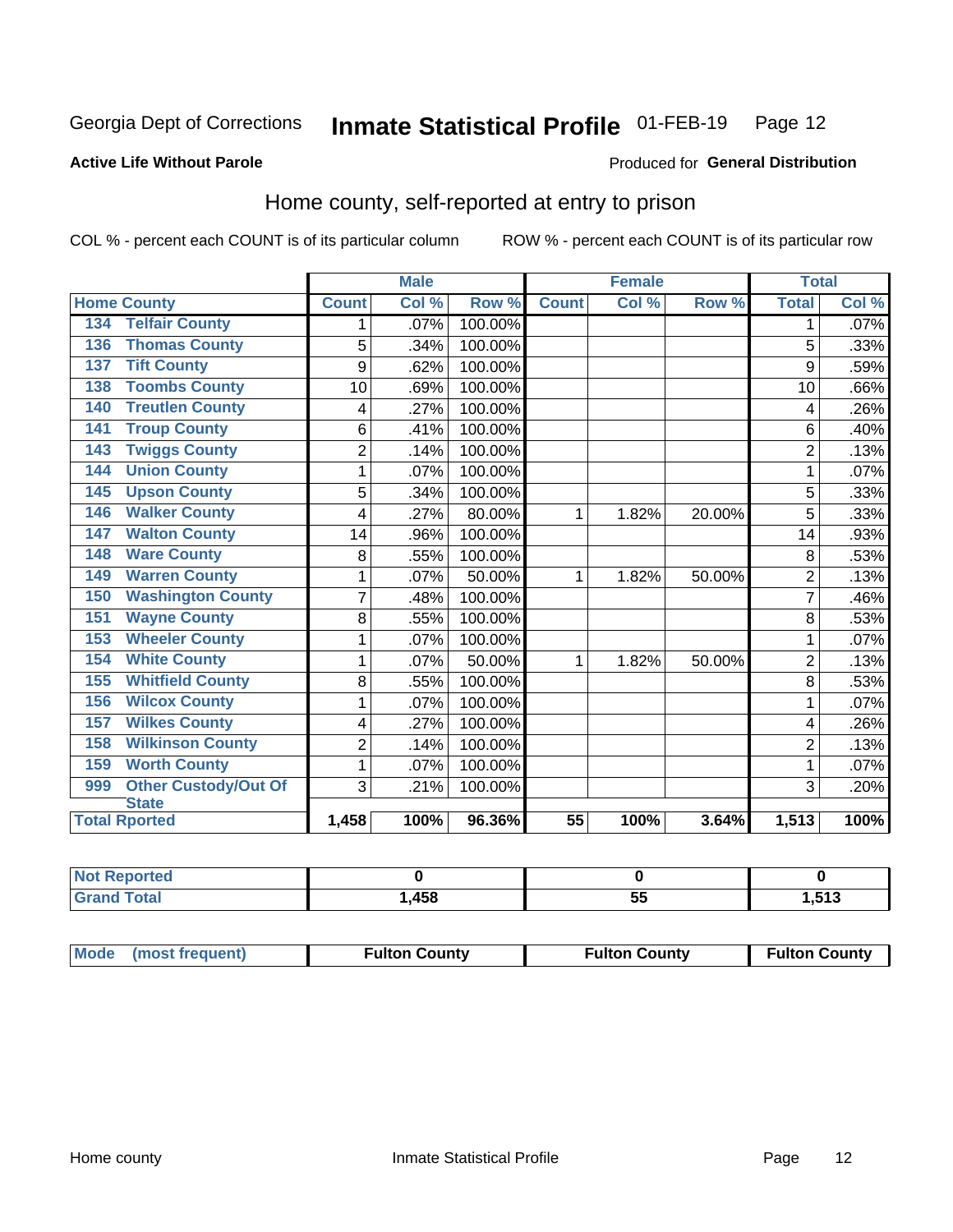#### Inmate Statistical Profile 01-FEB-19 Page 13

### **Active Life Without Parole**

#### Produced for General Distribution

### Employment status before prison, self-reported at entry to prison

COL % - percent each COUNT is of its particular column

|                           |              | <b>Male</b> |         |              | <b>Female</b> |       |       | <b>Total</b> |
|---------------------------|--------------|-------------|---------|--------------|---------------|-------|-------|--------------|
| <b>Employment Status</b>  | <b>Count</b> | Col %       | Row %   | <b>Count</b> | Col %         | Row % | Total | Col %        |
| <b>Full Time</b><br>01    | 505          | 45.87%      | 96.01%  | 21           | 47.73%        | 3.99% | 526   | 45.94%       |
| <b>Part Time</b><br>02    | 71           | 6.45%       | 100.00% |              |               |       | 71    | 6.20%        |
| Unempl $<$ 6M<br>03       | 70           | $6.36\%$    | 98.59%  |              | 2.27%         | 1.41% | 71    | 6.20%        |
| Unempl > 6M<br>04         | 271          | 24.61%      | 94.43%  | 16           | 36.36%        | 5.57% | 287   | 25.07%       |
| <b>Never Worked</b><br>05 | 95           | 8.63%       | 100.00% |              |               |       | 95    | 8.30%        |
| <b>Student</b><br>06      | 34           | 3.09%       | 100.00% |              |               |       | 34    | 2.97%        |
| <b>Incapable</b><br>07    | 55           | $5.00\%$    | 90.16%  | 6            | 13.64%        | 9.84% | 61    | 5.33%        |
| <b>Total Reported</b>     | 1,101        | 100%        | 96.16%  | 44           | 100%          | 3.84% | 1,145 | 100%         |

| 357 |    | 368             |
|-----|----|-----------------|
| 458 | ວະ | <b>E42</b><br>. |

| Mc | ∙u∥<br>----<br>ıme | ίuΙ<br>Πmε |
|----|--------------------|------------|
|    |                    |            |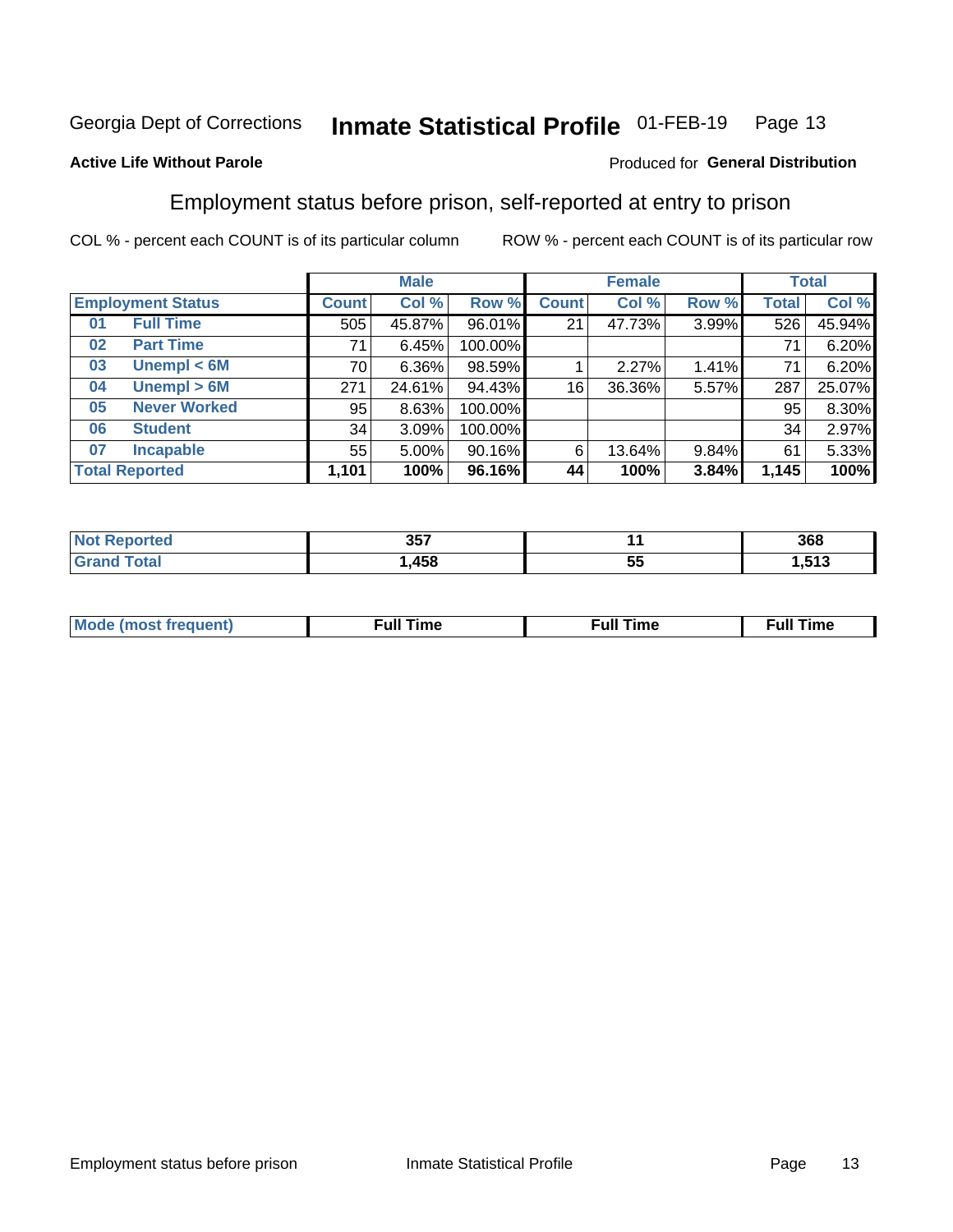### **Active Life Without Parole**

Produced for General Distribution

### Age at admission

COL % - percent each COUNT is of its particular column

|                         |                | <b>Male</b> |         |                         | <b>Female</b> |        |                | <b>Total</b> |
|-------------------------|----------------|-------------|---------|-------------------------|---------------|--------|----------------|--------------|
| <b>Age At Admission</b> | <b>Count</b>   | Col %       | Row %   | <b>Count</b>            | Col %         | Row %  | <b>Total</b>   | Col %        |
| 15                      | $\overline{2}$ | 0.14%       | 100.00% |                         |               |        | $\overline{2}$ | 0.13%        |
| 16                      | 1              | 0.07%       | 100.00% |                         |               |        | $\mathbf{1}$   | 0.07%        |
| $\overline{17}$         | 8              | 0.55%       | 100.00% |                         |               |        | 8              | 0.53%        |
| 18                      | 9              | 0.62%       | 100.00% |                         |               |        | 9              | 0.59%        |
| 19                      | 18             | 1.23%       | 100.00% |                         |               |        | 18             | 1.19%        |
| $\overline{20}$         | 35             | 2.40%       | 97.22%  | 1                       | 1.82%         | 2.78%  | 36             | 2.38%        |
| 21                      | 35             | 2.40%       | 97.22%  | 1                       | 1.82%         | 2.78%  | 36             | 2.38%        |
| 22                      | 63             | 4.32%       | 96.92%  | $\overline{c}$          | 3.64%         | 3.08%  | 65             | 4.30%        |
| 23                      | 55             | 3.77%       | 98.21%  | 1                       | 1.82%         | 1.79%  | 56             | 3.70%        |
| 24                      | 55             | 3.77%       | 96.49%  | $\overline{2}$          | 3.64%         | 3.51%  | 57             | 3.77%        |
| $\overline{25}$         | 63             | 4.32%       | 94.03%  | $\overline{\mathbf{4}}$ | 7.27%         | 5.97%  | 67             | 4.43%        |
| 26                      | 66             | 4.53%       | 97.06%  | $\overline{2}$          | 3.64%         | 2.94%  | 68             | 4.49%        |
| $\overline{27}$         | 53             | 3.64%       | 92.98%  | 4                       | 7.27%         | 7.02%  | 57             | 3.77%        |
| 28                      | 62             | 4.25%       | 96.88%  | $\overline{2}$          | 3.64%         | 3.13%  | 64             | 4.23%        |
| 29                      | 58             | 3.98%       | 98.31%  | 1                       | 1.82%         | 1.69%  | 59             | 3.90%        |
| 30                      | 47             | 3.22%       | 100.00% |                         |               |        | 47             | 3.11%        |
| 31                      | 66             | 4.53%       | 98.51%  | 1                       | 1.82%         | 1.49%  | 67             | 4.43%        |
| 32                      | 59             | 4.05%       | 95.16%  | 3                       | 5.45%         | 4.84%  | 62             | 4.10%        |
| 33                      | 52             | 3.57%       | 96.30%  | $\overline{2}$          | 3.64%         | 3.70%  | 54             | 3.57%        |
| 34                      | 31             | 2.13%       | 91.18%  | 3                       | 5.45%         | 8.82%  | 34             | 2.25%        |
| 35                      | 38             | 2.61%       | 97.44%  | 1                       | 1.82%         | 2.56%  | 39             | 2.58%        |
| 36                      | 48             | 3.29%       | 96.00%  | $\overline{c}$          | 3.64%         | 4.00%  | 50             | 3.30%        |
| $\overline{37}$         | 40             | 2.74%       | 97.56%  | 1                       | 1.82%         | 2.44%  | 41             | 2.71%        |
| 38                      | 46             | 3.16%       | 100.00% |                         |               |        | 46             | 3.04%        |
| 39                      | 36             | 2.47%       | 85.71%  | 6                       | 10.91%        | 14.29% | 42             | 2.78%        |
| 40                      | 31             | 2.13%       | 93.94%  | $\overline{c}$          | 3.64%         | 6.06%  | 33             | 2.18%        |
| 41                      | 39             | 2.67%       | 95.12%  | $\overline{2}$          | 3.64%         | 4.88%  | 41             | 2.71%        |
| 42                      | 35             | 2.40%       | 100.00% |                         |               |        | 35             | 2.31%        |
| 43                      | 29             | 1.99%       | 93.55%  | $\overline{2}$          | 3.64%         | 6.45%  | 31             | 2.05%        |
| 44                      | 23             | 1.58%       | 92.00%  | $\overline{c}$          | 3.64%         | 8.00%  | 25             | 1.65%        |
| 45                      | 30             | 2.06%       | 96.77%  | 1                       | 1.82%         | 3.23%  | 31             | 2.05%        |
| 46                      | 25             | 1.71%       | 89.29%  | 3                       | 5.45%         | 10.71% | 28             | 1.85%        |
| 47                      | 25             | 1.71%       | 100.00% |                         |               |        | 25             | 1.65%        |
| 48                      | 26             | 1.78%       | 89.66%  | 3                       | 5.45%         | 10.34% | 29             | 1.92%        |
| 49                      | 24             | 1.65%       | 100.00% |                         |               |        | 24             | 1.59%        |
| 50                      | 23             | 1.58%       | 100.00% |                         |               |        | 23             | 1.52%        |
| $\overline{51}$         | 11             | 0.75%       | 100.00% |                         |               |        | 11             | 0.73%        |
| 52                      | 13             | 0.89%       | 100.00% |                         |               |        | 13             | 0.86%        |
| 53                      | 13             | 0.89%       | 100.00% |                         |               |        | 13             | 0.86%        |
| 54                      | $9\,$          | 0.62%       | 100.00% |                         |               |        | 9              | 0.59%        |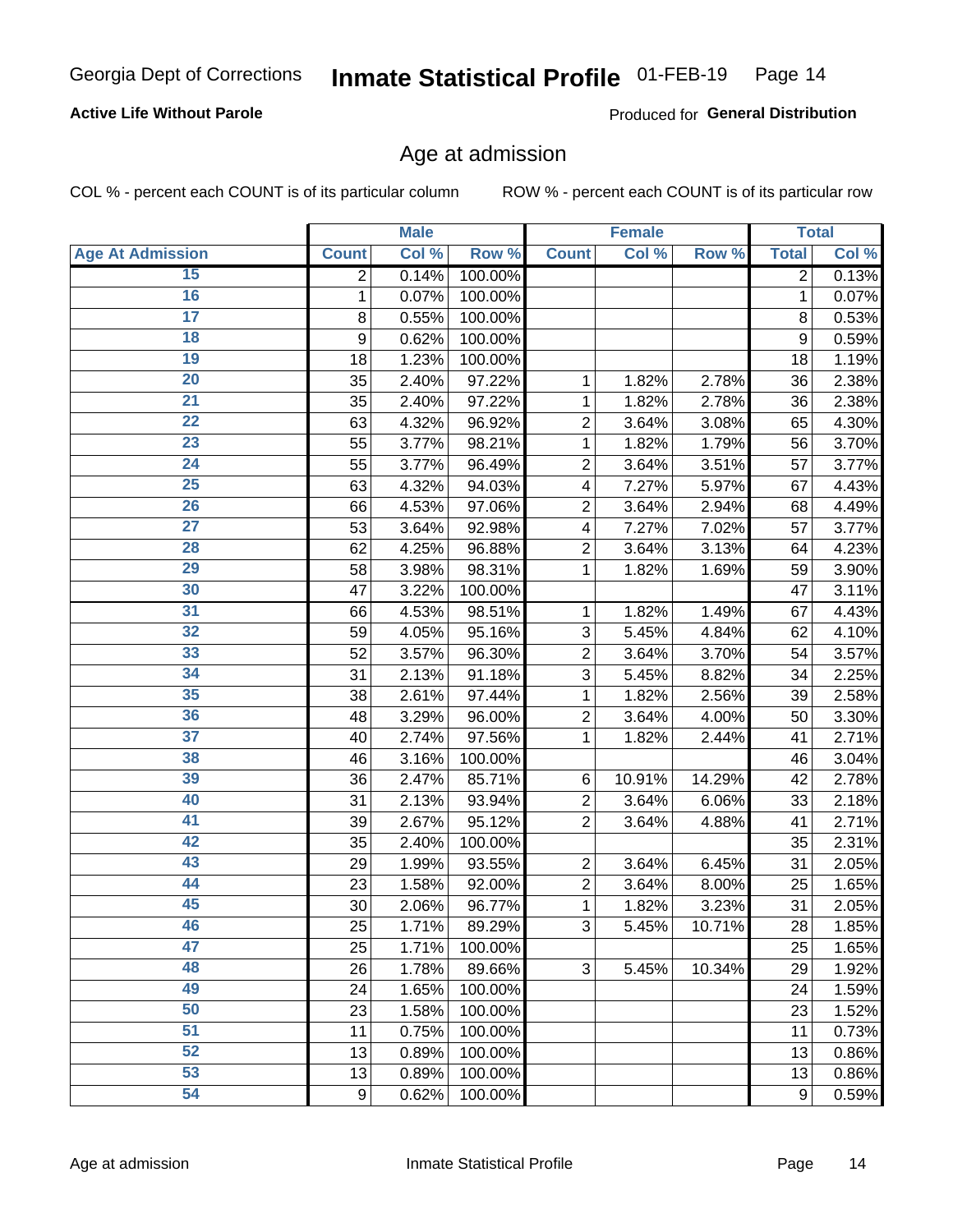### **Active Life Without Parole**

Produced for General Distribution

## Age at admission

COL % - percent each COUNT is of its particular column

|                         |              | <b>Male</b> |         |              | <b>Female</b> |       |              | <b>Total</b> |
|-------------------------|--------------|-------------|---------|--------------|---------------|-------|--------------|--------------|
| <b>Age At Admission</b> | <b>Count</b> | Col %       | Row %   | <b>Count</b> | Col %         | Row % | <b>Total</b> | Col %        |
| 55                      | 12           | 0.82%       | 92.31%  |              | 1.82%         | 7.69% | 13           | 0.86%        |
| 56                      | 8            | 0.55%       | 100.00% |              |               |       | 8            | 0.53%        |
| 57                      | 8            | 0.55%       | 100.00% |              |               |       | 8            | 0.53%        |
| 58                      | 5            | 0.34%       | 100.00% |              |               |       | 5            | 0.33%        |
| 59                      | 4            | 0.27%       | 100.00% |              |               |       | 4            | 0.26%        |
| 60                      | 3            | 0.21%       | 100.00% |              |               |       | 3            | 0.20%        |
| 61                      |              | 0.07%       | 100.00% |              |               |       |              | 0.07%        |
| 62                      | 2            | 0.14%       | 100.00% |              |               |       | 2            | 0.13%        |
| 64                      | 3            | 0.21%       | 100.00% |              |               |       | 3            | 0.20%        |
| 65                      | 2            | 0.14%       | 100.00% |              |               |       | 2            | 0.13%        |
| 66                      |              | 0.07%       | 100.00% |              |               |       |              | 0.07%        |
| 67                      | 2            | 0.14%       | 100.00% |              |               |       | 2            | 0.13%        |
| 69                      | 3            | 0.21%       | 100.00% |              |               |       | 3            | 0.20%        |
| 73                      |              | 0.07%       | 100.00% |              |               |       |              | 0.07%        |
| 78                      |              | 0.07%       | 100.00% |              |               |       |              | 0.07%        |
| <b>Total Reported</b>   | 1,458        | 100%        | 96.36%  | 55           | 100%          | 3.64% | 1,513        | 100%         |

| <b>Reported</b><br>' NOT<br>$\sim$ |      |           |                 |
|------------------------------------|------|-----------|-----------------|
| <b>otal</b>                        | ,458 | --<br>ັບພ | 542<br>L .J I J |

| Mean (average)         | 34.02 | 34.4 | 34.03    |
|------------------------|-------|------|----------|
| <b>Median (middle)</b> | JZ    |      | ົ<br>-52 |
| Mode (most frequent)   | 26    | 39   | 26       |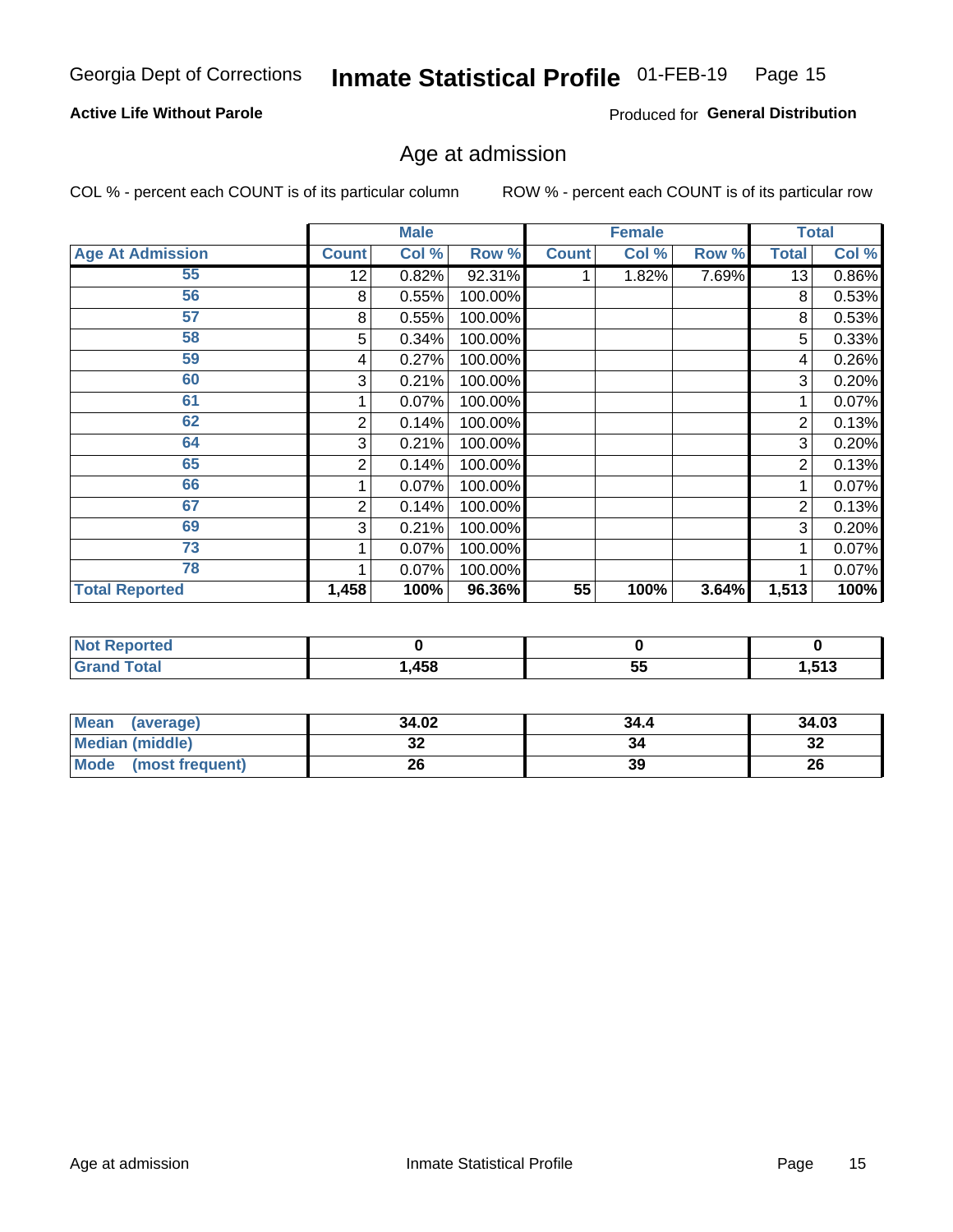### **Active Life Without Parole**

### Produced for General Distribution

### Height, measured at entry to prison

COL % - percent each COUNT is of its particular column

|                       |                           | <b>Male</b> |         |                | <b>Female</b> |         |                | <b>Total</b> |
|-----------------------|---------------------------|-------------|---------|----------------|---------------|---------|----------------|--------------|
| <b>Height</b>         | <b>Count</b>              | Col %       | Row %   | <b>Count</b>   | Col %         | Row %   | <b>Total</b>   | Col %        |
| $\bf{0}$              | $\overline{7}$            | 0.48%       | 100.00% |                |               |         | 7              | 0.46%        |
| 4'10''                |                           |             |         | $\mathbf{1}$   | 1.82%         | 100.00% | 1              | 0.07%        |
| 5'00''                | $\ensuremath{\mathsf{3}}$ | 0.21%       | 100.00% |                |               |         | 3              | 0.20%        |
| 5'01"                 | 4                         | 0.27%       | 66.67%  | $\overline{2}$ | 3.64%         | 33.33%  | 6              | 0.40%        |
| 5'02"                 | 5                         | 0.34%       | 83.33%  | 1              | 1.82%         | 16.67%  | $6\phantom{1}$ | 0.40%        |
| 5'03''                | 13                        | 0.89%       | 56.52%  | 10             | 18.18%        | 43.48%  | 23             | 1.52%        |
| 5'04"                 | 15                        | 1.03%       | 51.72%  | 14             | 25.45%        | 48.28%  | 29             | 1.92%        |
| 5'05"                 | 39                        | 2.67%       | 84.78%  | $\overline{7}$ | 12.73%        | 15.22%  | 46             | 3.04%        |
| 5'06''                | 101                       | 6.93%       | 94.39%  | 6              | 10.91%        | 5.61%   | 107            | 7.07%        |
| 5'07"                 | 100                       | 6.86%       | 93.46%  | 7              | 12.73%        | 6.54%   | 107            | 7.07%        |
| 5'08''                | 149                       | 10.22%      | 99.33%  | 1              | 1.82%         | 0.67%   | 150            | 9.91%        |
| 5'09''                | 189                       | 12.96%      | 98.44%  | 3              | 5.45%         | 1.56%   | 192            | 12.69%       |
| 5'10''                | 169                       | 11.59%      | 99.41%  | 1              | 1.82%         | 0.59%   | 170            | 11.24%       |
| 5'11"                 | 189                       | 12.96%      | 100.00% |                |               |         | 189            | 12.49%       |
| 6'00''                | 154                       | 10.56%      | 99.35%  | 1.             | 1.82%         | 0.65%   | 155            | 10.24%       |
| 6'01''                | 117                       | 8.02%       | 100.00% |                |               |         | 117            | 7.73%        |
| 6'02"                 | 102                       | 7.00%       | 100.00% |                |               |         | 102            | 6.74%        |
| 6'03''                | 50                        | 3.43%       | 98.04%  | $\mathbf{1}$   | 1.82%         | 1.96%   | 51             | 3.37%        |
| 6'04"                 | 35                        | 2.40%       | 100.00% |                |               |         | 35             | 2.31%        |
| 6'05"                 | 8                         | 0.55%       | 100.00% |                |               |         | 8              | 0.53%        |
| 6'06''                | 5                         | 0.34%       | 100.00% |                |               |         | 5              | 0.33%        |
| 6'07''                | $\overline{2}$            | 0.14%       | 100.00% |                |               |         | $\overline{2}$ | 0.13%        |
| 6'11''                | $\overline{2}$            | 0.14%       | 100.00% |                |               |         | $\overline{2}$ | 0.13%        |
| <b>Total Reported</b> | 1,458                     | 100%        | 96.36%  | 55             | 100%          | 3.64%   | 1,513          | 100%         |

| <b>eported</b> |      |                 |      |
|----------------|------|-----------------|------|
| <b>otal</b>    | ,458 | --<br>~*<br>JJ. | ,513 |

| <b>Mean</b> | (average)       | 5'10" | 5'05" | 5'10'' |  |
|-------------|-----------------|-------|-------|--------|--|
|             |                 |       |       |        |  |
| <b>Mode</b> | (most frequent) | 5'09" | 5'04" | 5'09"  |  |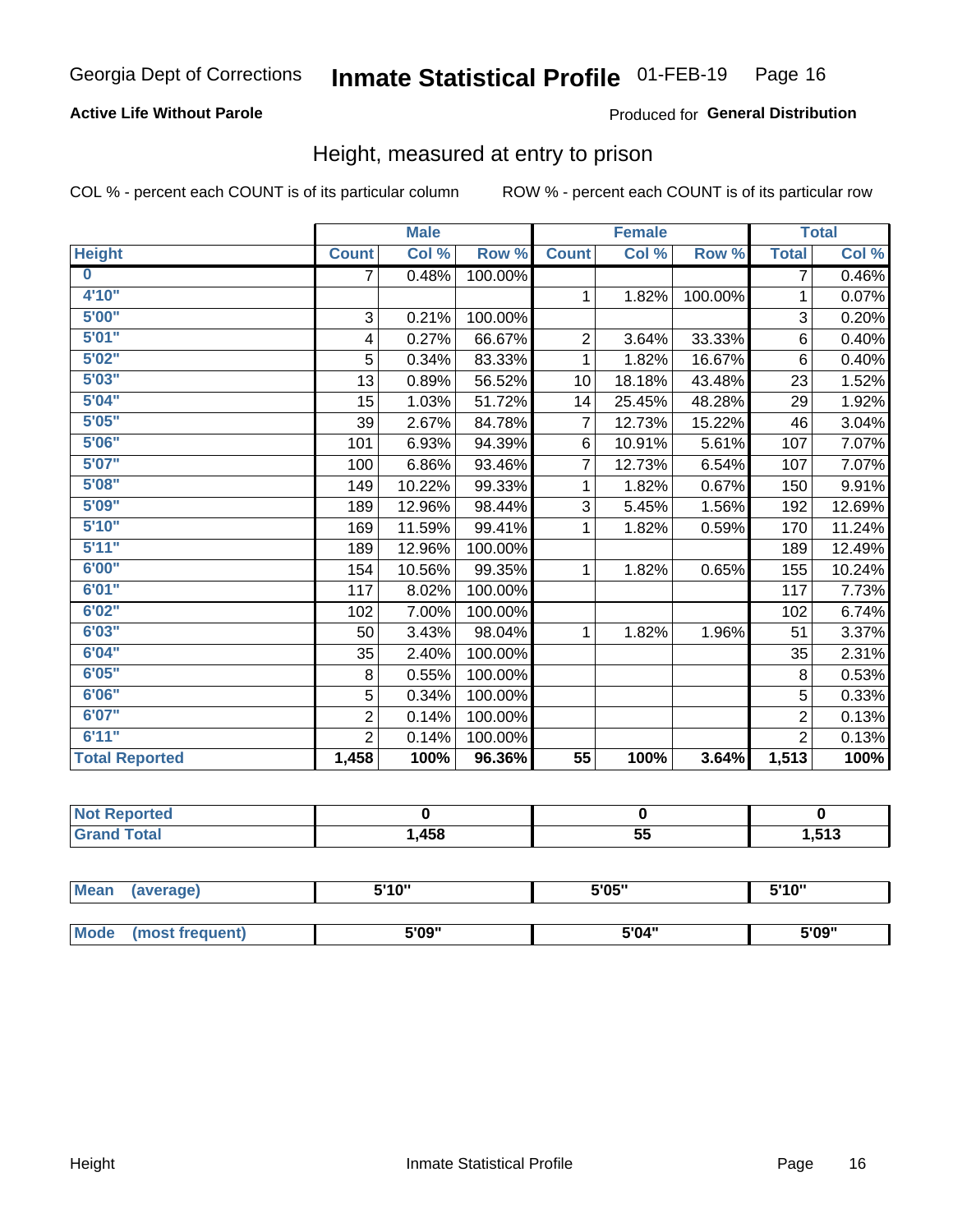**Active Life Without Parole** 

Produced for General Distribution

### Weight, measured at entry to prison

COL % - percent each COUNT is of its particular column

|                                |              | <b>Male</b> |         |                 | <b>Female</b> |         |                | <b>Total</b> |  |
|--------------------------------|--------------|-------------|---------|-----------------|---------------|---------|----------------|--------------|--|
| <b>Weight</b>                  | <b>Count</b> | Col %       | Row %   | <b>Count</b>    | Col %         | Row %   | <b>Total</b>   | Col %        |  |
| 100 - 109 pounds               |              |             |         | 1               | 1.82%         | 100.00% | 1              | 0.07%        |  |
| 110 - 119 pounds               | 4            | 0.27%       | 66.67%  | $\overline{2}$  | 3.64%         | 33.33%  | 6              | 0.40%        |  |
| 120 - 129 pounds               | 6            | 0.41%       | 100.00% |                 |               |         | 6              | 0.40%        |  |
| 130 - 139 pounds               | 45           | 3.09%       | 91.84%  | 4               | 7.27%         | 8.16%   | 49             | 3.24%        |  |
| 140 - 149 pounds               | 92           | 6.32%       | 94.85%  | 5               | 9.09%         | 5.15%   | 97             | 6.42%        |  |
| 150 - 159 pounds               | 129          | 8.86%       | 95.56%  | 6               | 10.91%        | 4.44%   | 135            | 8.93%        |  |
| 160 - 169 pounds               | 173          | 11.88%      | 97.74%  | 4               | 7.27%         | 2.26%   | 177            | 11.71%       |  |
| 170 - 179 pounds               | 192          | 13.19%      | 97.96%  | 4               | 7.27%         | 2.04%   | 196            | 12.97%       |  |
| 180 - 189 pounds               | 197          | 13.53%      | 97.52%  | 5               | 9.09%         | 2.48%   | 202            | 13.37%       |  |
| 190 - 199 pounds               | 123          | 8.45%       | 94.62%  | 7               | 12.73%        | 5.38%   | 130            | 8.60%        |  |
| 200 - 209 pounds               | 126          | 8.65%       | 96.18%  | 5               | 9.09%         | 3.82%   | 131            | 8.67%        |  |
| 210 - 219 pounds               | 87           | 5.98%       | 94.57%  | 5               | 9.09%         | 5.43%   | 92             | 6.09%        |  |
| 220 - 229 pounds               | 88           | 6.04%       | 98.88%  | 1               | 1.82%         | 1.12%   | 89             | 5.89%        |  |
| 230 - 239 pounds               | 54           | 3.71%       | 98.18%  | 1               | 1.82%         | 1.82%   | 55             | 3.64%        |  |
| 240 - 249 pounds               | 46           | 3.16%       | 100.00% |                 |               |         | 46             | 3.04%        |  |
| 250 - 259 pounds               | 29           | 1.99%       | 100.00% |                 |               |         | 29             | 1.92%        |  |
| 260 - 269 pounds               | 16           | 1.10%       | 94.12%  | 1               | 1.82%         | 5.88%   | 17             | 1.13%        |  |
| 270 - 279 pounds               | 14           | 0.96%       | 100.00% |                 |               |         | 14             | 0.93%        |  |
| 280 - 289 pounds               | 11           | 0.76%       | 91.67%  | 1               | 1.82%         | 8.33%   | 12             | 0.79%        |  |
| 290 - 299 pounds               | 6            | 0.41%       | 75.00%  | $\overline{2}$  | 3.64%         | 25.00%  | 8              | 0.53%        |  |
| 300 - 309 pounds               | 4            | 0.27%       | 100.00% |                 |               |         | 4              | 0.26%        |  |
| 310 - 319 pounds               | 1            | 0.07%       | 100.00% |                 |               |         | $\mathbf 1$    | 0.07%        |  |
| 320 - 329 pounds               | 4            | 0.27%       | 100.00% |                 |               |         | 4              | 0.26%        |  |
| 330 - 339 pounds               | 4            | 0.27%       | 100.00% |                 |               |         | 4              | 0.26%        |  |
| 350 - 359 pounds               | 2            | 0.14%       | 100.00% |                 |               |         | $\overline{2}$ | 0.13%        |  |
| 360 - 369 pounds               | 1            | 0.07%       | 100.00% |                 |               |         | $\mathbf{1}$   | 0.07%        |  |
| 370 - 379 pounds               | 1            | 0.07%       | 100.00% |                 |               |         | $\mathbf 1$    | 0.07%        |  |
| 390 - 399 pounds               |              |             |         | 1               | 1.82%         | 100.00% | 1              | 0.07%        |  |
| 400 pounds and over            | $\mathbf{1}$ | 0.07%       | 100.00% |                 |               |         | 1              | 0.07%        |  |
| <b>Total Reported</b>          | 1,456        | 100%        | 96.36%  | $\overline{55}$ | 100%          | 3.64%   | 1,511          | 100%         |  |
|                                |              |             |         |                 |               |         |                |              |  |
| <b>Not Reported</b>            |              | 2           |         |                 | o             |         |                | 2            |  |
| <b>Grand Total</b>             |              | 1,458       |         | $\overline{55}$ |               |         |                | 1,513        |  |
|                                |              |             |         |                 |               |         |                |              |  |
| <b>Mean</b><br>(average)       |              | 189         |         |                 | 184           |         |                | 189          |  |
| <b>Median (middle)</b>         |              | 180         |         |                 | 180           |         |                | 180          |  |
| <b>Mode</b><br>(most frequent) |              | 180         |         | 180             |               |         | <b>180</b>     |              |  |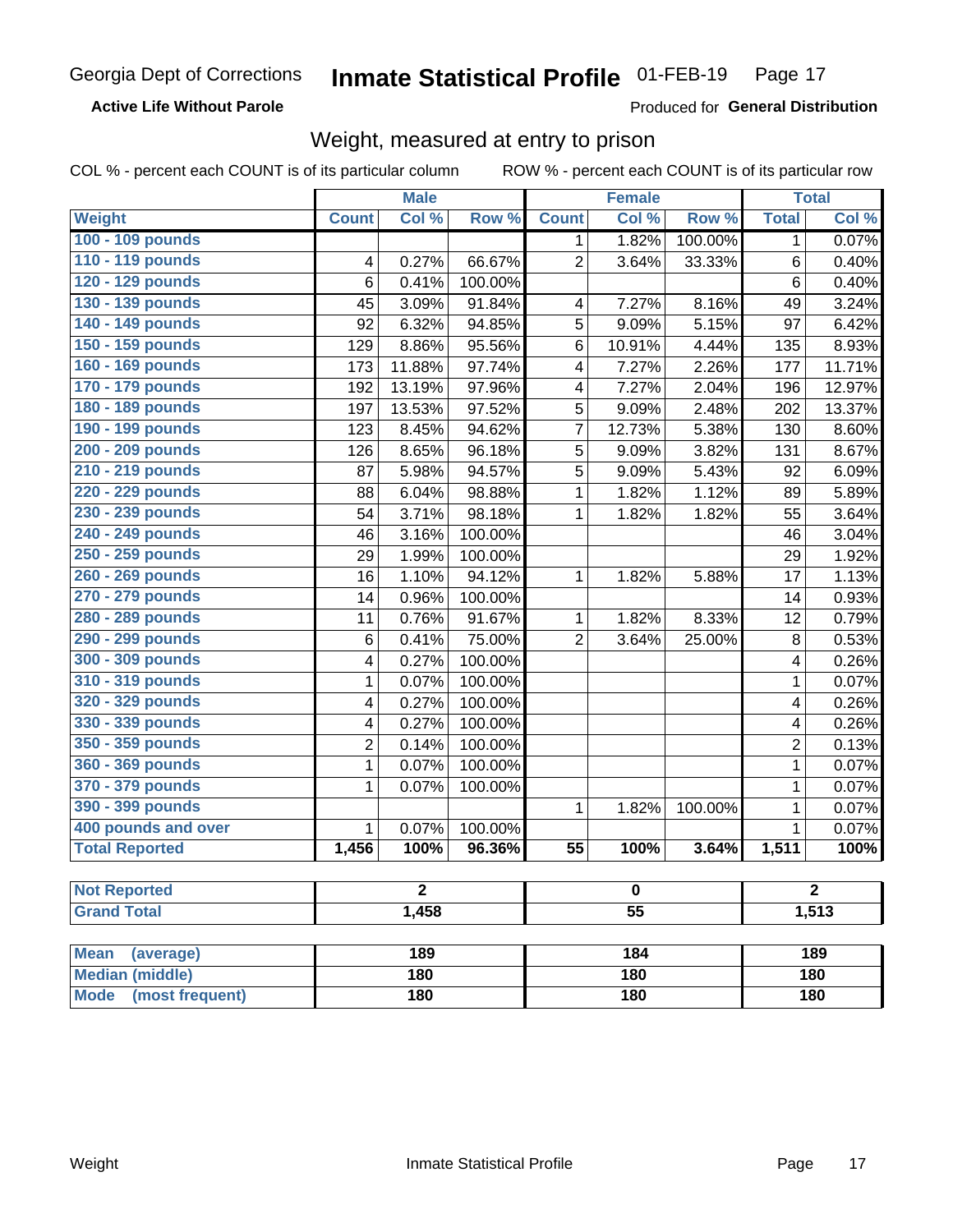#### Inmate Statistical Profile 01-FEB-19 Page 18

**Active Life Without Parole** 

#### Produced for General Distribution

## Veterans validated by Veteran's Administration

COL % - percent each COUNT is of its particular column

|                         |              | <b>Male</b> |                    | <b>Female</b> |       |              | <b>Total</b> |
|-------------------------|--------------|-------------|--------------------|---------------|-------|--------------|--------------|
| <b>Military service</b> | <b>Count</b> | Col %       | <b>Row % Count</b> | Col %         | Row % | <b>Total</b> | Col %        |
| <b>Others</b><br>0      | 51           | 42.15%      | 100.00%            |               |       | 51           | 41.80%       |
| <b>Air Force</b>        | 47           | 38.84%      | 97.92%             | 100.00%       | 2.08% | 48           | 39.34%       |
| Army                    | 6            | 4.96%       | 100.00%            |               |       | 6            | 4.92%        |
| <b>Navy</b><br>3        |              | 5.79%       | 100.00%            |               |       |              | 5.74%        |
| <b>Coast Guard</b><br>5 | 10           | $8.26\%$    | 100.00%            |               |       | 10           | 8.20%        |
| <b>Total Reported</b>   | $121$        | 100%        | 99.18%             | 100%          | .82%  | 122          | 100%         |

| TAL. | $\sim$<br>ו ככ | 54              | .391 |
|------|----------------|-----------------|------|
| int  | .458           | --<br><b>bu</b> | E49  |

| <b>Moo.</b> |
|-------------|
|-------------|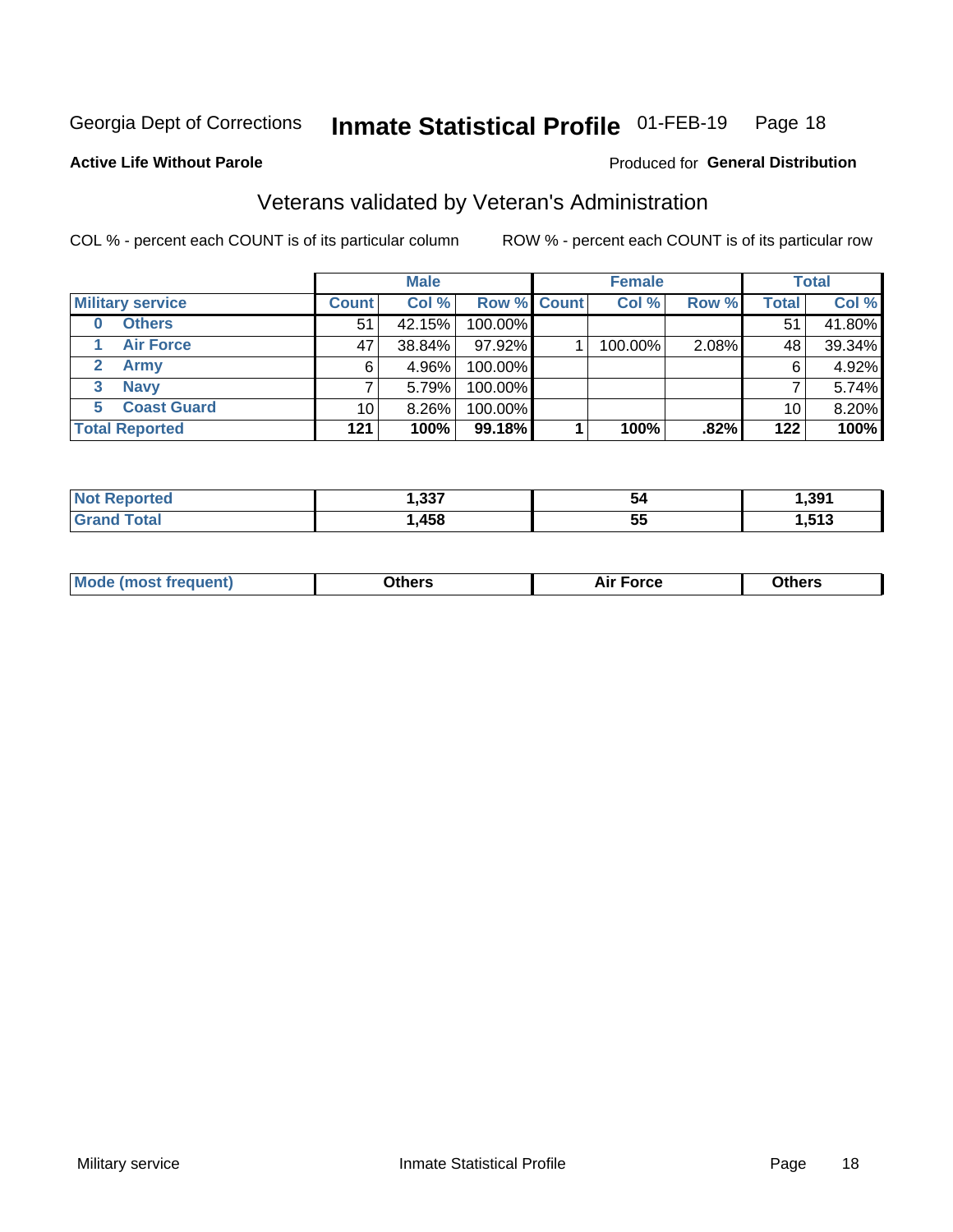#### Inmate Statistical Profile 01-FEB-19 Page 19

**Active Life Without Parole** 

Produced for General Distribution

### Type of admission to prison

COL % - percent each COUNT is of its particular column

|                                      |              | <b>Male</b> |                    |    | <b>Female</b> |       |              | <b>Total</b> |
|--------------------------------------|--------------|-------------|--------------------|----|---------------|-------|--------------|--------------|
| <b>Type of Admission</b>             | <b>Count</b> | Col %       | <b>Row % Count</b> |    | Col %         | Row % | <b>Total</b> | Col %        |
| <b>52 New Sentence</b>               | 1,384        | 94.92%      | 96.18%             | 55 | 100.00%       | 3.82% | 1,439        | 95.11%       |
| <b>Probation Rev Partial</b><br>53   |              | .48%        | 100.00%            |    |               |       |              | .46%         |
| <b>Probation Rev Remainder</b><br>54 | 14           | .96%        | 100.00%            |    |               |       | 14           | .93%         |
| <b>Parole Rev New Sentence</b><br>55 | 20           | 1.37%       | 100.00%            |    |               |       | 20           | 1.32%        |
| <b>Parole Rev No New</b><br>56       | 19           | 1.30%       | 100.00%            |    |               |       | 19           | 1.26%        |
| <b>Sentence</b>                      |              |             |                    |    |               |       |              |              |
| <b>Life W/O Parole</b><br>70         | 13           | .89%        | 100.00%            |    |               |       | 13           | .86%         |
| <b>Unknown</b><br>82                 |              | $.07\%$     | 100.00%            |    |               |       |              | .07%         |
| <b>Total Reported</b>                | 1,458        | 100%        | 96.36%             | 55 | 100%          | 3.64% | 1,513        | 100%         |

| Reported<br><b>NOT</b> |       |    |           |
|------------------------|-------|----|-----------|
| <b>c</b> otal          | 458،، | -- | E49       |
| Gra                    |       | ◡◡ | . . J I J |

| Mode (most frequent) | <b>New Sentence</b> | <b>New Sentence</b> | <b>New Sentence</b> |
|----------------------|---------------------|---------------------|---------------------|
|                      |                     |                     |                     |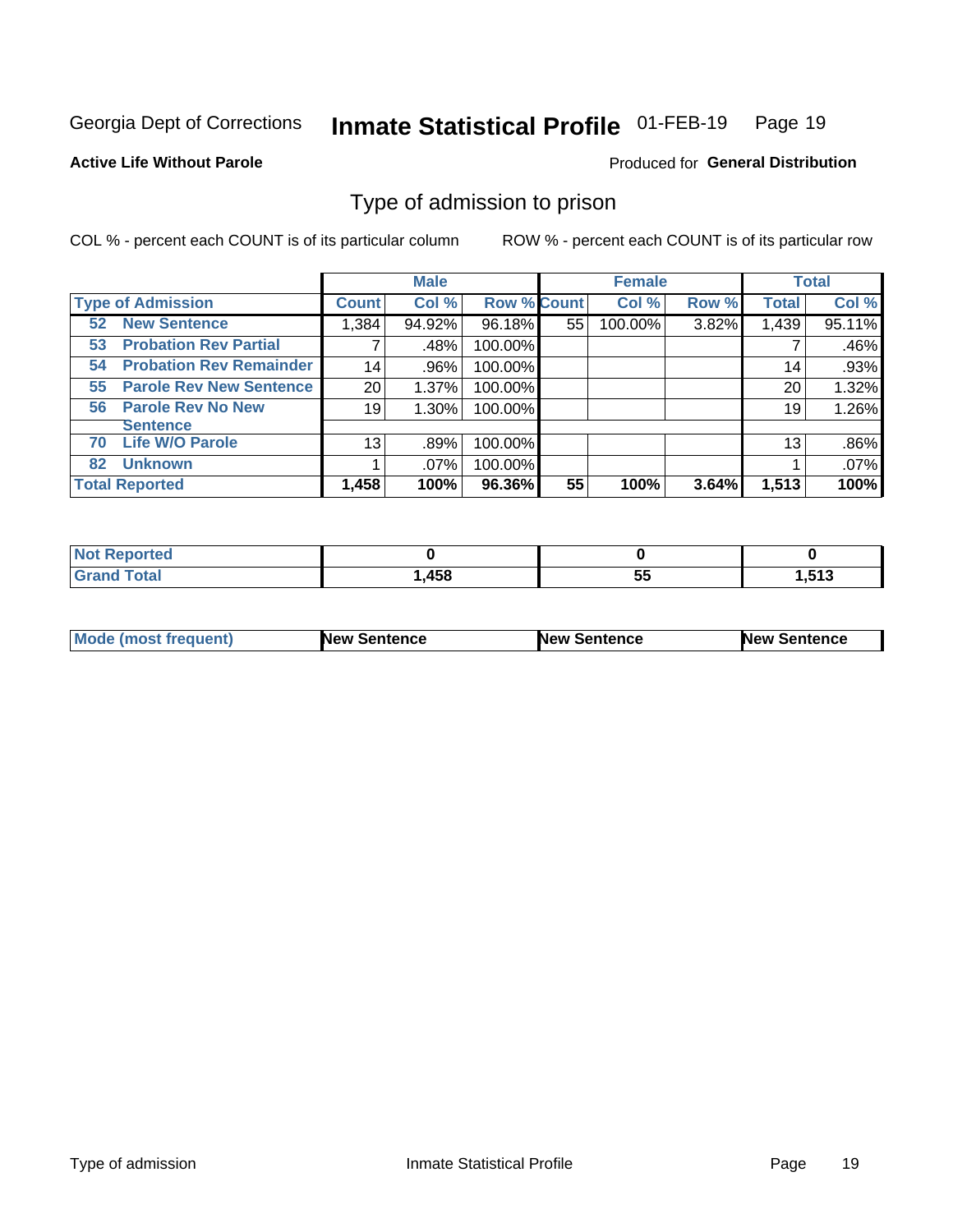## Inmate Statistical Profile 01-FEB-19 Page 20

**Active Life Without Parole** 

Produced for General Distribution

## Current / last supervision level

COL % - percent each COUNT is of its particular column

|                        |                | <b>Male</b> |                    |    | <b>Female</b> |          |       | Total  |
|------------------------|----------------|-------------|--------------------|----|---------------|----------|-------|--------|
| <b>Security Status</b> | <b>Count</b> l | Col%        | <b>Row % Count</b> |    | Col %         | Row %    | Total | Col %  |
| 4 Medium               |                | ل27%.       | $100.00\%$         |    | .00%          |          |       | .26%   |
| 5 Close                | .454           | 99.73%      | 96.36%             | 55 | 100.00%       | $3.64\%$ | .509  | 99.74% |
| <b>Total Reported</b>  | .458           | 100%        | 96.36%             | 55 | 100%          | 3.64%    | 1,513 | 100%   |

| <b>Still being diagnosed</b> |       |    |       |
|------------------------------|-------|----|-------|
| <b>Not Reported</b>          |       |    |       |
| <b>Grand Total</b>           | 1,458 | 55 | 1.513 |

| <b>Mode (most frequent)</b> | Close | ∵lose | Close |
|-----------------------------|-------|-------|-------|
|                             |       |       |       |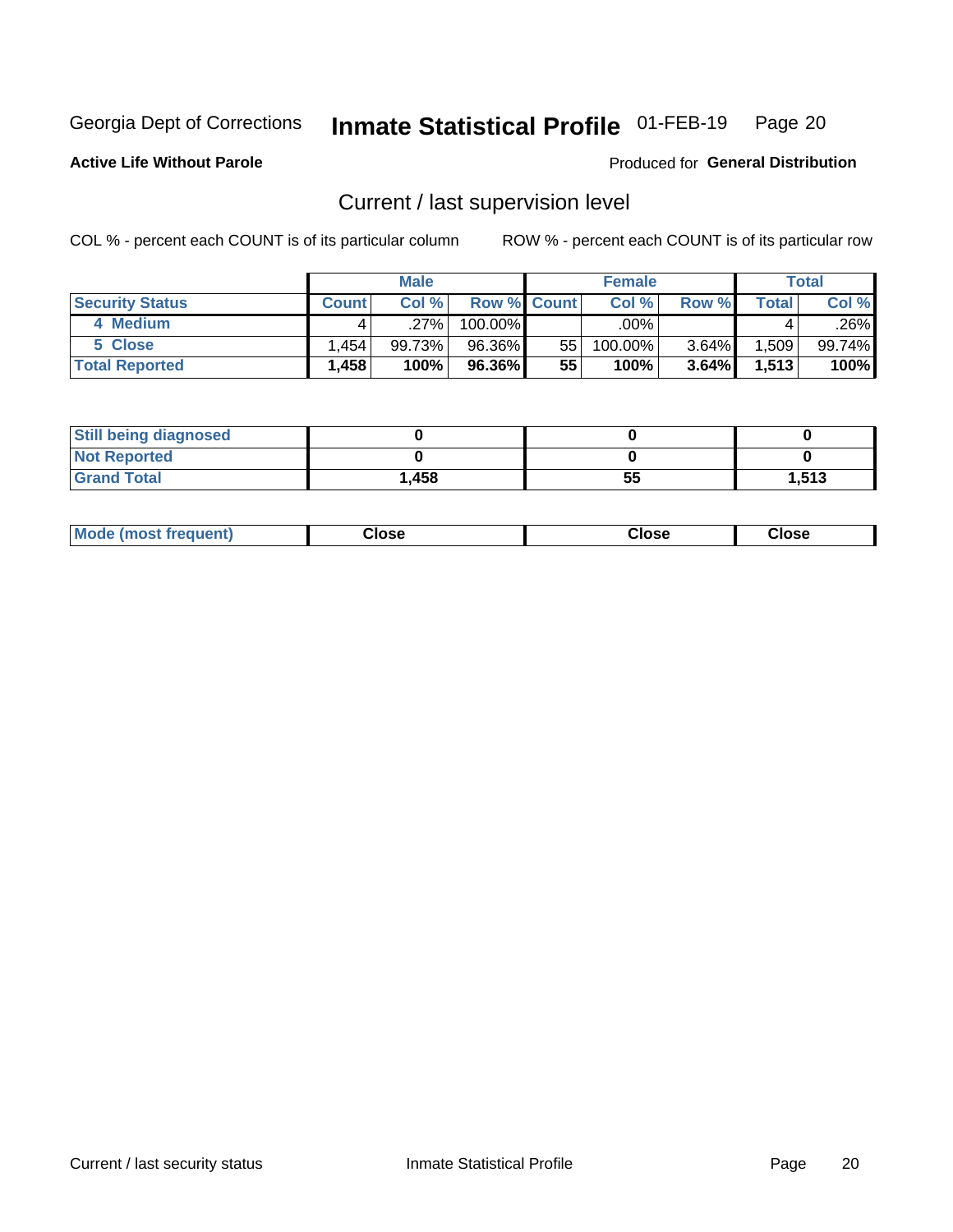#### Inmate Statistical Profile 01-FEB-19 Page 21

**Active Life Without Parole** 

Produced for General Distribution

## Current / last type of institution

COL % - percent each COUNT is of its particular column

|                            |              | <b>Male</b> |                    |    | <b>Female</b> |          |       | <b>Total</b> |
|----------------------------|--------------|-------------|--------------------|----|---------------|----------|-------|--------------|
| <b>Type of Institution</b> | <b>Count</b> | Col %       | <b>Row % Count</b> |    | Col %         | Row %    | Total | Col %        |
| <b>State Prison</b>        | ا 458. ا     | 100.00%     | 96.36%             | 55 | 100.00%       | $3.64\%$ | 1,513 | 100.00%      |
| <b>Total Reported</b>      | 1,458        | 100%        | 96.36%             | 55 | $100\%$ .     | $3.64\%$ | 1.513 | 100%         |

| тео |                   |    |       |
|-----|-------------------|----|-------|
|     | <b>AFQ</b><br>130 | ວະ | 1,513 |

|  | <b>Mode (most frequent)</b> | State Prison | <b>State Prison</b> | <b>State Prison</b> |
|--|-----------------------------|--------------|---------------------|---------------------|
|--|-----------------------------|--------------|---------------------|---------------------|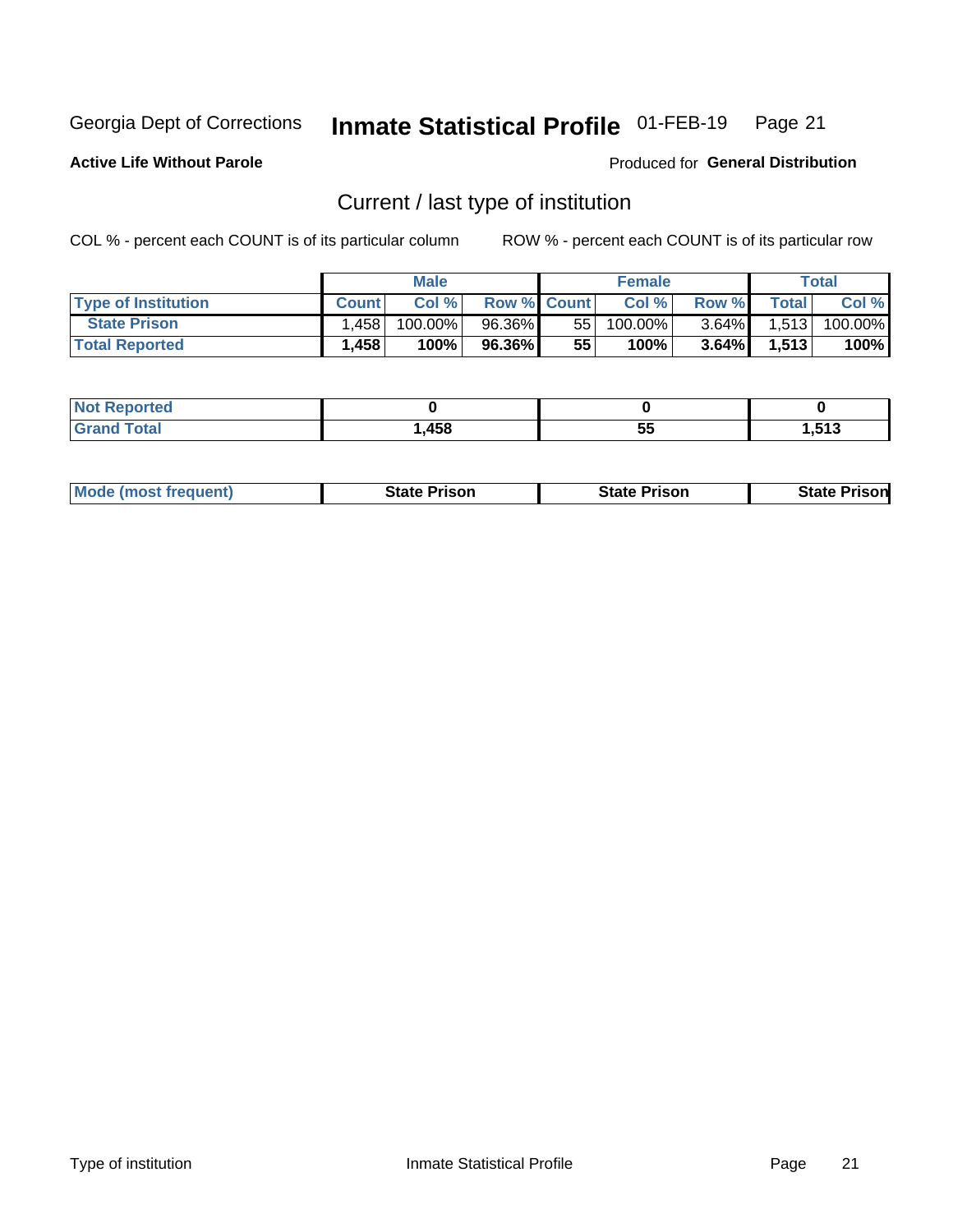#### Inmate Statistical Profile 01-FEB-19 Page 22

**Active Life Without Parole** 

#### Produced for General Distribution

## Institution type - transitional centers

COL % - percent each COUNT is of its particular column

|                                          |              | <b>Male</b> |             | <b>Female</b> |             | <b>Total</b> |
|------------------------------------------|--------------|-------------|-------------|---------------|-------------|--------------|
| <b>Institution Type - Trans. Centers</b> | <b>Count</b> | Col %       | Row % Count | Col %         | Row % Total | Col %        |
| <b>Total Reported</b>                    |              |             |             |               |             |              |

| <b>Not Reported</b>            |  |  |
|--------------------------------|--|--|
| <b>Total</b><br><b>COMMENT</b> |  |  |

| Mode (most frequent) | <b>Null</b> | <b>Null</b> | <b>Null</b> |
|----------------------|-------------|-------------|-------------|
|                      |             |             |             |
|                      |             |             |             |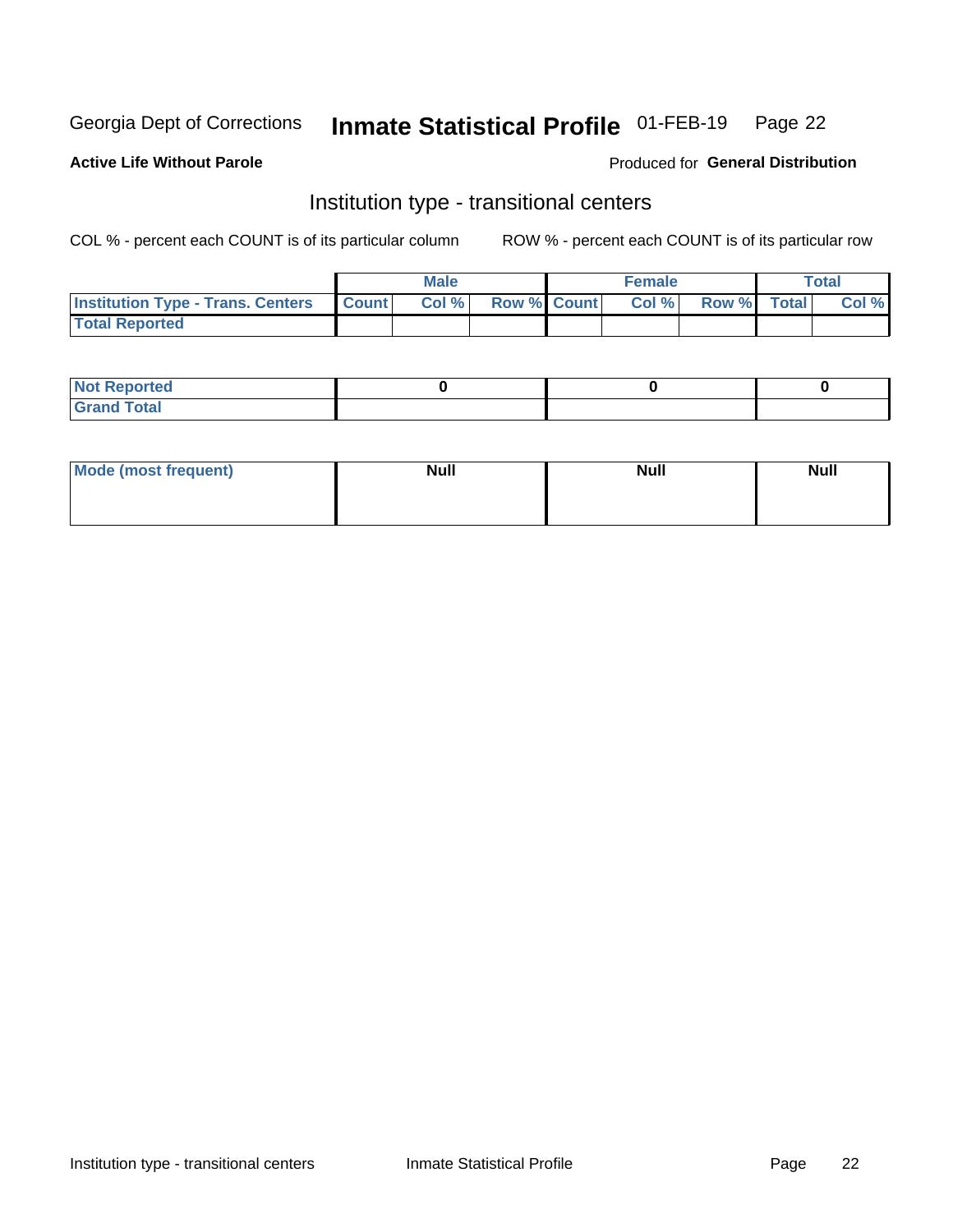## Inmate Statistical Profile 01-FEB-19 Page 23

**Active Life Without Parole** 

Produced for General Distribution

### Institution type - county prisons

COL % - percent each COUNT is of its particular column

|                                                    | <b>Male</b> |       |  | <b>Female</b> |                          |             | <b>Total</b> |       |  |
|----------------------------------------------------|-------------|-------|--|---------------|--------------------------|-------------|--------------|-------|--|
| <b>Institution Type - County Prisons   Count  </b> |             | Col % |  |               | <b>Row % Count Col %</b> | Row % Total |              | Col % |  |
| <b>Total Reported</b>                              |             |       |  |               |                          |             |              |       |  |

| <b>Not</b><br>: Reported<br> |  |  |
|------------------------------|--|--|
| <b>Total</b><br>---          |  |  |

| Mode (most frequent) | <b>Null</b> | <b>Null</b><br><b>Null</b> |
|----------------------|-------------|----------------------------|
|                      |             |                            |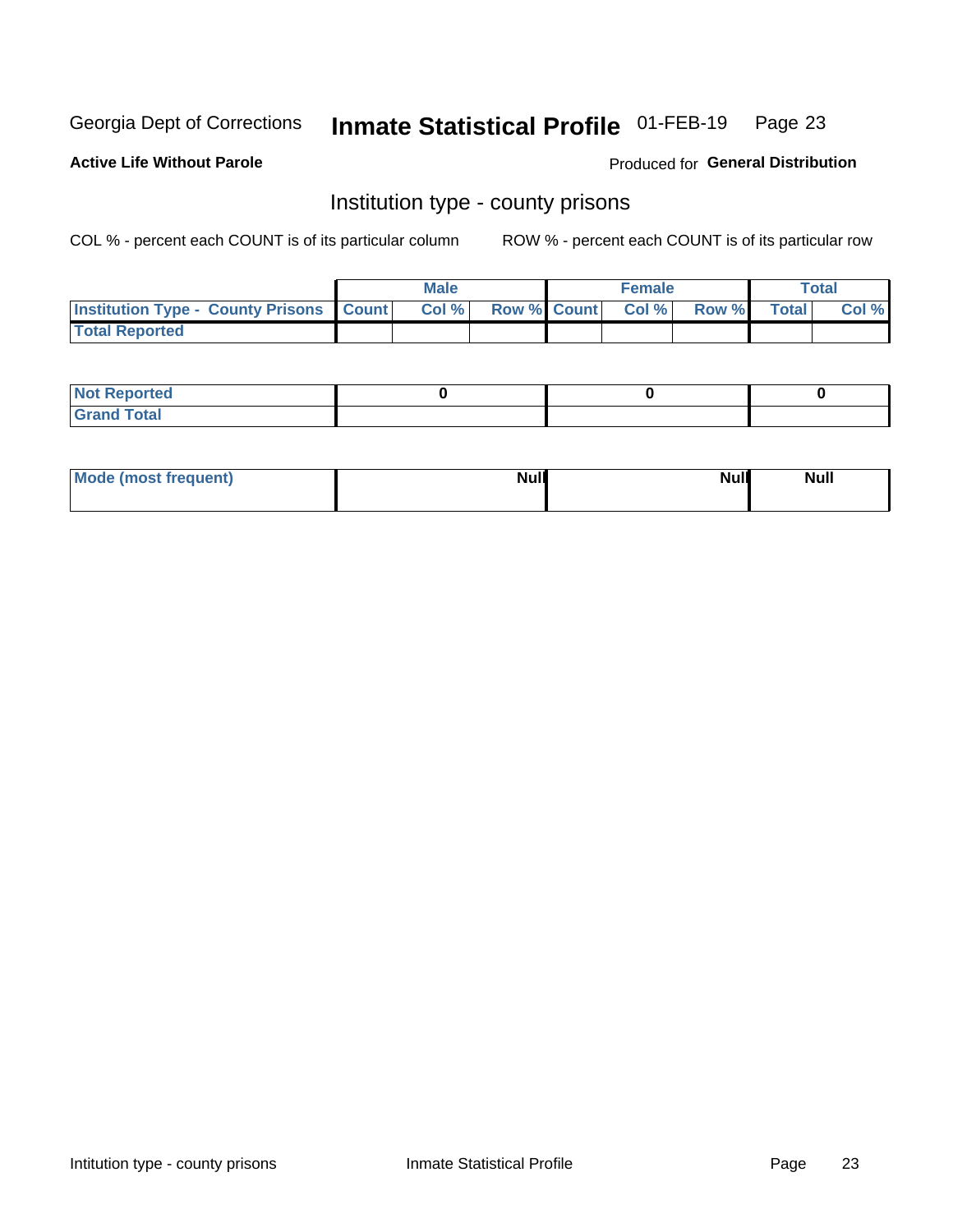#### Inmate Statistical Profile 01-FEB-19 Page 24

### **Active Life Without Parole**

#### Produced for General Distribution

### Institution type - state prisons

COL % - percent each COUNT is of its particular column

|                                                    | <b>Male</b>               |        |                               | <b>Female</b>   |        |                                     | <b>Total</b> |        |
|----------------------------------------------------|---------------------------|--------|-------------------------------|-----------------|--------|-------------------------------------|--------------|--------|
| <b>Institution Type - State Prisons</b>            | <b>Count</b>              | Col %  | Row %                         | <b>Count</b>    | Col %  | Row %                               | <b>Total</b> | Col %  |
| <b>Arrendale State Prison</b>                      |                           |        |                               | 31              | 56.36% | 100.00%                             | 31           | 2.05%  |
| <b>Augusta State Med. Prison</b>                   | 71                        | 4.87%  | 100.00%                       |                 |        |                                     | 71           | 4.69%  |
| <b>Autry State Prison</b>                          | 1                         | .07%   | 100.00%                       |                 |        |                                     |              | .07%   |
| <b>Baldwin State Prison</b>                        | 54                        | 3.70%  | 100.00%                       |                 |        |                                     | 54           | 3.57%  |
| <b>Burruss Correctional Training</b><br><b>Ctr</b> | 1                         | .07%   | 100.00%                       |                 |        |                                     | 1            | .07%   |
| <b>Central State Prison</b>                        | 4                         | .27%   | 100.00%                       |                 |        |                                     | 4            | .26%   |
| <b>Coastal State Prison</b>                        | 5                         | .34%   | 100.00%                       |                 |        |                                     | 5            | .33%   |
| <b>Dooly State Prison</b>                          | 1                         | .07%   | 100.00%                       |                 |        |                                     | 1            | .07%   |
| <b>Ga Diag Class Prison</b>                        | 49                        | 3.36%  | 100.00%                       |                 |        |                                     | 49           | 3.24%  |
| <b>Ga State Prison</b>                             | 29                        | 1.99%  | 100.00%                       |                 |        |                                     | 29           | 1.92%  |
| <b>Hancock State Prison</b>                        | 165                       | 11.32% | 100.00%                       |                 |        |                                     | 165          | 10.91% |
| <b>Hays State Prison</b>                           | 113                       | 7.75%  | 100.00%                       |                 |        |                                     | 113          | 7.47%  |
| <b>Macon State Prison</b>                          | 293                       | 20.10% | 100.00%                       |                 |        |                                     | 293          | 19.37% |
| <b>Phillips State Prison</b>                       | 30                        | 2.06%  | 100.00%                       |                 |        |                                     | 30           | 1.98%  |
| <b>Pulaski State Prison</b>                        |                           |        |                               | 24              | 43.64% | 100.00%                             | 24           | 1.59%  |
| <b>Smith State Prison</b>                          | 199                       | 13.65% | 100.00%                       |                 |        |                                     | 199          | 13.15% |
| <b>Telfair State Prison</b>                        | 221                       | 15.16% | 100.00%                       |                 |        |                                     | 221          | 14.61% |
| <b>Valdosta State Prison</b>                       | 111                       | 7.61%  | 100.00%                       |                 |        |                                     | 111          | 7.34%  |
| <b>Ware State Prison</b>                           | 111                       | 7.61%  | 100.00%                       |                 |        |                                     | 111          | 7.34%  |
| <b>Total Reported</b>                              | 1,458                     | 100%   | 96.36%                        | $\overline{55}$ | 100%   | 3.64%                               | 1,513        | 100%   |
| <b>Not Reported</b>                                | $\bf{0}$                  |        | $\mathbf 0$                   |                 |        | $\bf{0}$                            |              |        |
| <b>Grand Total</b>                                 |                           | 1,458  |                               | $\overline{55}$ |        |                                     | 1,513        |        |
| <b>Mode (most frequent)</b>                        | <b>Macon State Prison</b> |        | <b>Arrendale State Prison</b> |                 |        | <b>Macon State</b><br><b>Prison</b> |              |        |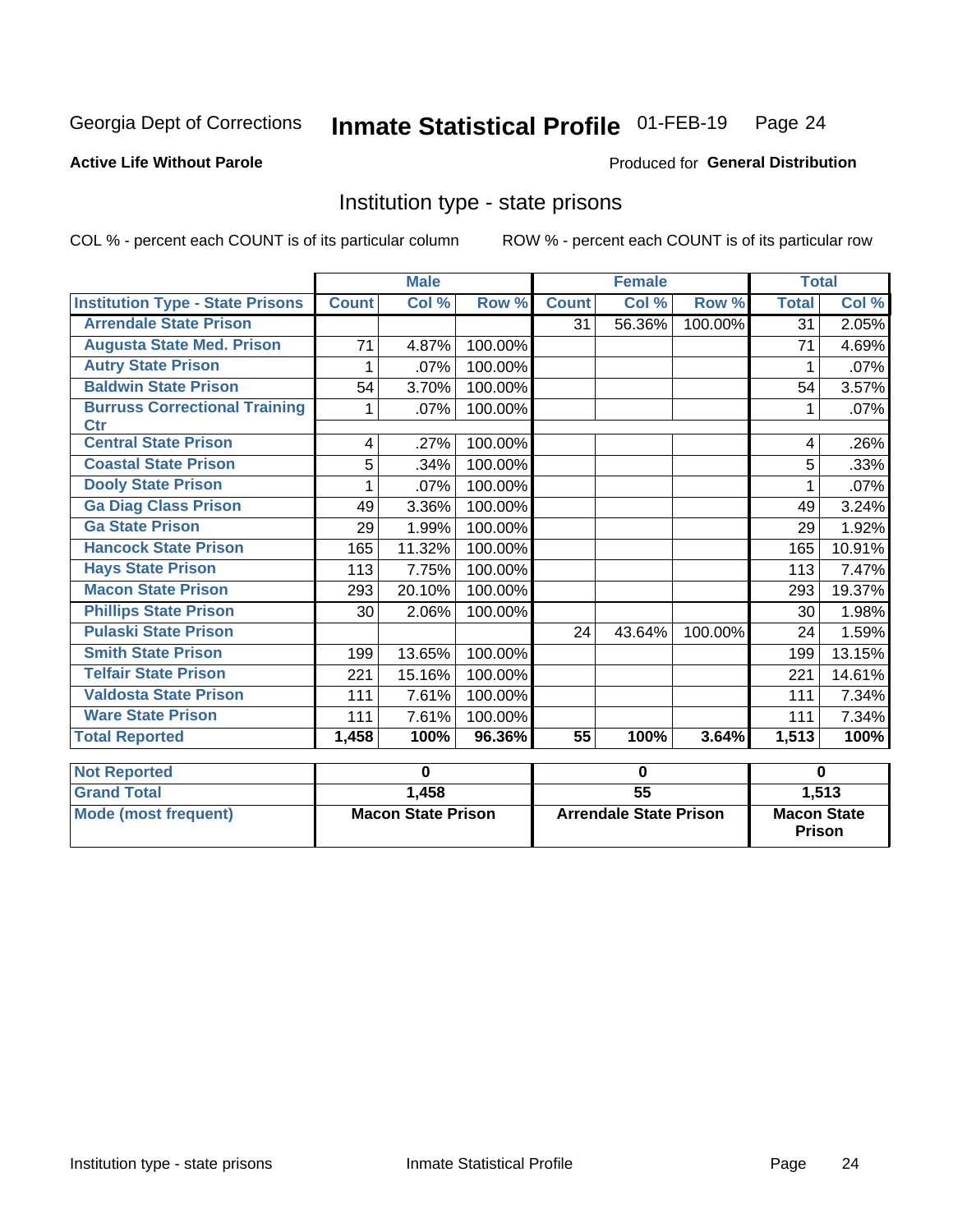## Inmate Statistical Profile 01-FEB-19 Page 25

#### **Active Life Without Parole**

#### Produced for General Distribution

### Institution type - private prisons

COL % - percent each COUNT is of its particular column

|                                                 | <b>Male</b> |       |                    | <b>Female</b> |       |             | Total |       |
|-------------------------------------------------|-------------|-------|--------------------|---------------|-------|-------------|-------|-------|
| <b>Institution Type - Private Prisons Count</b> |             | Col % | <b>Row % Count</b> |               | Col % | Row % Total |       | Col % |
| <b>Total Reported</b>                           |             |       |                    |               |       |             |       |       |

| Not Reported           |  |  |
|------------------------|--|--|
| <b>Cotal</b><br>______ |  |  |

| <b>Mo</b><br>frequent) | <b>Null</b> | <b>Null</b> | . . I *<br><b>IVUII</b> |
|------------------------|-------------|-------------|-------------------------|
|                        |             |             |                         |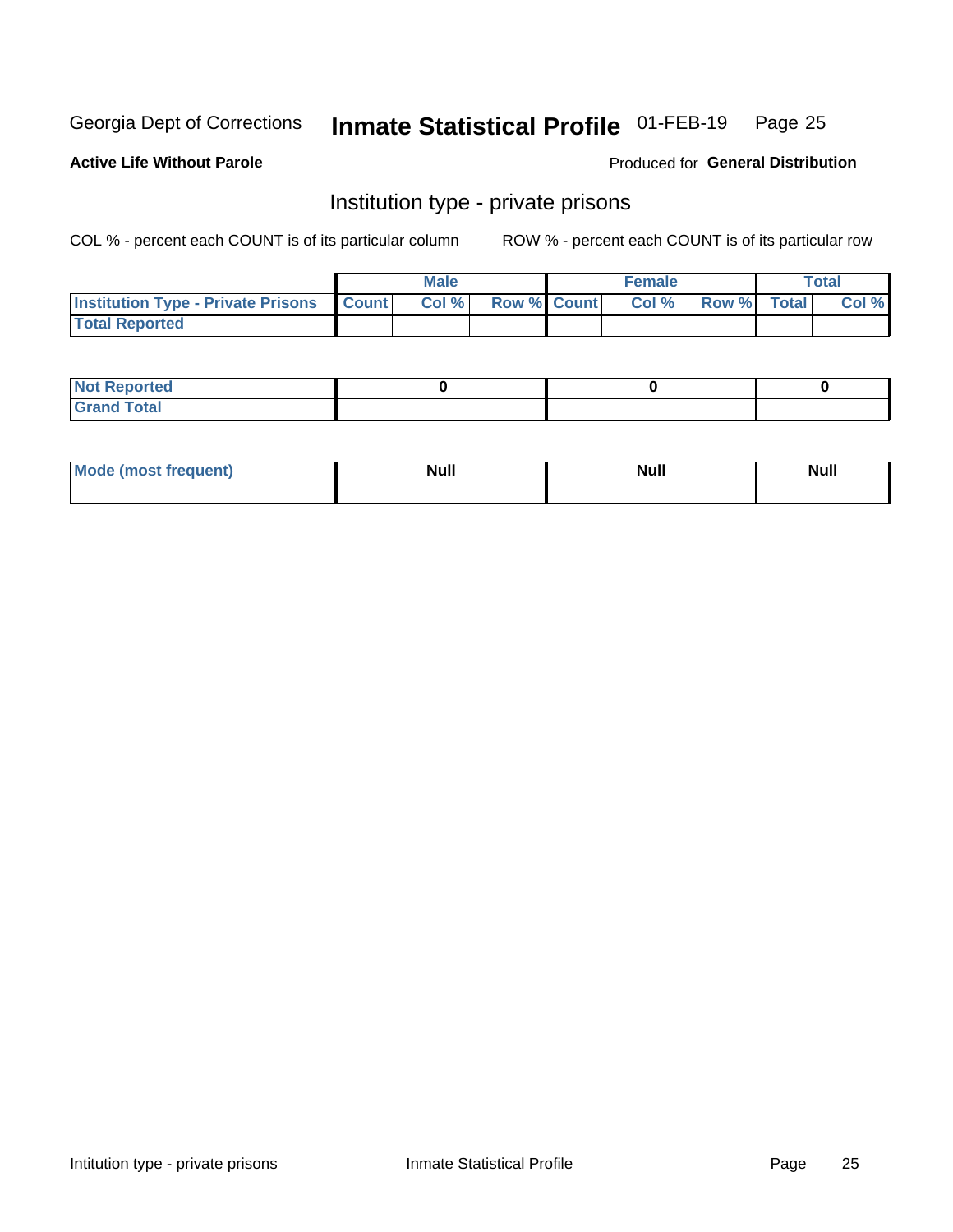#### Inmate Statistical Profile 01-FEB-19 Page 26

### **Active Life Without Parole**

#### Produced for General Distribution

## Institution type - inmate boot camp

COL % - percent each COUNT is of its particular column

|                                      | <b>Male</b>      |       |              | <b>Female</b> |       |             | <b>Total</b> |       |
|--------------------------------------|------------------|-------|--------------|---------------|-------|-------------|--------------|-------|
| <b>Institution Type - Boot Camps</b> | <b>I</b> Count I | Col % | <b>Row %</b> | <b>Count</b>  | Col % | Row % Total |              | Col % |
| <b>Total Rported</b>                 |                  |       |              |               |       |             |              |       |

| <b>Not Reported</b>            |  |  |
|--------------------------------|--|--|
| <b>Total</b><br>C <sub>r</sub> |  |  |

| Mod<br>uamo | Nul.<br>$- - - - - -$ | <b>Null</b> | . .<br>uu.<br>------ |
|-------------|-----------------------|-------------|----------------------|
|             |                       |             |                      |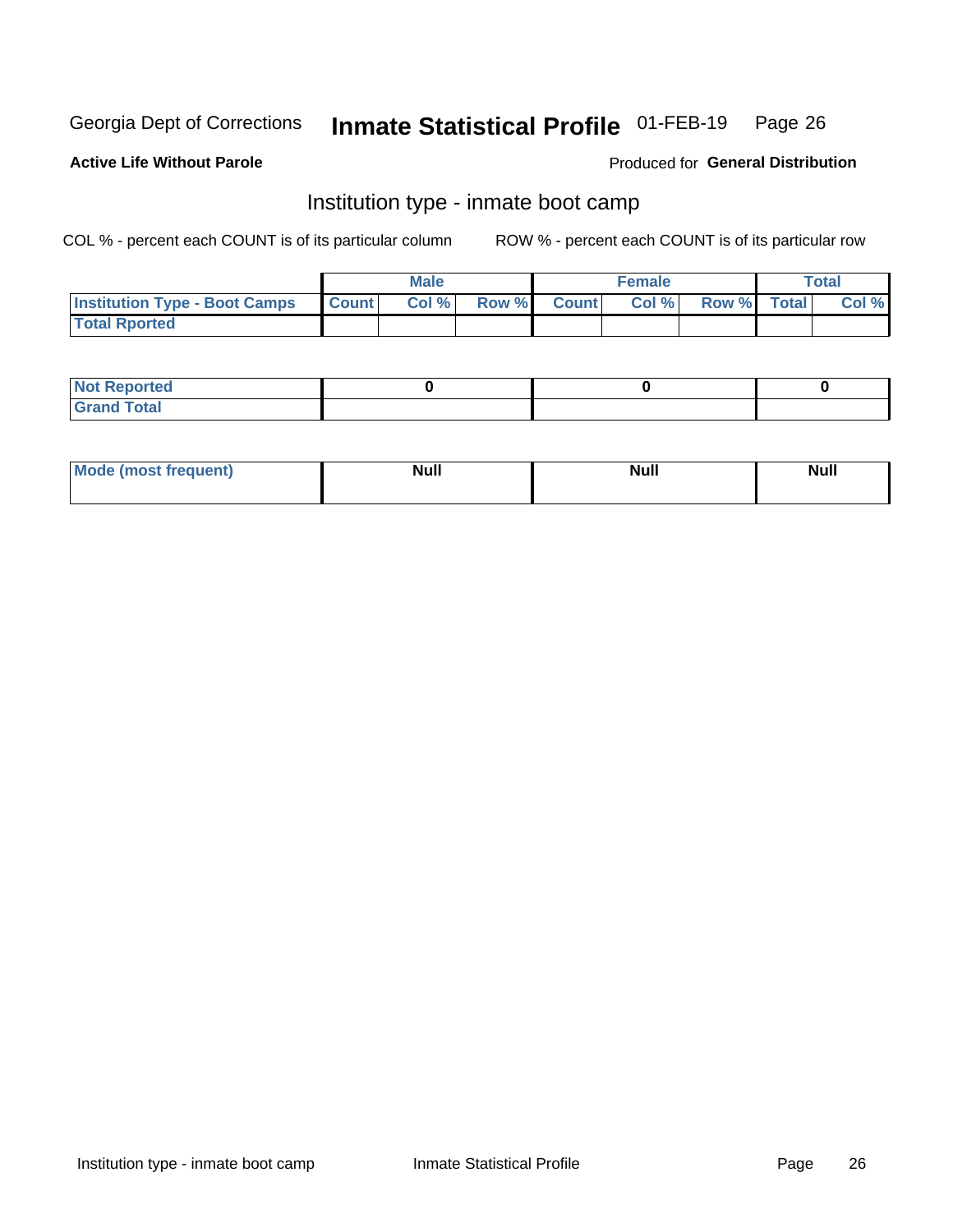#### Inmate Statistical Profile 01-FEB-19 Page 27

**Active Life Without Parole** 

Produced for General Distribution

### Number of disciplinary reports

COL % - percent each COUNT is of its particular column

|                                       | <b>Male</b>  |        |             | <b>Female</b> |        |       | <b>Total</b> |        |
|---------------------------------------|--------------|--------|-------------|---------------|--------|-------|--------------|--------|
| <b>Number of Disciplinary Reports</b> | <b>Count</b> | Col %  | Row % Count |               | Col %  | Row % | Total        | Col %  |
|                                       | 427          | 29.29% | 95.10%      | 22            | 40.00% | 4.90% | 449          | 29.68% |
|                                       | 196          | 13.44% | 96.55%      | 7             | 12.73% | 3.45% | 203          | 13.42% |
| $\mathbf{2}$                          | 133          | 9.12%  | 93.66%      | 9             | 16.36% | 6.34% | 142          | 9.39%  |
| 3                                     | 101          | 6.93%  | 95.28%      | 5             | 9.09%  | 4.72% | 106          | 7.01%  |
|                                       | 73           | 5.01%  | 96.05%      | 3             | 5.45%  | 3.95% | 76           | 5.02%  |
| 5                                     | 64           | 4.39%  | 98.46%      |               | 1.82%  | 1.54% | 65           | 4.30%  |
| <b>More Than 5</b>                    | 464          | 31.82% | 98.31%      | 8             | 14.55% | 1.69% | 472          | 31.20% |
| <b>Total Reported</b>                 | 1,458        | 100%   | 96.36%      | 55            | 100%   | 3.64% | 1,513        | 100.0% |

| τεσ<br>N0 |      |    |                              |
|-----------|------|----|------------------------------|
| Гоtal     | ,458 | JJ | <b>E49</b><br><b>., ., .</b> |

| Mean (average)       | 6.78 | 3.87 | 6.68 |
|----------------------|------|------|------|
| Median (middle)      |      |      |      |
| Mode (most frequent) |      |      |      |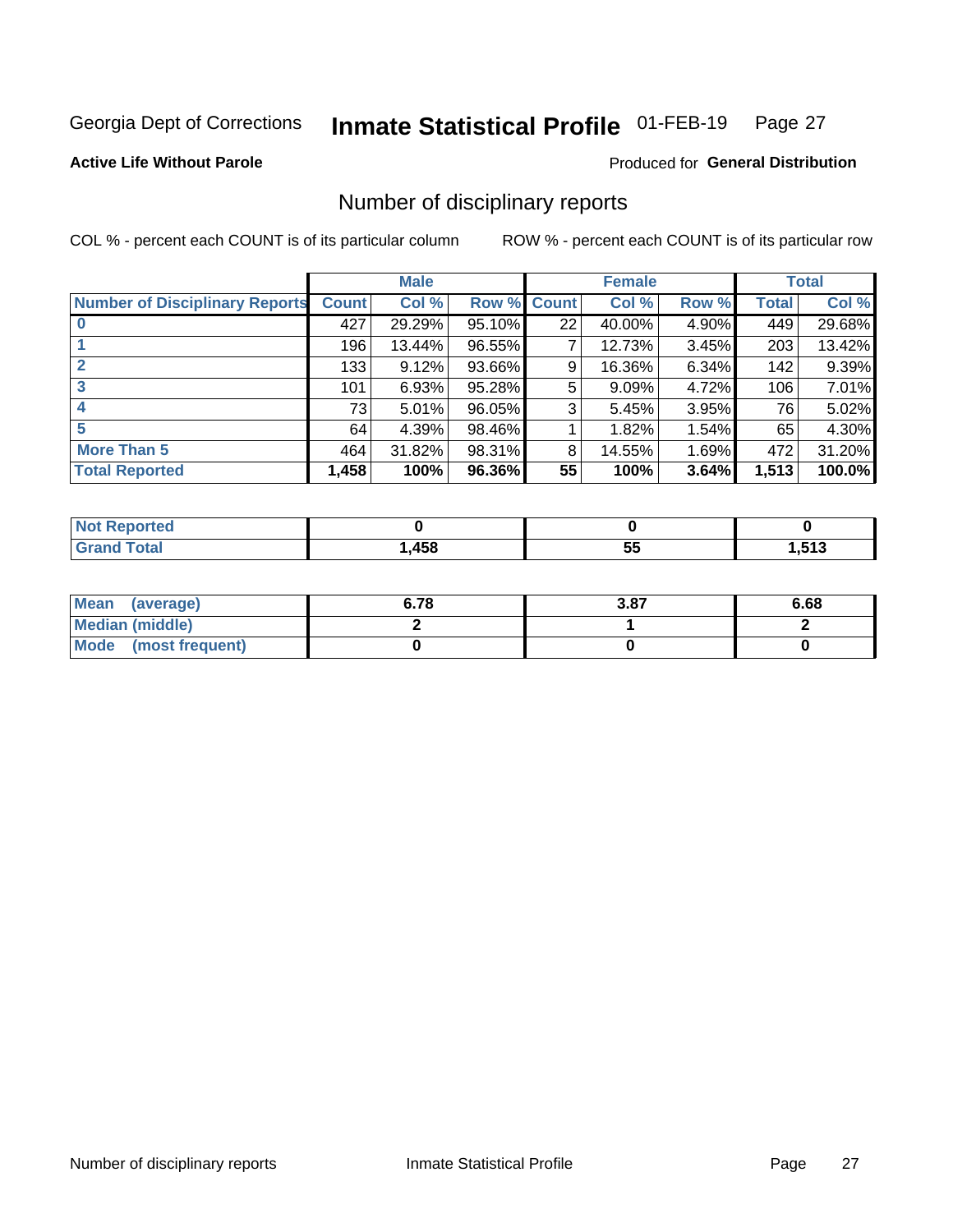#### Inmate Statistical Profile 01-FEB-19 Page 28

**Active Life Without Parole** 

**Produced for General Distribution** 

## Number of transfers

COL % - percent each COUNT is of its particular column

|                            | <b>Male</b> |        | <b>Female</b> |    |        | <b>Total</b> |              |        |
|----------------------------|-------------|--------|---------------|----|--------|--------------|--------------|--------|
| <b>Number of Transfers</b> | Count l     | Col %  | Row % Count   |    | Col %  | Row %        | <b>Total</b> | Col %  |
|                            | 23          | 1.58%  | 67.65%        | 11 | 20.00% | 32.35%       | 34           | 2.25%  |
|                            | 396         | 27.16% | 95.19%        | 20 | 36.36% | 4.81%        | 416          | 27.50% |
| $\mathbf{2}$               | 221         | 15.16% | 94.85%        | 12 | 21.82% | 5.15%        | 233          | 15.40% |
| 3                          | 159         | 10.91% | 96.36%        | 6  | 10.91% | $3.64\%$     | 165          | 10.91% |
|                            | 105         | 7.20%  | 99.06%        |    | 1.82%  | 0.94%        | 106          | 7.01%  |
| 5                          | 64          | 4.39%  | 98.46%        |    | 1.82%  | 1.54%        | 65           | 4.30%  |
| <b>More Than 5</b>         | 490         | 33.61% | 99.19%        | 4  | 7.27%  | 0.81%        | 494          | 32.65% |
| <b>Total Reported</b>      | 1,458       | 100%   | 96.36%        | 55 | 100%   | 3.64%        | 1,513        | 100.0% |

| NO<br>тео |      |   |                     |
|-----------|------|---|---------------------|
| Гоtal     | ,458 | ູ | <b>E42</b><br>. טוי |

| Mean (average)       | 5.89 | 1.84 | 5.75 |
|----------------------|------|------|------|
| Median (middle)      |      |      |      |
| Mode (most frequent) |      |      |      |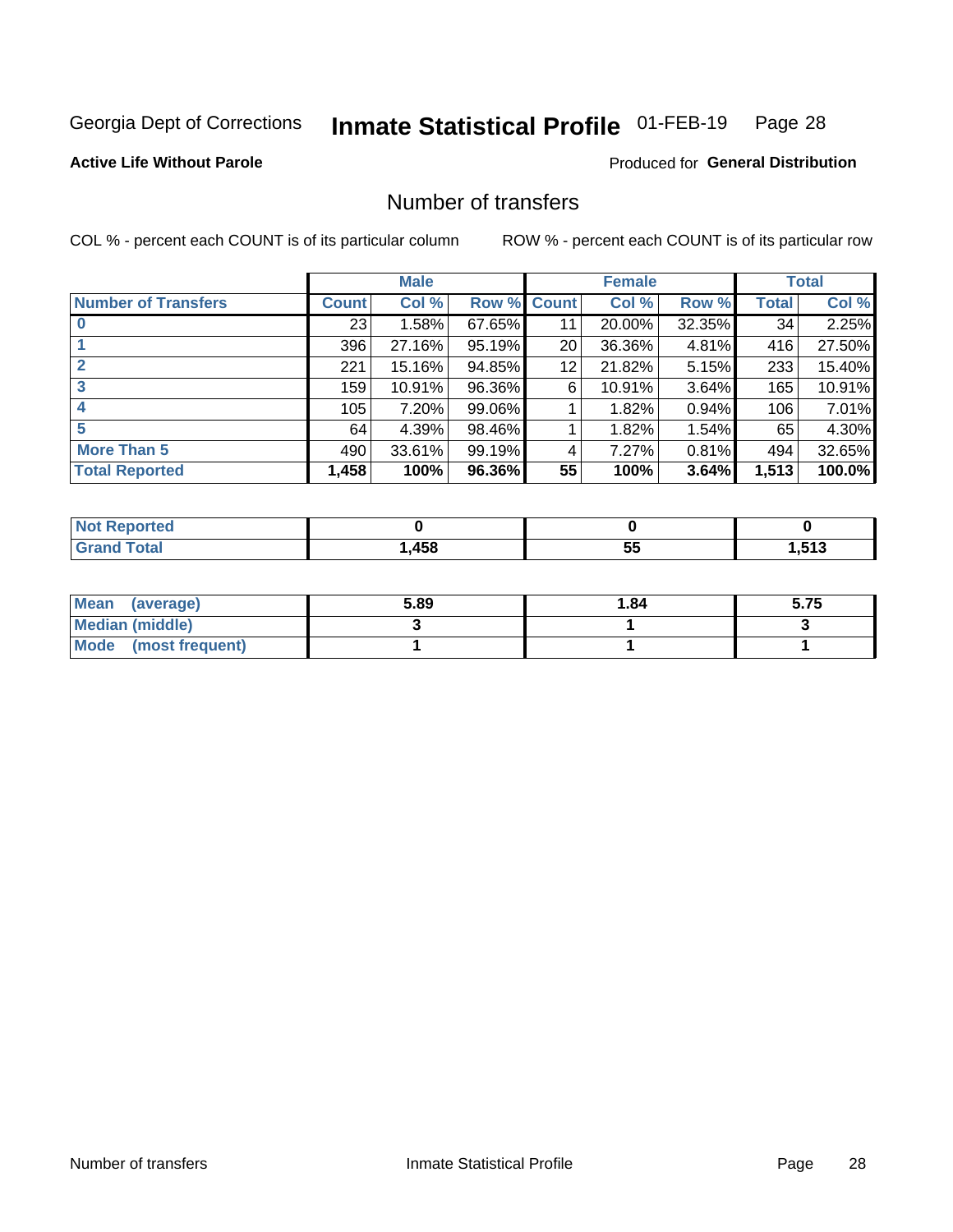## Inmate Statistical Profile 01-FEB-19 Page 29

**Active Life Without Parole** 

Produced for General Distribution

## Number of escapes

COL % - percent each COUNT is of its particular column

|                          | <b>Male</b>  |        |                    | <b>Female</b> |            |          | Total |        |
|--------------------------|--------------|--------|--------------------|---------------|------------|----------|-------|--------|
| <b>Number of Escapes</b> | <b>Count</b> | Col %  | <b>Row % Count</b> |               | Col %      | Row %    | Total | Col %  |
|                          | .454         | 99.73% | 96.36%             | 55            | $100.00\%$ | $3.64\%$ | 1,509 | 99.74% |
|                          |              | 0.14%  | 100.00%            |               |            |          |       | 0.13%  |
|                          |              | 0.14%  | $100.00\%$         |               |            |          |       | 0.13%  |
| <b>Total Reported</b>    | $.458+$      | 100%   | $96.36\%$          | 55            | 100%       | 3.64%    | 1,513 | 100%   |

| rtea<br>NO:           |     |              |                  |
|-----------------------|-----|--------------|------------------|
| <b>Total</b><br>Grand | 458 | --<br>~<br>◡ | E42<br>- 11<br>. |

| Mean (average)       |  |  |
|----------------------|--|--|
| Median (middle)      |  |  |
| Mode (most frequent) |  |  |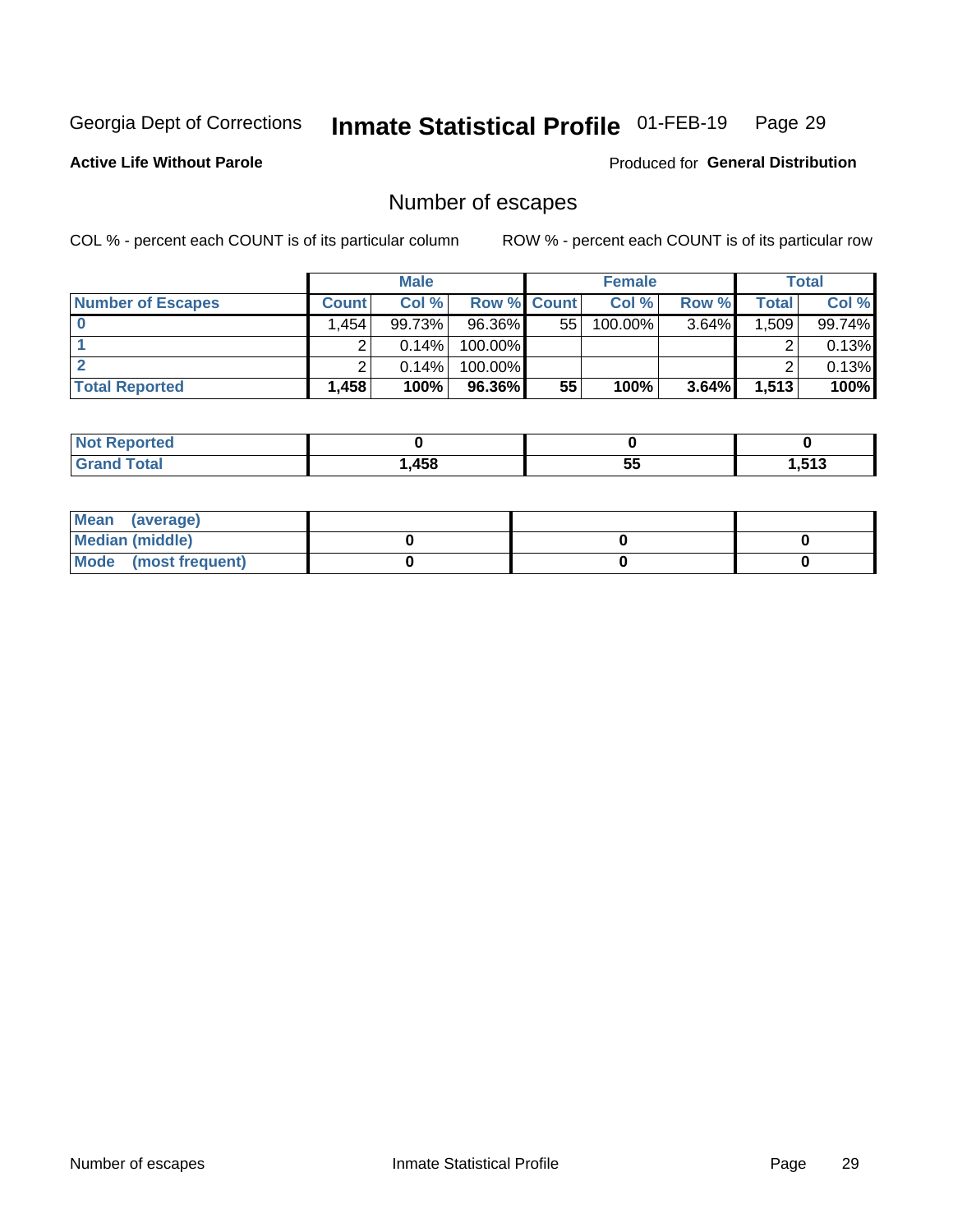### **Active Life Without Parole**

### **Produced for General Distribution**

### Time served in current (or last) institution

COL % - percent each COUNT is of its particular column

|                            |              | <b>Male</b> |         | <b>Female</b>   |        |        | <b>Total</b> |        |
|----------------------------|--------------|-------------|---------|-----------------|--------|--------|--------------|--------|
| <b>Time In Institution</b> | <b>Count</b> | Col %       | Row %   | <b>Count</b>    | Col %  | Row %  | <b>Total</b> | Col %  |
| 0 to 3 months              | 156          | 10.70%      | 92.86%  | 12 <sub>2</sub> | 21.82% | 7.14%  | 168          | 11.10% |
| <b>3.01 to 6 months</b>    | 127          | 8.71%       | 96.95%  | 4               | 7.27%  | 3.05%  | 131          | 8.66%  |
| 6.01 to 9 months           | 132          | 9.05%       | 98.51%  | $\overline{2}$  | 3.64%  | 1.49%  | 134          | 8.86%  |
| 9.01 to 12 months          | 107          | 7.34%       | 99.07%  | 1               | 1.82%  | 0.93%  | 108          | 7.14%  |
| 12.01 to 18 months         | 160          | 10.97%      | 98.16%  | 3               | 5.45%  | 1.84%  | 163          | 10.77% |
| <b>18.01 to 24 months</b>  | 123          | 8.44%       | 99.19%  | 1               | 1.82%  | 0.81%  | 124          | 8.20%  |
| $2.01$ to 3 years          | 194          | 13.31%      | 94.17%  | 12              | 21.82% | 5.83%  | 206          | 13.62% |
| $3.01$ to 4 years          | 129          | 8.85%       | 96.99%  | 4               | 7.27%  | 3.01%  | 133          | 8.79%  |
| 4.01 to 5 years            | 76           | 5.21%       | 93.83%  | 5               | 9.09%  | 6.17%  | 81           | 5.35%  |
| 5.01 to 6 years            | 67           | 4.60%       | 93.06%  | 5               | 9.09%  | 6.94%  | 72           | 4.76%  |
| 6.01 to 7 years            | 54           | 3.70%       | 100.00% |                 |        |        | 54           | 3.57%  |
| 7.01 to 8 years            | 32           | 2.19%       | 84.21%  | 6               | 10.91% | 15.79% | 38           | 2.51%  |
| 8.01 to 9 years            | 20           | 1.37%       | 100.00% |                 |        |        | 20           | 1.32%  |
| 9.01 to 10 years           | 23           | 1.58%       | 100.00% |                 |        |        | 23           | 1.52%  |
| Over 10 years              | 58           | 3.98%       | 100.00% |                 |        |        | 58           | 3.83%  |
| <b>Total Reported</b>      | 1,458        | 100%        | 96.36%  | 55              | 100%   | 3.64%  | 1,513        | 100%   |

| Reported<br><b>Not</b> |     |                    |      |
|------------------------|-----|--------------------|------|
| <i>i</i> otal          | 458 | $- -$<br>. .<br>JJ | ,513 |

| <b>Mean</b><br>(average) | 33 months | 34 months | 33 months |
|--------------------------|-----------|-----------|-----------|
| Median (middle)          | 20 months | 32 months | 20 months |
| Mode (most frequent)     | ' months  | 4 months  | 1 months  |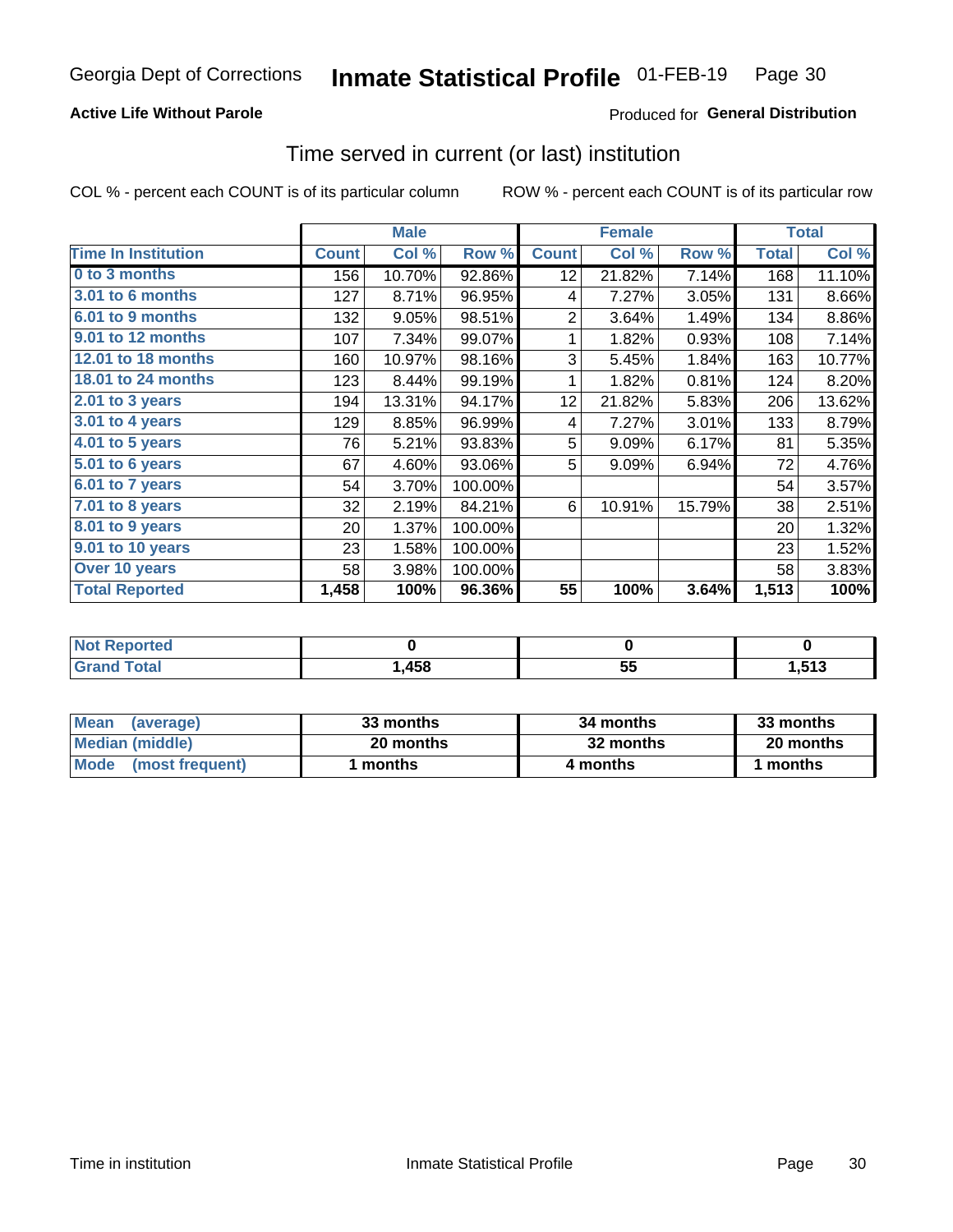#### Inmate Statistical Profile 01-FEB-19 Page 31

#### **Active Life Without Parole**

#### Produced for General Distribution

### Highest grade level attained

COL % - percent each COUNT is of its particular column

|                              |                | <b>Male</b> |         |                 | <b>Female</b> |        |                | <b>Total</b> |
|------------------------------|----------------|-------------|---------|-----------------|---------------|--------|----------------|--------------|
| <b>Grade Level</b>           | <b>Count</b>   | Col %       | Row %   | <b>Count</b>    | Col %         | Row %  | <b>Total</b>   | Col %        |
| No school at all             | 2              | 0.18%       | 100.00% |                 |               |        | $\overline{2}$ | 0.18%        |
| <b>Grade 1</b>               | 1              | 0.09%       | 100.00% |                 |               |        | 1              | 0.09%        |
| <b>Grade 2</b>               | 1              | 0.09%       | 100.00% |                 |               |        | 1              | 0.09%        |
| <b>Grade 3</b>               | $\overline{2}$ | 0.18%       | 100.00% |                 |               |        | $\overline{2}$ | 0.18%        |
| Grade 4                      | 3              | 0.27%       | 100.00% |                 |               |        | 3              | 0.26%        |
| Grade 5                      | 1              | 0.09%       | 100.00% |                 |               |        | 1              | 0.09%        |
| Grade 6                      | 9              | 0.81%       | 100.00% |                 |               |        | 9              | 0.79%        |
| Grade 7                      | 36             | 3.23%       | 100.00% |                 |               |        | 36             | 3.16%        |
| <b>Grade 8</b>               | 75             | 6.74%       | 98.68%  | 1               | 3.85%         | 1.32%  | 76             | 6.67%        |
| Grade 9                      | 136            | 12.22%      | 97.84%  | 3               | 11.54%        | 2.16%  | 139            | 12.20%       |
| Grade 10                     | 213            | 19.14%      | 97.26%  | 6               | 23.08%        | 2.74%  | 219            | 19.23%       |
| Grade 11                     | 195            | 17.52%      | 98.48%  | 3               | 11.54%        | 1.52%  | 198            | 17.38%       |
| <b>Grade 12 or GED</b>       | 288            | 25.88%      | 97.30%  | 8               | 30.77%        | 2.70%  | 296            | 25.99%       |
| Some tech school             | 15             | 1.35%       | 93.75%  | 1               | 3.85%         | 6.25%  | 16             | 1.40%        |
| <b>Completed tech school</b> | 15             | 1.35%       | 100.00% |                 |               |        | 15             | 1.32%        |
| College, 1 year              | 37             | 3.32%       | 97.37%  | 1               | 3.85%         | 2.63%  | 38             | 3.34%        |
| College, 2 year              | 40             | 3.59%       | 97.56%  | 1               | 3.85%         | 2.44%  | 41             | 3.60%        |
| College, 3 year              | 18             | 1.62%       | 100.00% |                 |               |        | 18             | 1.58%        |
| <b>Bachelor's degree</b>     | 19             | 1.71%       | 100.00% |                 |               |        | 19             | 1.67%        |
| <b>Master's degree</b>       | 4              | 0.36%       | 80.00%  | 1               | 3.85%         | 20.00% | 5              | 0.44%        |
| Ph.D. degree                 | 1              | 0.09%       | 50.00%  | 1               | 3.85%         | 50.00% | $\overline{2}$ | 0.18%        |
| Law degree                   | $\overline{2}$ | 0.18%       | 100.00% |                 |               |        | $\overline{2}$ | 0.18%        |
| <b>Total Reported</b>        | 1,113          | 100%        | 97.72%  | $\overline{26}$ | 100.0%        | 2.28%  | 1,139          | 100.0%       |

| rteo<br>NO  | 345  | 29  | $-$<br>νı         |
|-------------|------|-----|-------------------|
| <b>Utal</b> | ,458 | ູບພ | E49<br>. ט<br>- 7 |

| <b>Mean</b><br>(average) | 10.82           | 11.62           | 10.83           |
|--------------------------|-----------------|-----------------|-----------------|
| <b>Median (middle)</b>   | Grade 11        | Other           | Grade 11        |
| Mode<br>(most frequent)  | Grade 12 or GED | Grade 12 or GED | Grade 12 or GED |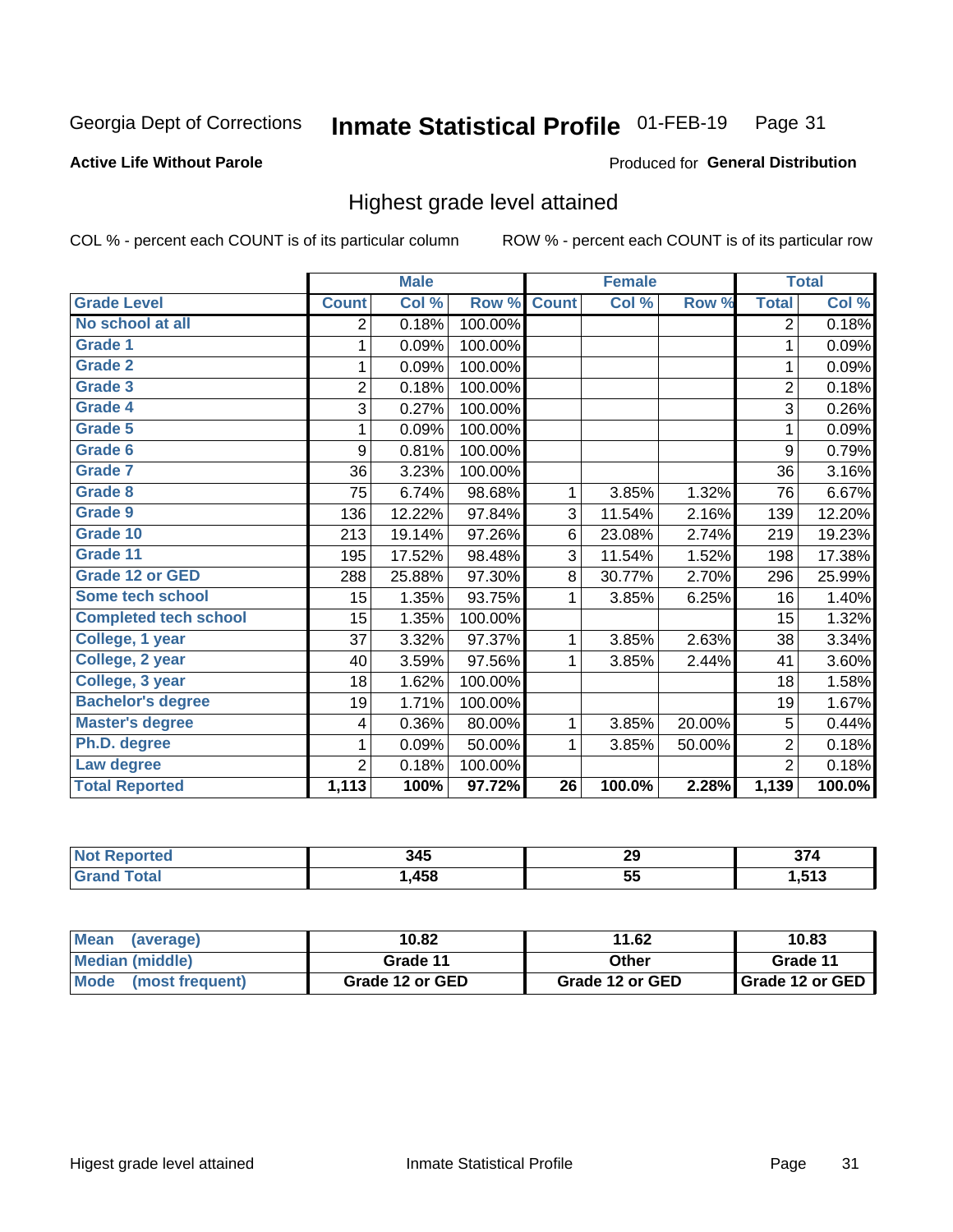#### Inmate Statistical Profile 01-FEB-19 Page 32

#### **Active Life Without Parole**

### **Produced for General Distribution**

## Culture fair IQ scores

COL % - percent each COUNT is of its particular column

|                       |              | <b>Male</b> |        |                    | <b>Female</b> |          |              | <b>Total</b> |
|-----------------------|--------------|-------------|--------|--------------------|---------------|----------|--------------|--------------|
| <b>IQ Scores</b>      | <b>Count</b> | Col %       |        | <b>Row % Count</b> | Col %         | Row %    | <b>Total</b> | Col %        |
| $60 - 69$             | 42           | $3.37\%$    | 97.67% |                    | 2.27%         | 2.33%    | 43           | 3.34%        |
| $70 - 79$             | 96           | 7.71%       | 96.97% | 3                  | 6.82%         | $3.03\%$ | 99           | 7.68%        |
| $80 - 89$             | 171          | 13.73%      | 96.61% | 6                  | 13.64%        | 3.39%    | 177          | 13.73%       |
| $90 - 99$             | 325          | 26.10%      | 95.03% | 17                 | 38.64%        | 4.97%    | 342          | 26.53%       |
| $100 - 109$           | 335          | 26.91%      | 97.38% | 9                  | 20.45%        | 2.62%    | 344          | 26.69%       |
| $110 - 119$           | 232          | 18.63%      | 97.89% | 5                  | 11.36%        | 2.11%    | 237          | 18.39%       |
| $120 - 129$           | 42           | 3.37%       | 95.45% | $\overline{2}$     | 4.55%         | 4.55%    | 44           | 3.41%        |
| $130 - 139$           | 2            | 0.16%       | 66.67% | 1                  | 2.27%         | 33.33%   | 3            | 0.23%        |
| <b>Total Reported</b> | 1,245        | 100%        | 96.59% | 44                 | 100%          | 3.41%    | 1,289        | 100%         |

| <b>Not Reported</b>  | 196   |    | 203   |
|----------------------|-------|----|-------|
| Not Valid (under 60) |       |    | n.    |
| <b>Grand Total</b>   | 1,458 | 55 | 1,513 |

| <b>Mean</b><br>(average) | 98 | 98  | 98 |
|--------------------------|----|-----|----|
| Median (middle)          | 99 | 96  | 99 |
| Mode (most frequent)     | 99 | 102 | 99 |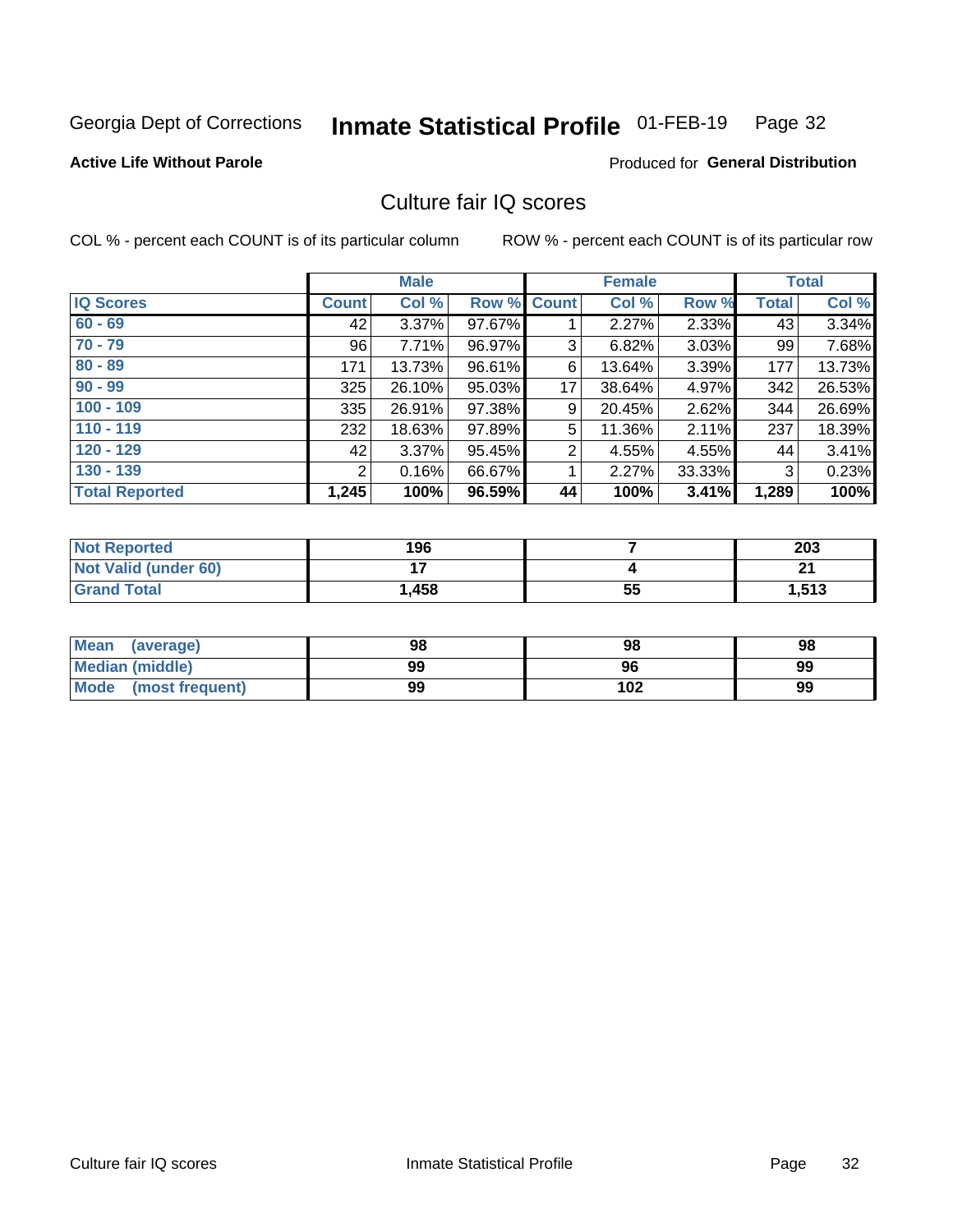#### Inmate Statistical Profile 01-FEB-19 Page 33

#### **Active Life Without Parole**

#### Produced for General Distribution

## Wide Range Achievement Test (WRAT) reading score

COL % - percent each COUNT is of its particular column

ROW % - percent each COUNT is of its particular row

|                           |              | <b>Male</b> |         |                | <b>Female</b> | <b>Total</b> |              |        |
|---------------------------|--------------|-------------|---------|----------------|---------------|--------------|--------------|--------|
| <b>WRAT Reading Score</b> | <b>Count</b> | Col %       | Row %   | <b>Count</b>   | Col %         | Row %        | <b>Total</b> | Col %  |
| $0.1$ to $0.9$            | 26           | 1.94%       | 100.00% |                |               |              | 26           | 1.87%  |
| 1.0 to 1.9                | 20           | 1.49%       | 100.00% |                |               |              | 20           | 1.44%  |
| 2.0 to 2.9                | 46           | 3.43%       | 95.83%  | $\overline{2}$ | 4.17%         | 4.17%        | 48           | 3.46%  |
| 3.0 to 3.9                | 78           | 5.82%       | 96.30%  | 3              | 6.25%         | 3.70%        | 81           | 5.83%  |
| 4.0 to 4.9                | 107          | 7.98%       | 96.40%  | 4              | 8.33%         | 3.60%        | 111          | 7.99%  |
| 5.0 to 5.9                | 129          | 9.62%       | 98.47%  | $\overline{2}$ | 4.17%         | 1.53%        | 131          | 9.43%  |
| 6.0 to 6.9                | 114          | 8.50%       | 98.28%  | $\overline{2}$ | 4.17%         | 1.72%        | 116          | 8.35%  |
| 7.0 to 7.9                | 38           | 2.83%       | 100.00% |                |               |              | 38           | 2.74%  |
| 8.0 to 8.9                | 113          | 8.43%       | 97.41%  | 3              | 6.25%         | 2.59%        | 116          | 8.35%  |
| 9.0 to 9.9                | 72           | 5.37%       | 97.30%  | $\sqrt{2}$     | 4.17%         | 2.70%        | 74           | 5.33%  |
| 10.0 to 10.9              | 78           | 5.82%       | 98.73%  | 1              | 2.08%         | 1.27%        | 79           | 5.69%  |
| 11.0 to 11.9              | 130          | 9.69%       | 95.59%  | 6              | 12.50%        | 4.41%        | 136          | 9.79%  |
| 12.0 to 12.9              | 337          | 25.13%      | 94.40%  | 20             | 41.67%        | 5.60%        | 357          | 25.70% |
| 13                        | 53           | 3.95%       | 94.64%  | 3              | 6.25%         | 5.36%        | 56           | 4.03%  |
| <b>Total Reported</b>     | 1,341        | 100%        | 96.54%  | 48             | 100.0%        | 3.46%        | 1,389        | 100%   |
|                           |              |             |         |                |               |              |              |        |
| <b>Not Reported</b>       |              | 117         |         |                | 7             |              | 124          |        |
| <b>Grand Total</b>        |              | 1,458       |         |                | 55            |              |              | 1,513  |

| <b>Grand Total</b>     | 1,458 | 55   | 1,513 |
|------------------------|-------|------|-------|
|                        |       |      |       |
| Mean (average)         | 8.63  | 9.90 | 8.67  |
| <b>Median (middle)</b> | 8.9   | 11.9 | 9.2   |

 $12.9$ 

 $12.9$ 

(most frequent)

**Mode** 

 $12.9$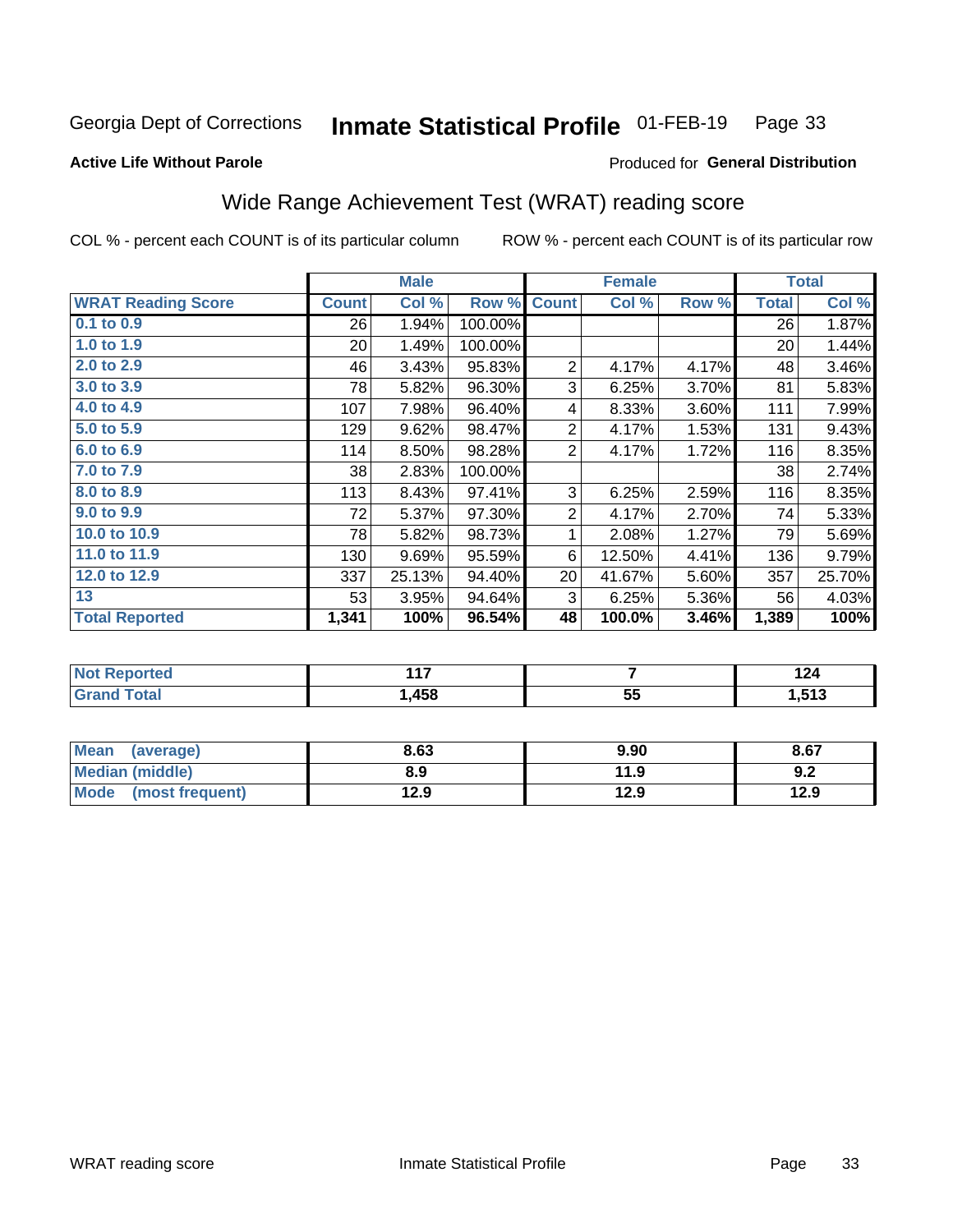#### Inmate Statistical Profile 01-FEB-19 Page 34

#### **Active Life Without Parole**

### **Produced for General Distribution**

## Wide Range Achievement Test (WRAT) math score

COL % - percent each COUNT is of its particular column

|                              |              | <b>Male</b> |         |                 | <b>Female</b>  | <b>Total</b> |              |        |
|------------------------------|--------------|-------------|---------|-----------------|----------------|--------------|--------------|--------|
| <b>WRAT Mathematic Score</b> | <b>Count</b> | Col %       | Row %   | <b>Count</b>    | Col %          | Row %        | <b>Total</b> | Col %  |
| 0.1 to 0.9                   | 3            | 0.22%       | 100.00% |                 |                |              | 3            | 0.22%  |
| 1.0 to 1.9                   | 9            | 0.67%       | 100.00% |                 |                |              | 9            | 0.65%  |
| 2.0 to 2.9                   | 31           | 2.31%       | 96.88%  | 1               | 2.08%          | 3.13%        | 32           | 2.30%  |
| 3.0 to 3.9                   | 70           | 5.22%       | 97.22%  | $\overline{2}$  | 4.17%          | 2.78%        | 72           | 5.18%  |
| 4.0 to 4.9                   | 150          | 11.19%      | 97.40%  | 4               | 8.33%          | 2.60%        | 154          | 11.09% |
| 5.0 t0 5.9                   | 192          | 14.32%      | 97.96%  | 4               | 8.33%          | 2.04%        | 196          | 14.11% |
| 6.0 to 6.9                   | 290          | 21.63%      | 96.99%  | 9               | 18.75%         | 3.01%        | 299          | 21.53% |
| 7.0 to 7.9                   | 122          | 9.10%       | 96.06%  | 5               | 10.42%         | 3.94%        | 127          | 9.14%  |
| 8.0 to 8.9                   | 141          | 10.51%      | 97.92%  | 3               | 6.25%          | 2.08%        | 144          | 10.37% |
| 9.0 to 9.9                   | 97           | 7.23%       | 95.10%  | 5               | 10.42%         | 4.90%        | 102          | 7.34%  |
| 10.0 to 10.9                 | 26           | 1.94%       | 100.00% |                 |                |              | 26           | 1.87%  |
| 11.0 to $11.9$               | 49           | 3.65%       | 96.08%  | $\overline{2}$  | 4.17%          | 3.92%        | 51           | 3.67%  |
| 12.0 to 12.9                 | 155          | 11.56%      | 92.81%  | 12 <sub>2</sub> | 25.00%         | 7.19%        | 167          | 12.02% |
| 13                           | 6            | 0.45%       | 85.71%  | 1               | 2.08%          | 14.29%       | 7            | 0.50%  |
| <b>Total Reported</b>        | 1,341        | 100%        | 96.54%  | 48              | 100%           | 3.46%        | 1,389        | 100%   |
|                              |              |             |         |                 |                |              |              |        |
| <b>Not Reported</b>          |              | 117         |         |                 | $\overline{7}$ |              | 124          |        |
| <b>Grand Total</b>           |              | 1,458       |         |                 | 55             |              |              | 1,513  |

| Mean<br>(average)       | 7.27<br>. J | 8.46 | 7.40 |
|-------------------------|-------------|------|------|
| Median (middle)         | 6.9         | п.   | 6.9  |
| Mode<br>(most frequent) | 12.9        | 12.9 | 12.9 |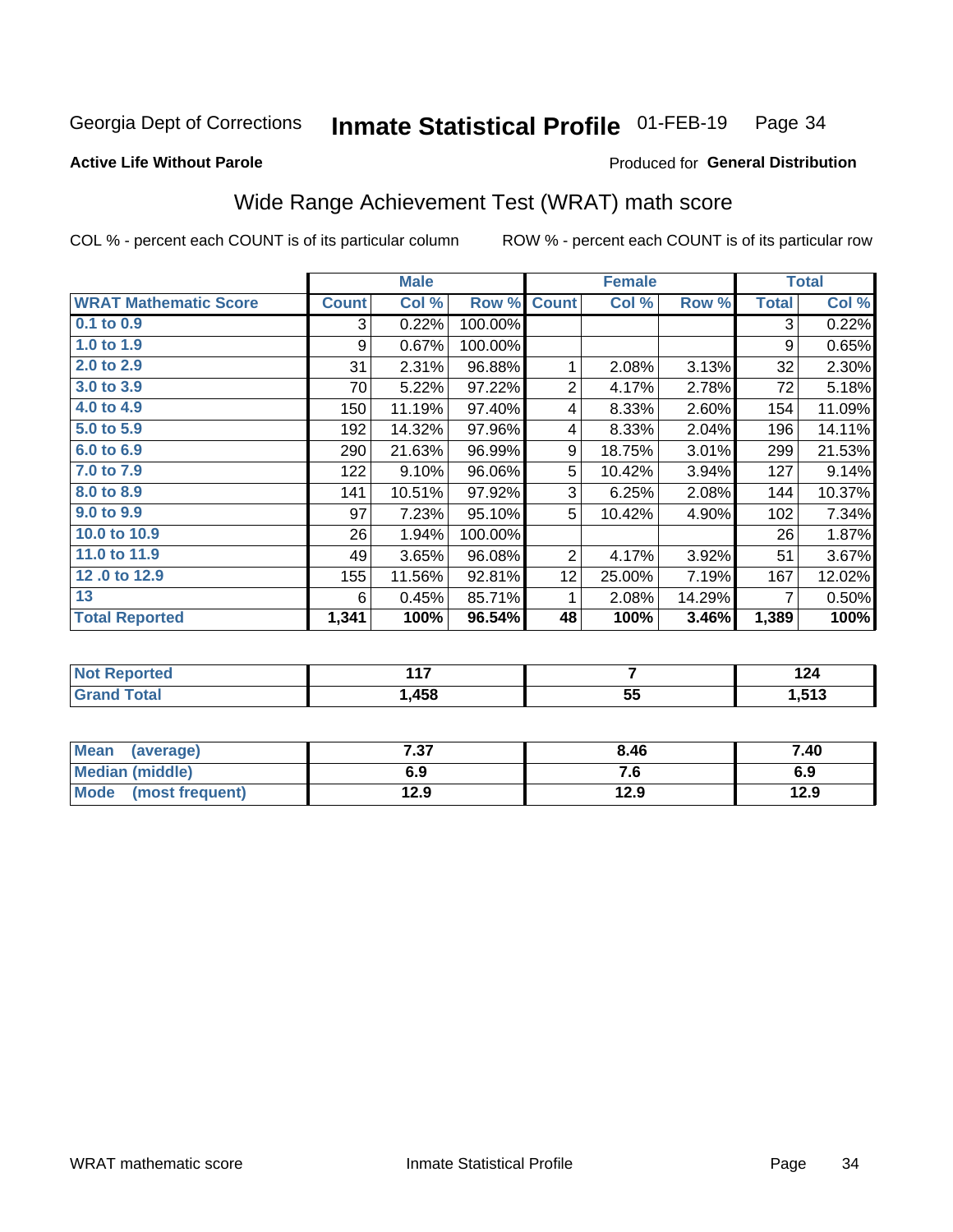#### Inmate Statistical Profile 01-FEB-19 Page 35

### **Active Life Without Parole**

### Produced for General Distribution

## Wide Range Achievement Test (WRAT) spelling score

COL % - percent each COUNT is of its particular column

|                            | <b>Male</b>  |        |                |                | <b>Female</b> | <b>Total</b> |              |        |
|----------------------------|--------------|--------|----------------|----------------|---------------|--------------|--------------|--------|
| <b>WRAT Spelling Score</b> | <b>Count</b> | Col %  | Row %          | <b>Count</b>   | Col %         | Row %        | <b>Total</b> | Col %  |
| $0.1$ to $0.9$             | 23           | 1.72%  | 100.00%        |                |               |              | 23           | 1.66%  |
| 1.0 to 1.9                 | 36           | 2.69%  | 100.00%        |                |               |              | 36           | 2.60%  |
| 2.0 to 2.9                 | 54           | 4.03%  | 96.43%         | $\overline{2}$ | 4.17%         | 3.57%        | 56           | 4.04%  |
| 3.0 to 3.9                 | 77           | 5.75%  | 97.47%         | $\overline{c}$ | 4.17%         | 2.53%        | 79           | 5.70%  |
| 4.0 to 4.9                 | 79           | 5.90%  | 97.53%         | $\overline{c}$ | 4.17%         | 2.47%        | 81           | 5.84%  |
| 5.0 to 5.9                 | 150          | 11.20% | 99.34%         | 1              | 2.08%         | 0.66%        | 151          | 10.89% |
| 6.0 to 6.9                 | 121          | 9.04%  | 99.18%         | 1              | 2.08%         | 0.82%        | 122          | 8.80%  |
| 7.0 to 7.9                 | 117          | 8.74%  | 97.50%         | 3              | 6.25%         | 2.50%        | 120          | 8.65%  |
| 8.0 to 8.9                 | 114          | 8.51%  | 97.44%         | 3              | 6.25%         | 2.56%        | 117          | 8.44%  |
| 9.0 to 9.9                 | 75           | 5.60%  | 100.00%        |                |               |              | 75           | 5.41%  |
| 10.0 to 10.9               | 69           | 5.15%  | 100.00%        |                |               |              | 69           | 4.97%  |
| 11.0 to 11.9               | 95           | 7.09%  | 93.14%         | $\overline{7}$ | 14.58%        | 6.86%        | 102          | 7.35%  |
| 12.0 to 12.9               | 299          | 22.33% | 92.00%         | 26             | 54.17%        | 8.00%        | 325          | 23.43% |
| 13                         | 30           | 2.24%  | 96.77%         | 1              | 2.08%         | 3.23%        | 31           | 2.24%  |
| <b>Total Reported</b>      | 1,339        | 100%   | 96.54%         | 48             | 100%          | 3.46%        | 1,387        | 100.0% |
|                            |              |        |                |                |               |              |              |        |
| <b>Not Reported</b>        | 119          |        | $\overline{7}$ |                |               | 126          |              |        |
| <b>Grand Total</b>         |              | 1,458  |                |                | 55            |              |              | 1,513  |

| <b>Mean</b><br>(average) | 8.21 | 10.53 | 8.29 |
|--------------------------|------|-------|------|
| <b>Median (middle)</b>   | 8.3  | 12.5  | ი.ა  |
| Mode<br>(most frequent)  | 12.9 | 12.9  | 12.9 |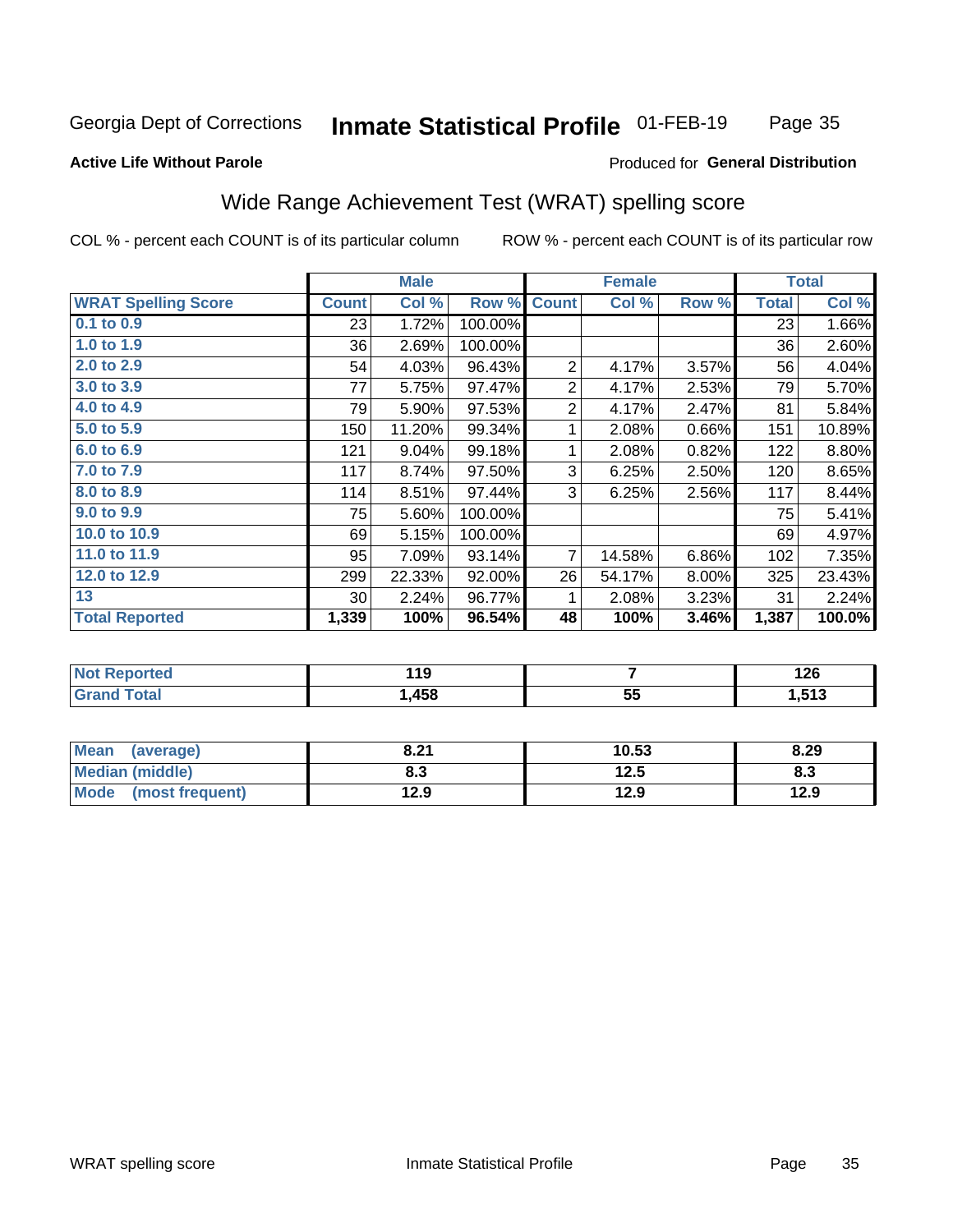#### Inmate Statistical Profile 01-FEB-19 Page 36

#### **Active Life Without Parole**

### **Produced for General Distribution**

## Current / last mental health treatment level

COL % - percent each COUNT is of its particular column

|                                    |              | <b>Male</b> |           |                 | <b>Female</b> |        |              | <b>Total</b> |
|------------------------------------|--------------|-------------|-----------|-----------------|---------------|--------|--------------|--------------|
| <b>Mental Health Treatment Lev</b> | <b>Count</b> | Col %       | Row %     | <b>Count</b>    | Col%          | Row %  | <b>Total</b> | Col %        |
| 1 No problem at current time       | 255          | 39.66%      | 95.51%    | 12              | 25.53%        | 4.49%  | 267          | 38.70%       |
| 2 Receiving outpatient             | 306          | 47.59%      | $90.00\%$ | 34 <sup>1</sup> | 72.34%        | 10.00% | 340          | 49.28%       |
| <b>Treatment</b>                   |              |             |           |                 |               |        |              |              |
| 3 Inpatient, moderate              | 66           | 10.26%      | 98.51%    |                 | 2.13%         | 1.49%  | 67           | 9.71%        |
| Treatment                          |              |             |           |                 |               |        |              |              |
| 4 Inpatient, intensive             | 14           | 2.18%       | 100.00%   |                 |               |        | 14           | 2.03%        |
| Treatment                          |              |             |           |                 |               |        |              |              |
| <b>5 Undergoing crisis</b>         | 2            | 0.31%       | 100.00%   |                 |               |        | 2            | 0.29%        |
| <b>stabilization</b>               |              |             |           |                 |               |        |              |              |
| <b>Total Evaluated</b>             | 643          | 100%        | 93.19%    | 47              | 100%          | 6.81%  | 690          | 100.0%       |

| <b>evaluation</b> | 21 5  |          | ດດດ              |
|-------------------|-------|----------|------------------|
| Never had MI      | ט ו ט |          | ozj              |
| $\sim$            | ,458  | --<br>Ju | <b>E42</b><br>טו |

| <b>Median (middle)</b>  | <b>Receiving outpatient</b><br>treatment | <b>Receiving outpatient</b><br>treatment | <b>Receiving</b><br>outpatient<br>treatment |  |
|-------------------------|------------------------------------------|------------------------------------------|---------------------------------------------|--|
| Mode<br>(most frequent) | <b>Receiving outpatient</b><br>treatment | <b>Receiving outpatient</b><br>treatment | <b>Receiving</b><br>outpatient<br>treatment |  |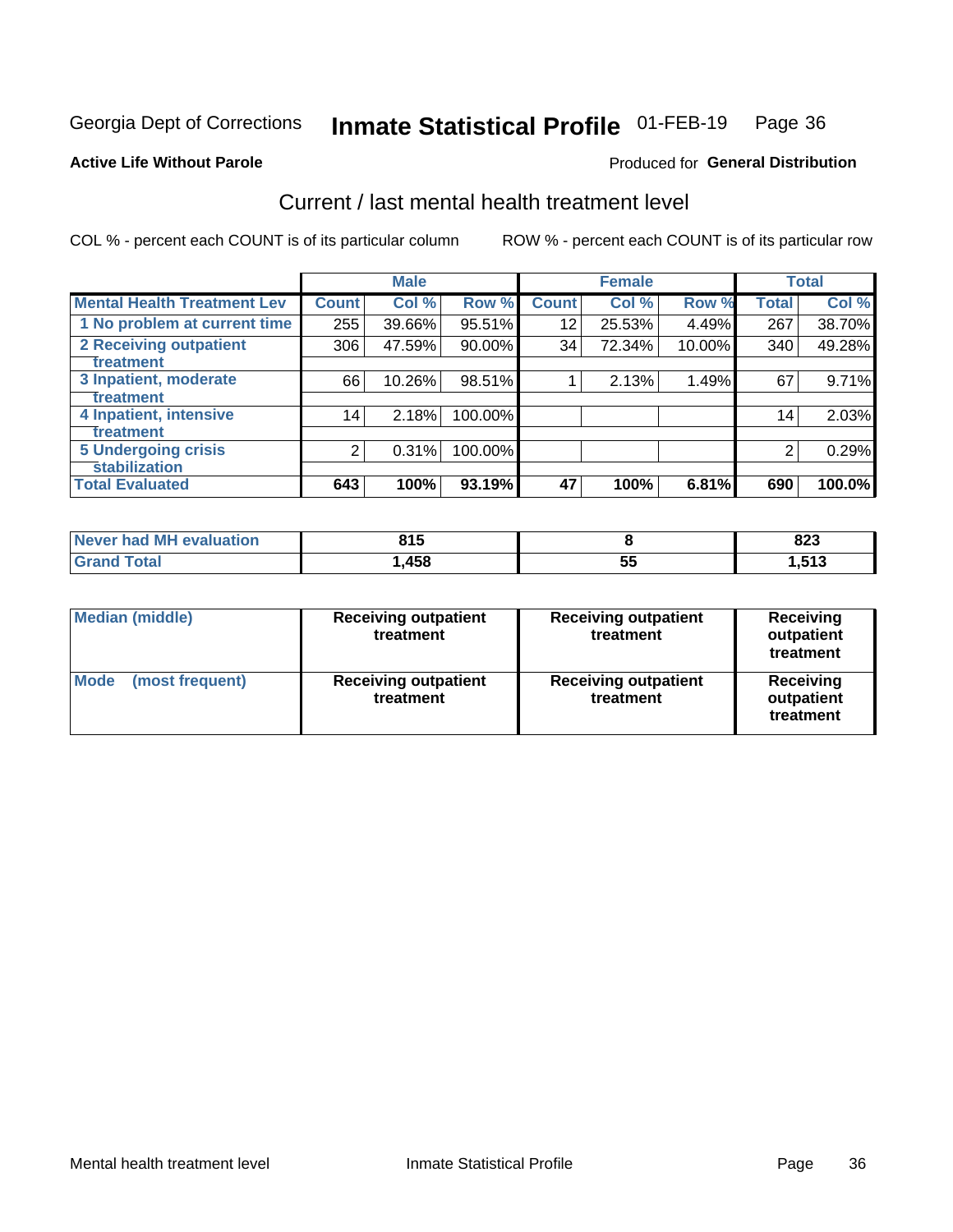#### Inmate Statistical Profile 01-FEB-19 Page 37

### **Active Life Without Parole**

### Produced for General Distribution

## PULHESDWIT medical scale - 'P' overall condition ('P'hysical)

COL % - percent each COUNT is of its particular column

|                                |              | <b>Male</b> |             |    | <b>Female</b> |       |              | <b>Total</b> |
|--------------------------------|--------------|-------------|-------------|----|---------------|-------|--------------|--------------|
| 'P' Overall Condition          | <b>Count</b> | Col %       | Row % Count |    | Col %         | Row % | <b>Total</b> | Col %        |
| 1 No medical illness           | 1,025        | 76.84%      | 96.97%      | 32 | 58.18%        | 3.03% | 1,057        | 76.10%       |
| 2 Well-controlled chronic      | 284          | 21.29%      | 92.81%      | 22 | 40.00%        | 7.19% | 306          | 22.03%       |
| <b>illness</b>                 |              |             |             |    |               |       |              |              |
| 3 Poorly-controlled chronic    | 24           | 1.80%       | 96.00%      |    | 1.82%         | 4.00% | 25           | 1.80%        |
| <b>illness</b>                 |              |             |             |    |               |       |              |              |
| 5 Terminal illness, < 6 months |              | $0.07\%$    | 100.00%     |    |               |       |              | 0.07%        |
| to live                        |              |             |             |    |               |       |              |              |
| <b>Total Reported</b>          | 1,334        | 100%        | 96.04%      | 55 | 100%          | 3.96% | 1,389        | 100%         |

| .          |     | ຳ^<br><u>.</u> |
|------------|-----|----------------|
| <b>AEO</b> | --  | ---            |
| 7JV        | JJ. | . .            |

| <b>Mode</b> | (most frequent) | 1 No medical illness | 1 No medical illness | 1 No medical<br>illness |
|-------------|-----------------|----------------------|----------------------|-------------------------|
|-------------|-----------------|----------------------|----------------------|-------------------------|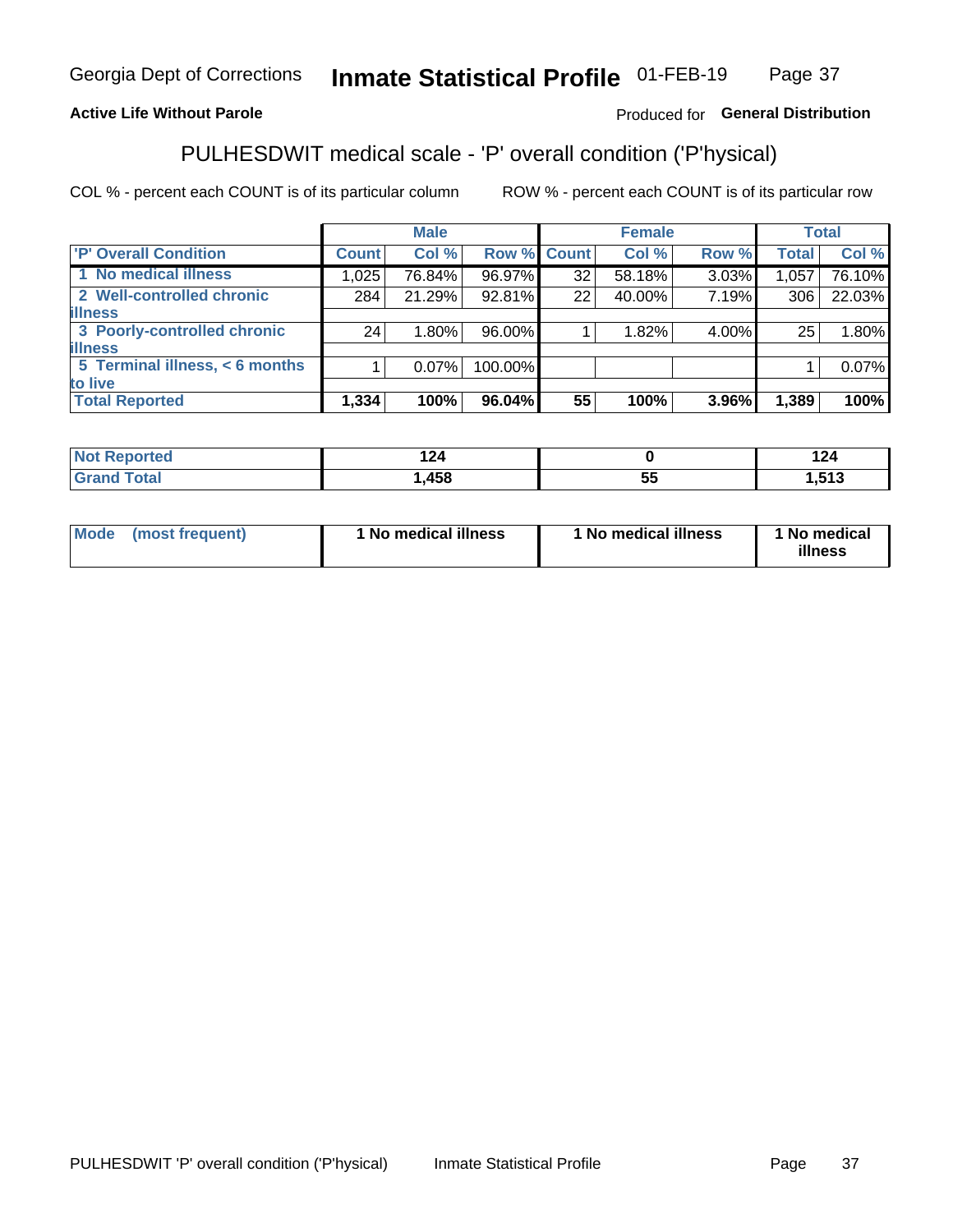### **Active Life Without Parole**

### Produced for General Distribution

## PULHESDWIT medical scale - 'U' upper body

COL % - percent each COUNT is of its particular column

|                              |              | <b>Male</b> |         |              | <b>Female</b> |       |              | <b>Total</b> |
|------------------------------|--------------|-------------|---------|--------------|---------------|-------|--------------|--------------|
| <b>U' Upper Body</b>         | <b>Count</b> | Col %       | Row %   | <b>Count</b> | Col %         | Row % | <b>Total</b> | Col %        |
| 1 Upper bones, joints,       | 1,263        | 94.75%      | 96.05%  | 52           | 94.55%        | 3.95% | 1,315        | 94.74%       |
| muscles all OK               |              |             |         |              |               |       |              |              |
| 2 One or both arms minimally | 61           | 4.58%       | 95.31%  | 3            | 5.45%         | 4.69% | 64           | 4.61%        |
| limited                      |              |             |         |              |               |       |              |              |
| 3 One or both arms           | 6            | 0.45%       | 100.00% |              |               |       | 6            | 0.43%        |
| moderately limited           |              |             |         |              |               |       |              |              |
| 4 One arm disabled,          | 3            | 0.23%       | 100.00% |              |               |       | 3            | 0.22%        |
| paralyzed, or amputated      |              |             |         |              |               |       |              |              |
| <b>Total Reported</b>        | 1,333        | 100%        | 96.04%  | 55           | 100%          | 3.96% | 1,388        | 100%         |

| <b>Not Reported</b> | ィっこ<br>ט בו |          | 12E<br>╹┻┙    |
|---------------------|-------------|----------|---------------|
| <b>Total</b>        | ,458        | --<br>JJ | 542<br>61 G.I |

| Mode | (most frequent) | l Upper bones, joints,<br>muscles all OK | 1 Upper bones, joints,<br>muscles all OK | 1 Upper bones,<br>ljoints, muscles all<br>ОK |
|------|-----------------|------------------------------------------|------------------------------------------|----------------------------------------------|
|------|-----------------|------------------------------------------|------------------------------------------|----------------------------------------------|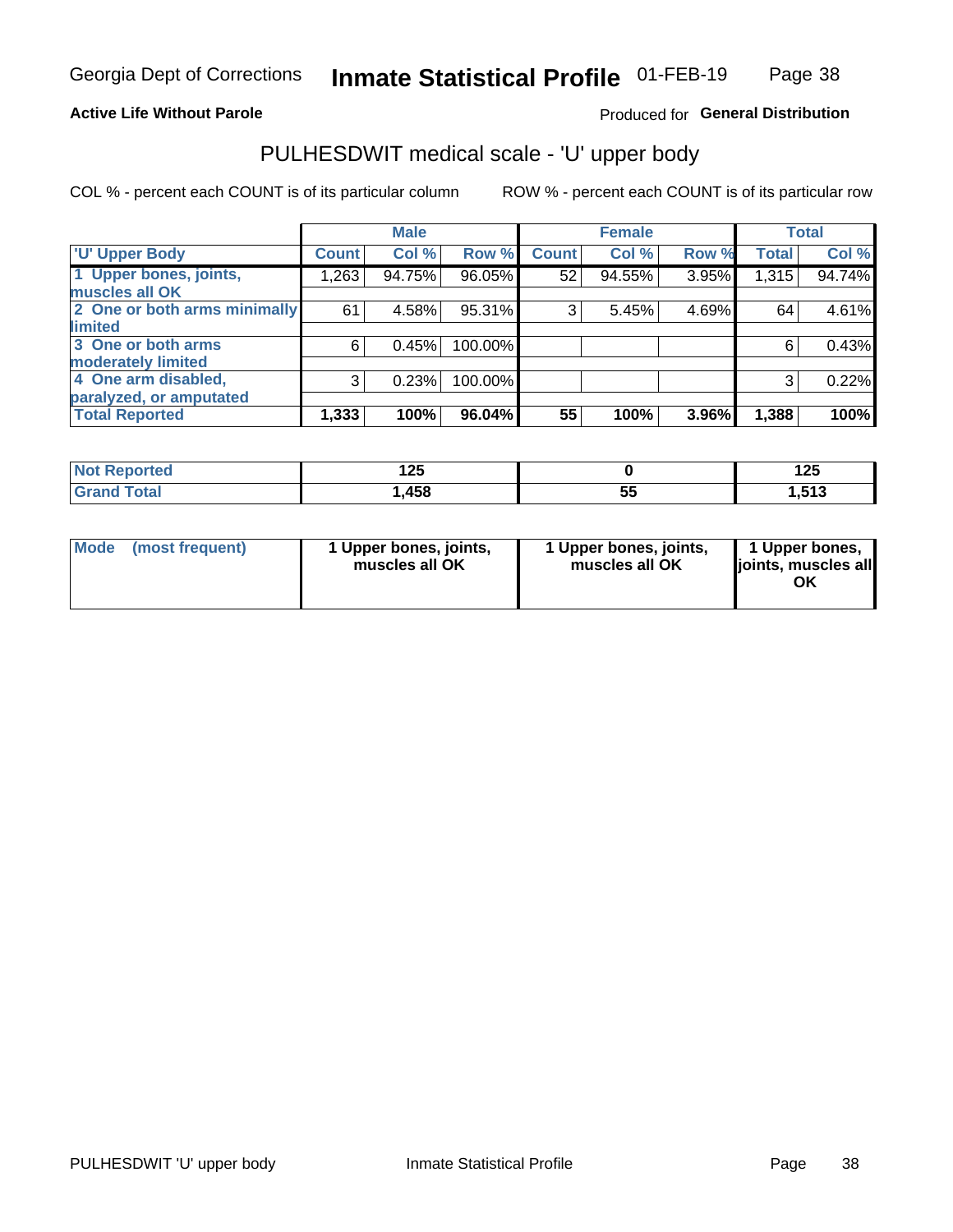### **Active Life Without Parole**

### Produced for General Distribution

## PULHESDWIT medical scale - 'L' lower body

COL % - percent each COUNT is of its particular column

|                                |              | <b>Male</b> |         |              | <b>Female</b> |       |              | <b>Total</b> |
|--------------------------------|--------------|-------------|---------|--------------|---------------|-------|--------------|--------------|
| 'L' Lower Body                 | <b>Count</b> | Col %       | Row %   | <b>Count</b> | Col %         | Row % | <b>Total</b> | Col %        |
| 1 Lower bones, joints,         | 1,160        | 87.02%      | 96.19%  | 46           | 83.64%        | 3.81% | 1,206        | 86.89%       |
| muscles all OK                 |              |             |         |              |               |       |              |              |
| 2 One or both legs minimally   | 153          | 11.48%      | 95.03%  | 8            | 14.55%        | 4.97% | 161          | 11.60%       |
| limited                        |              |             |         |              |               |       |              |              |
| 3 One or both legs             | 16           | 1.20%       | 94.12%  |              | 1.82%         | 5.88% | 17           | 1.22%        |
| moderately limited             |              |             |         |              |               |       |              |              |
| 4 One leg disabled, paralyzed, | 4            | 0.30%       | 100.00% |              |               |       | 4            | 0.29%        |
| or amputated                   |              |             |         |              |               |       |              |              |
| <b>Total Reported</b>          | 1,333        | 100%        | 96.04%  | 55           | 100%          | 3.96% | 1,388        | 100%         |

| <b>Not Reported</b> | ィクに<br>ॱ∠J |    | 1 J C<br>12J |
|---------------------|------------|----|--------------|
| <b>Total</b>        | ,458       | -- | E12          |
| ا الله ا            |            | ◡  | r. G. I      |

| Mode | (most frequent) | 1 Lower bones, joints,<br>muscles all OK | 1 Lower bones, joints,<br>muscles all OK | 1 Lower bones,<br>ljoints, muscles all<br>OK |
|------|-----------------|------------------------------------------|------------------------------------------|----------------------------------------------|
|------|-----------------|------------------------------------------|------------------------------------------|----------------------------------------------|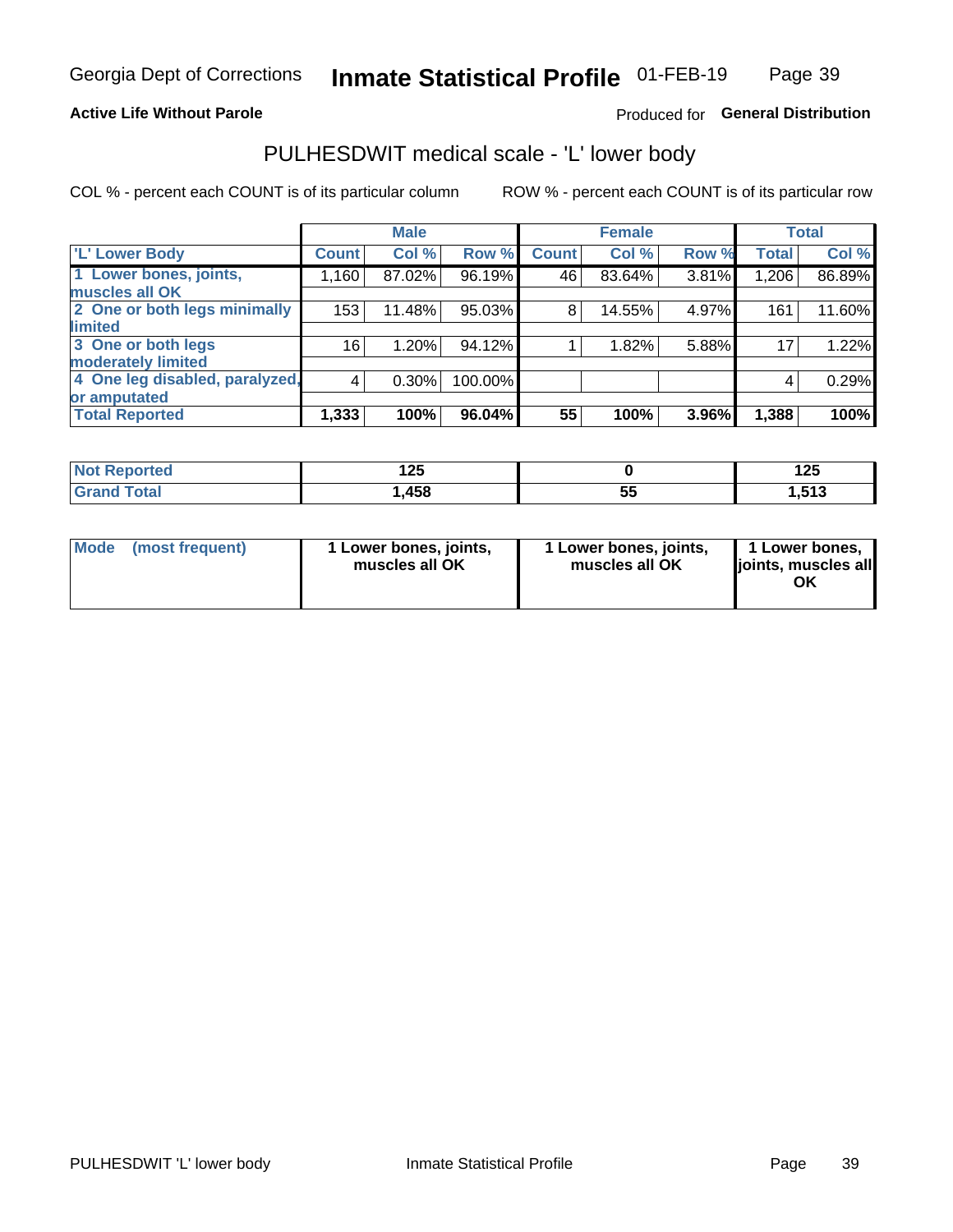### **Active Life Without Parole**

Produced for General Distribution

### PULHESDWIT medical scale - 'H' hearing

COL % - percent each COUNT is of its particular column

|                                |              | <b>Male</b> |             |    | <b>Female</b> |       | <b>Total</b> |        |
|--------------------------------|--------------|-------------|-------------|----|---------------|-------|--------------|--------|
| <b>H' Hearing</b>              | <b>Count</b> | Col %       | Row % Count |    | Col %         | Row % | <b>Total</b> | Col %  |
| 1 Normal hearing both ears     | 1,315        | 98.72%      | 96.06%      | 54 | 100.00%       | 3.94% | 1,369        | 98.77% |
| 2 Some loss in one ear with    | 12           | 0.90%       | 100.00%     |    |               |       | 12           | 0.87%  |
| other OK, or mild loss in both |              |             |             |    |               |       |              |        |
| 3 Total loss in one ear with   | 4            | 0.30%       | 100.00%     |    |               |       | 4            | 0.29%  |
| mild loss in other             |              |             |             |    |               |       |              |        |
| 4 Severe loss in both ears     |              | 0.08%       | 100.00%     |    |               |       |              | 0.07%  |
| <b>Total Reported</b>          | 1,332        | 100%        | 96.10%      | 54 | 100%          | 3.90% | 1,386        | 100%   |

| and working<br>тео | 140                        |         | - - -<br>$\sim$ |
|--------------------|----------------------------|---------|-----------------|
| _____              | 150<br><i>.</i> .<br>ု +၁၀ | --<br>w | <b>E49</b>      |

| Mode (most frequent) | 1 Normal hearing both ears 1 Normal hearing both ears 1 Normal hearing | both ears |
|----------------------|------------------------------------------------------------------------|-----------|
|                      |                                                                        |           |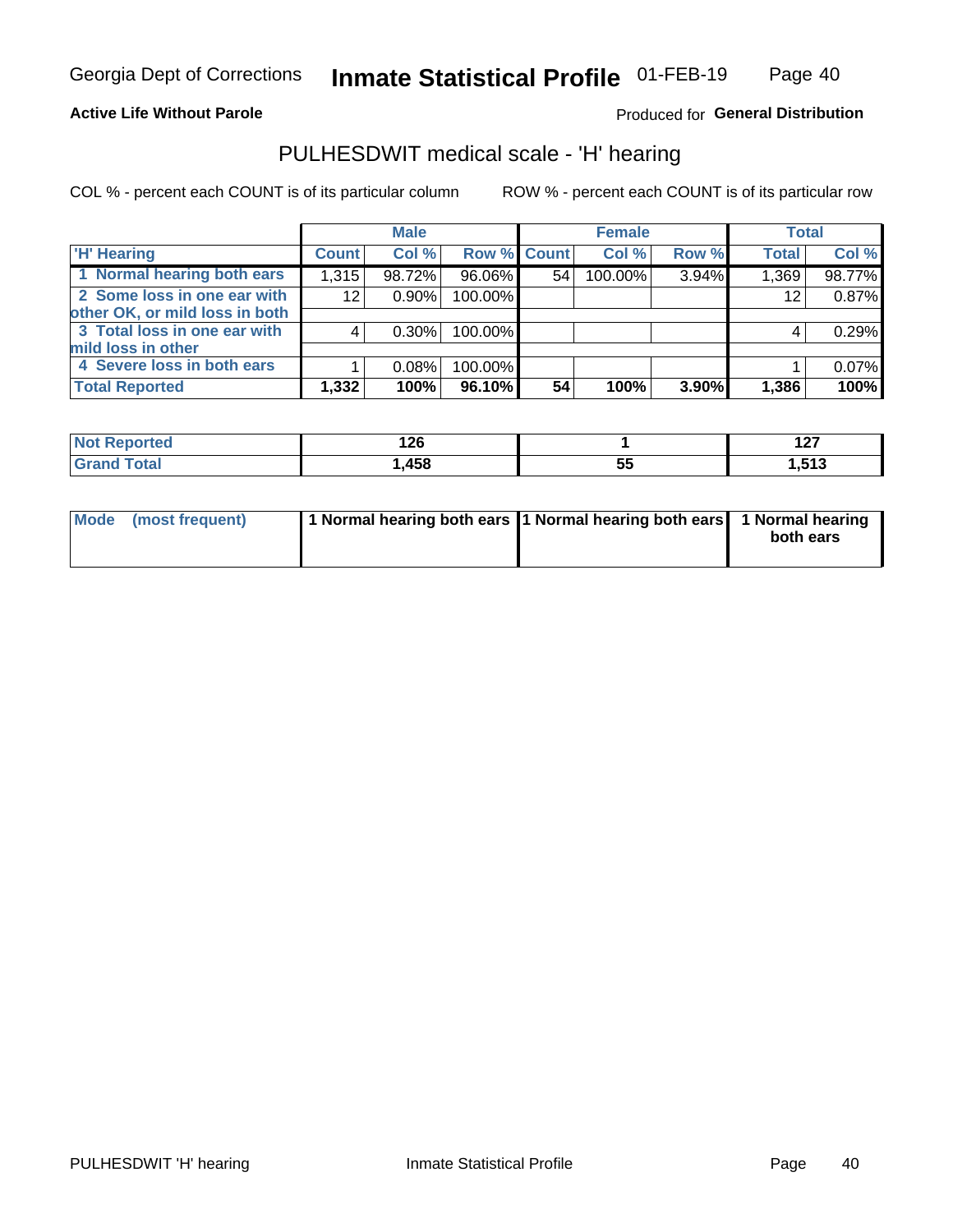#### **Active Life Without Parole**

### Produced for General Distribution

## PULHESDWIT medical scale - 'E' vision

COL % - percent each COUNT is of its particular column

|                                |              | <b>Male</b> |         |             | <b>Female</b> |       |              | <b>Total</b> |
|--------------------------------|--------------|-------------|---------|-------------|---------------|-------|--------------|--------------|
| <b>E' Vision</b>               | <b>Count</b> | Col %       |         | Row % Count | Col %         | Row % | <b>Total</b> | Col %        |
| 1 Correctable to 20/40 in both | 982          | 76.12%      | 97.32%  | 27          | 52.94%        | 2.68% | 1,009        | 75.24%       |
| eyes                           |              |             |         |             |               |       |              |              |
| 2 Correctable to 20/70 in one  | 277          | 21.47%      | 92.03%  | 24          | 47.06%        | 7.97% | 301          | 22.45%       |
| eye, may be blind in other     |              |             |         |             |               |       |              |              |
| 3 Correctable to 20/200 in one | 27           | 2.09%       | 100.00% |             |               |       | 27           | 2.01%        |
| eye, may be blind in other     |              |             |         |             |               |       |              |              |
| 4 One eye not correctable to   | 4            | 0.31%       | 100.00% |             |               |       | 4            | 0.30%        |
| 20/200, other may be blind     |              |             |         |             |               |       |              |              |
| <b>Total Reported</b>          | 1,290        | 100%        | 96.20%  | 51          | 100%          | 3.80% | 1,341        | 100%         |

| <b>Not Reported</b> | 1 C O<br>. OO |    | ---<br>. . |
|---------------------|---------------|----|------------|
| <b>Total</b>        | ,458          | -- | <b>E49</b> |
| Grand               |               | ວະ | .          |

| Mode (most frequent) | 1 Correctable to 20/40 in both<br>eves | 1 Correctable to 20/40 in   1 Correctable to<br>both eves | 20/40 in both eyes |
|----------------------|----------------------------------------|-----------------------------------------------------------|--------------------|
|                      |                                        |                                                           |                    |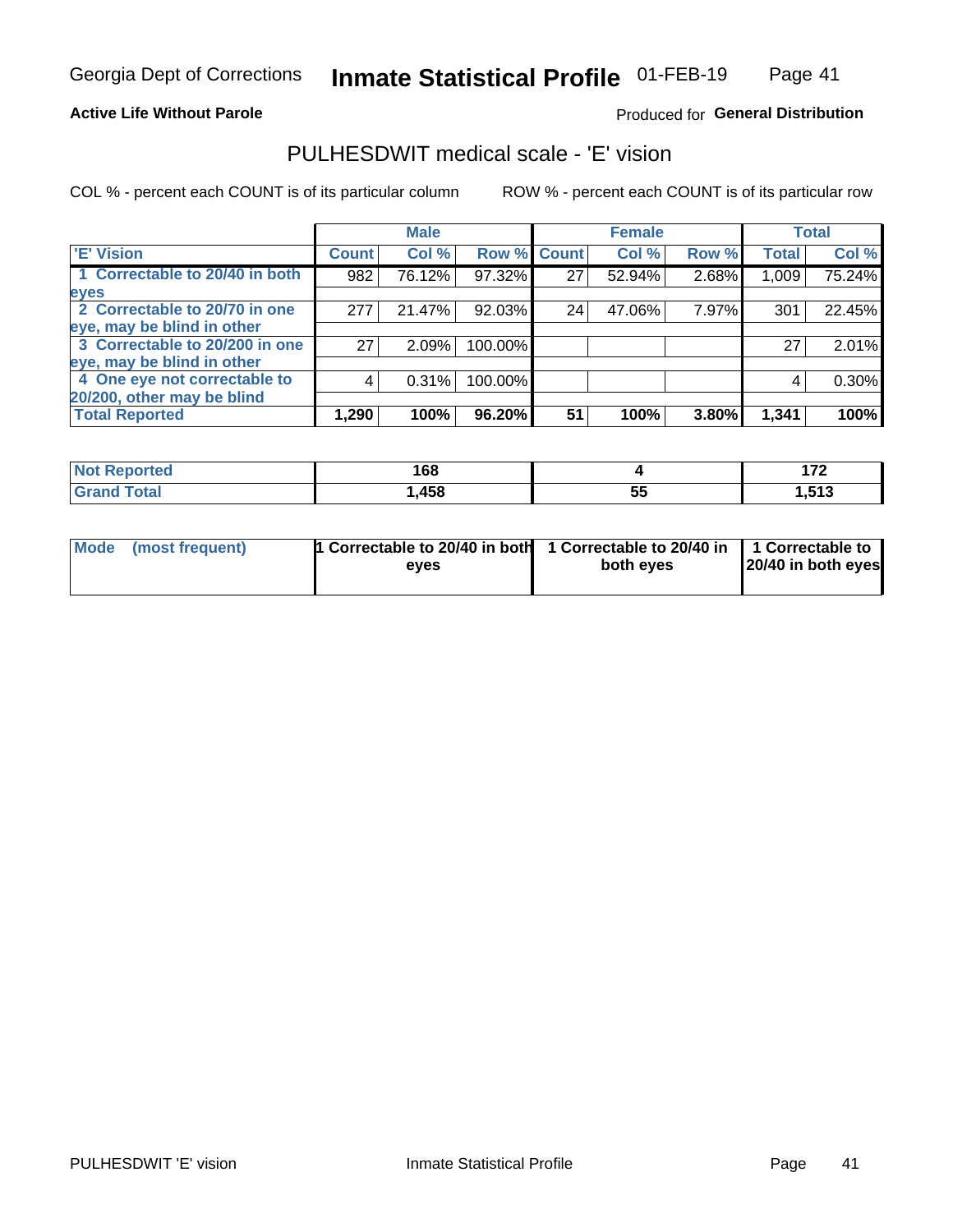### **Active Life Without Parole**

### Produced for General Distribution

## PULHESDWIT medical scale - 'S' pSychiatric

COL % - percent each COUNT is of its particular column

|                                        |              | <b>Male</b> |             |    | <b>Female</b> |        |              | <b>Total</b> |
|----------------------------------------|--------------|-------------|-------------|----|---------------|--------|--------------|--------------|
| 'S' pSychiatric                        | <b>Count</b> | Col %       | Row % Count |    | Col %         | Row %  | <b>Total</b> | Col %        |
| 1 No impairment or disorders           | 1,137        | 82.99%      | 98.87%      | 13 | 30.23%        | 1.13%  | 1,150        | 81.39%       |
| 2 Stable, or in remission, or          | 173          | 12.63%      | 85.64%      | 29 | 67.44%        | 14.36% | 202          | 14.30%       |
| mild impairment or retardation         |              |             |             |    |               |        |              |              |
| 3 Requires moderate inpatient          | 50           | 3.65%       | 98.04%      |    | 2.33%         | 1.96%  | 51           | 3.61%        |
| treatment                              |              |             |             |    |               |        |              |              |
| 4 Requires intensive inpatient         | 9            | $0.66\%$    | 100.00%     |    |               |        | 9            | 0.64%        |
| <b>treatment</b>                       |              |             |             |    |               |        |              |              |
| <b>5 Requires Crisis Stabilization</b> |              | $0.07\%$    | 100.00%     |    |               |        |              | 0.07%        |
| Unit (CSU) inpatient care              |              |             |             |    |               |        |              |              |
| <b>Total Reported</b>                  | 1,370        | 100%        | 96.96%      | 43 | 100%          | 3.04%  | 1,413        | 100.0%       |

| <b>Not Reported</b>     | $\mathbf{C}$<br>oc | . . | 100   |
|-------------------------|--------------------|-----|-------|
| <b>Total</b><br>Grand . | ,458               | ◡   | 1,513 |

| Mode (most frequent) | <b>1 No impairment or disorders</b> 2 Stable, or in remission, 11 No impairment or |                       |           |
|----------------------|------------------------------------------------------------------------------------|-----------------------|-----------|
|                      |                                                                                    | or mild impairment or | disorders |
|                      |                                                                                    | retardation           |           |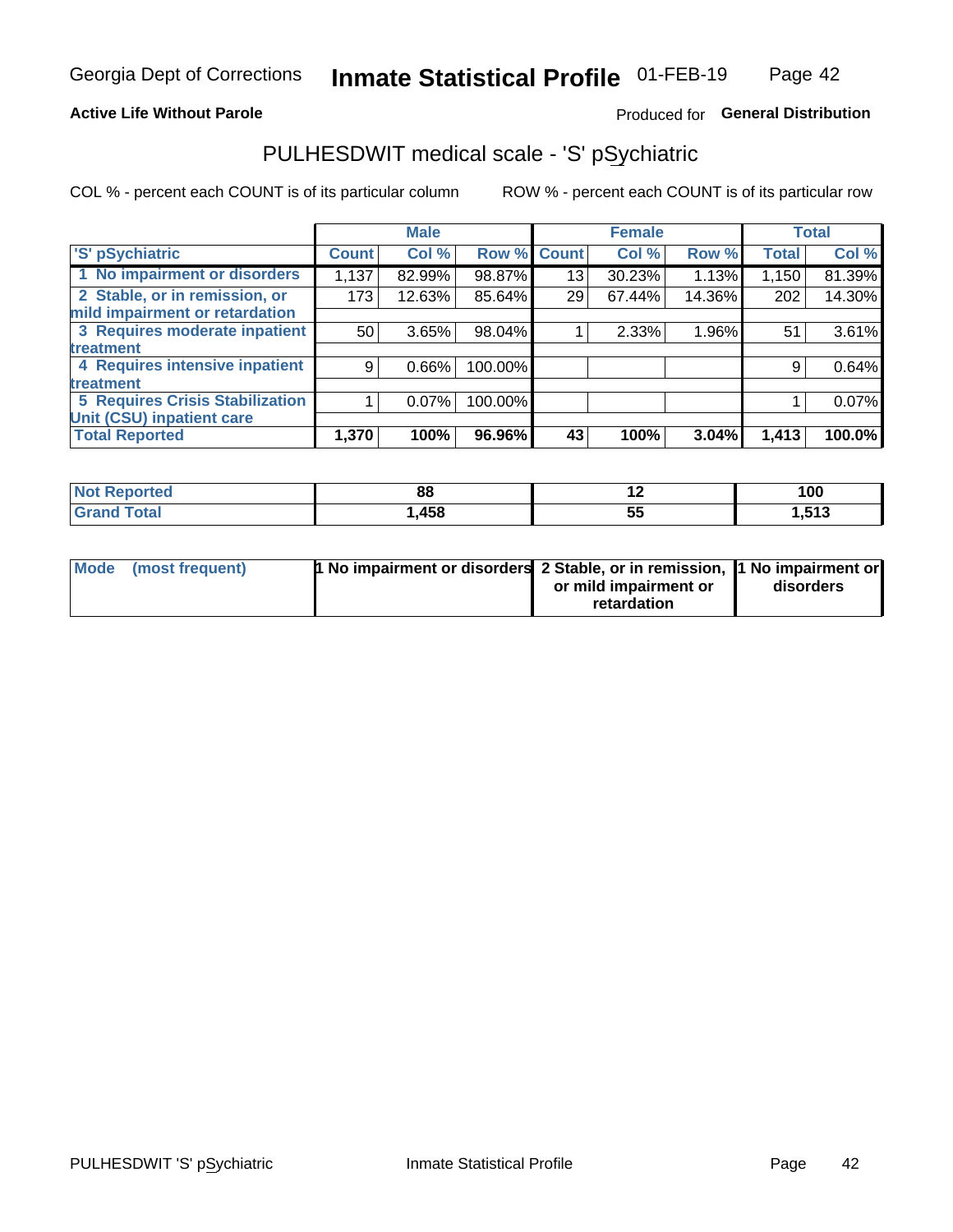### **Active Life Without Parole**

### Produced for General Distribution

## PULHESDWIT medical scale - 'D' dental

COL % - percent each COUNT is of its particular column

|                                 |              | <b>Male</b> |           |              | <b>Female</b> |       |              | <b>Total</b> |
|---------------------------------|--------------|-------------|-----------|--------------|---------------|-------|--------------|--------------|
| <b>D'</b> Dental                | <b>Count</b> | Col %       | Row %     | <b>Count</b> | Col %         | Row % | <b>Total</b> | Col %        |
| 1 Minimal routine dental health | 951          | 75.48%      | 95.48%    | 45           | 90.00%        | 4.52% | 996          | 76.03%       |
| <b>needs</b>                    |              |             |           |              |               |       |              |              |
| 2 Moderate cavities and/or gum  | 257          | 20.40%      | 99.23%    |              | 4.00%         | 0.77% | 259          | 19.77%       |
| disease                         |              |             |           |              |               |       |              |              |
| 3 Extensive gum disease         | 51           | 4.05%       | 94.44%    | 3            | $6.00\%$      | 5.56% | 54           | 4.12%        |
| and/or widespread decay         |              |             |           |              |               |       |              |              |
| 4 Urgent need for dental        |              | 0.08%       | 100.00%   |              |               |       |              | 0.08%        |
| <b>services</b>                 |              |             |           |              |               |       |              |              |
| <b>Total Reported</b>           | 1,260        | 100%        | $96.18\%$ | 50           | 100%          | 3.82% | 1,310        | 100%         |

| <b>Not Reported</b> | 198  |          | 203                   |
|---------------------|------|----------|-----------------------|
| Total               | ,458 | --<br>ວະ | <b>E49</b><br>. J I J |

| <b>Mode</b> | (most frequent) | <b>Minimal routine dental</b><br>health needs | 1 Minimal routine dental   1 Minimal routine  <br>health needs | dental health<br>needs |
|-------------|-----------------|-----------------------------------------------|----------------------------------------------------------------|------------------------|
|-------------|-----------------|-----------------------------------------------|----------------------------------------------------------------|------------------------|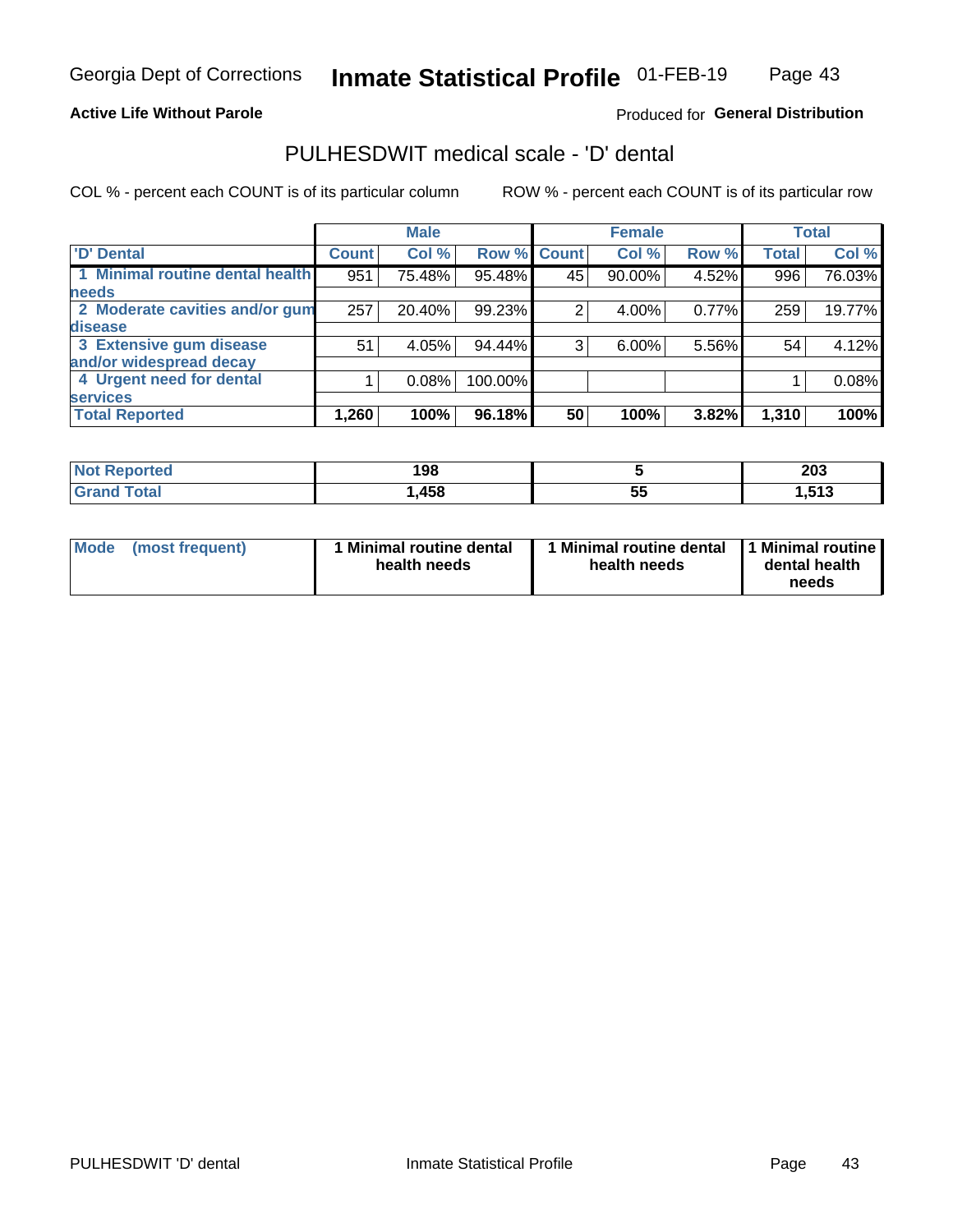### **Active Life Without Parole**

### Produced for General Distribution

### PULHESDWIT medical scale - 'W' work ability

COL % - percent each COUNT is of its particular column

|                                 |              | <b>Male</b> |         |             | <b>Female</b> |       |              | <b>Total</b> |
|---------------------------------|--------------|-------------|---------|-------------|---------------|-------|--------------|--------------|
| 'W' work ability                | <b>Count</b> | Col %       |         | Row % Count | Col %         | Row % | <b>Total</b> | Col %        |
| 1 Unrestricted work or activity | 1,118        | 83.87%      | 96.63%  | 39          | 70.91%        | 3.37% | 1,157        | 83.36%       |
| 2 Minor restrictions on type of | 168          | 12.60%      | 91.30%  | 16          | 29.09%        | 8.70% | 184          | 13.26%       |
| <b>work</b>                     |              |             |         |             |               |       |              |              |
| 3 Moderate restrictions on type | 31           | 2.33%       | 100.00% |             |               |       | 31           | 2.23%        |
| of work                         |              |             |         |             |               |       |              |              |
| 4 Major restrictions on type of | 11           | 0.83%       | 100.00% |             |               |       | 11           | 0.79%        |
| <b>work</b>                     |              |             |         |             |               |       |              |              |
| 5 Cannot work under any         | 5            | 0.38%       | 100.00% |             |               |       | 5            | 0.36%        |
| <b>circumstances</b>            |              |             |         |             |               |       |              |              |
| <b>Total Reported</b>           | 1,333        | 100%        | 96.04%  | 55          | 100%          | 3.96% | 1,388        | 100%         |

| <b>Not Reported</b> | 1つに<br>∣∠J |    | ィっこ<br>143 |
|---------------------|------------|----|------------|
| <b>Total</b>        | ,458       | -- | <b>E49</b> |
| Grand               |            | w  | נו כו      |

| Mode            | 1 Unrestricted work or | 1 Unrestricted work or | 1 Unrestricted   |
|-----------------|------------------------|------------------------|------------------|
| (most frequent) | activity               | activity               | work or activity |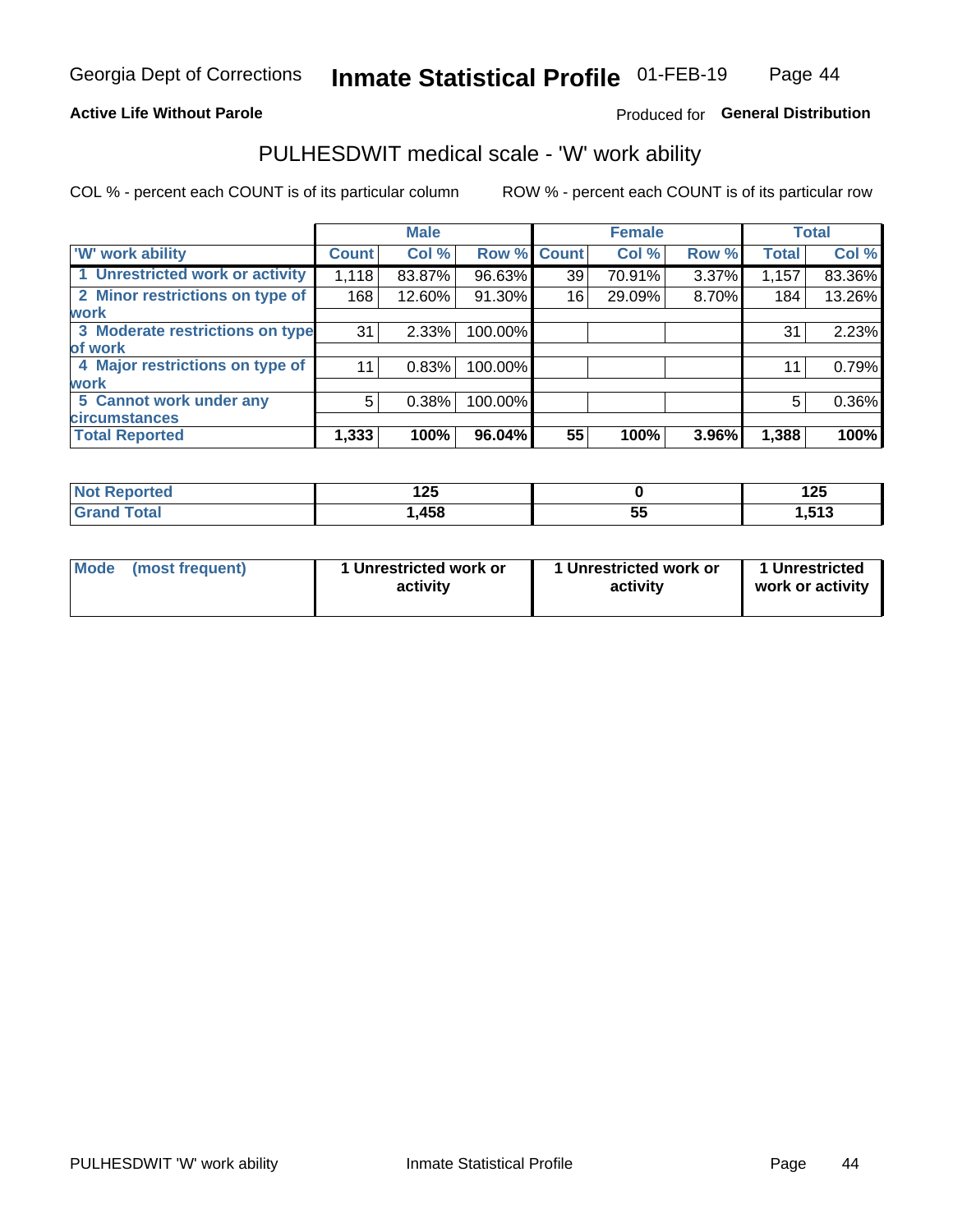#### **Active Life Without Parole**

### Produced for General Distribution

## PULHESDWIT medical scale - 'I' impairment

COL % - percent each COUNT is of its particular column ROW % - percent each COUNT is of its particular row

|                                   |              | <b>Male</b> |             |    | <b>Female</b> |       |              | <b>Total</b> |
|-----------------------------------|--------------|-------------|-------------|----|---------------|-------|--------------|--------------|
| <b>T' Impairment</b>              | <b>Count</b> | Col %       | Row % Count |    | Col %         | Row % | <b>Total</b> | Col %        |
| 1 No impairments or               | 1,314        | 98.72%      | 95.98%      | 55 | 100.00%       | 4.02% | 1,369        | 98.77%       |
| <b>disabilities</b>               |              |             |             |    |               |       |              |              |
| 2 Wheelchair-bound but            | 9            | 0.68%       | 100.00%     |    |               |       | 9            | 0.65%        |
| otherwise OK                      |              |             |             |    |               |       |              |              |
| <b>3 Needs low-level Assisted</b> | 4            | 0.30%       | 100.00%     |    |               |       | 4            | 0.29%        |
| Living (level I)                  |              |             |             |    |               |       |              |              |
| 4 Needs moderate Assisted         |              | 0.08%       | 100.00%     |    |               |       |              | 0.07%        |
| Living (level II)                 |              |             |             |    |               |       |              |              |
| <b>5 Needs maximal Assisted</b>   | 3            | 0.23%       | 100.00%     |    |               |       | 3            | 0.22%        |
| <b>Living (level III)</b>         |              |             |             |    |               |       |              |              |
| <b>Total Reported</b>             | 1,331        | 100%        | 96.03%      | 55 | 100%          | 3.97% | 1,386        | 100%         |

| วrted | "~<br><u>.</u> |          | 107<br>$\sim$       |
|-------|----------------|----------|---------------------|
|       | ,458           | --<br>JJ | <b>E42</b><br>טו טו |

| <b>Mode</b> | (most frequent) | 1 No impairments or<br>disabilities | 1 No impairments or<br>disabilities | 1 No impairments<br>or disabilities |
|-------------|-----------------|-------------------------------------|-------------------------------------|-------------------------------------|
|-------------|-----------------|-------------------------------------|-------------------------------------|-------------------------------------|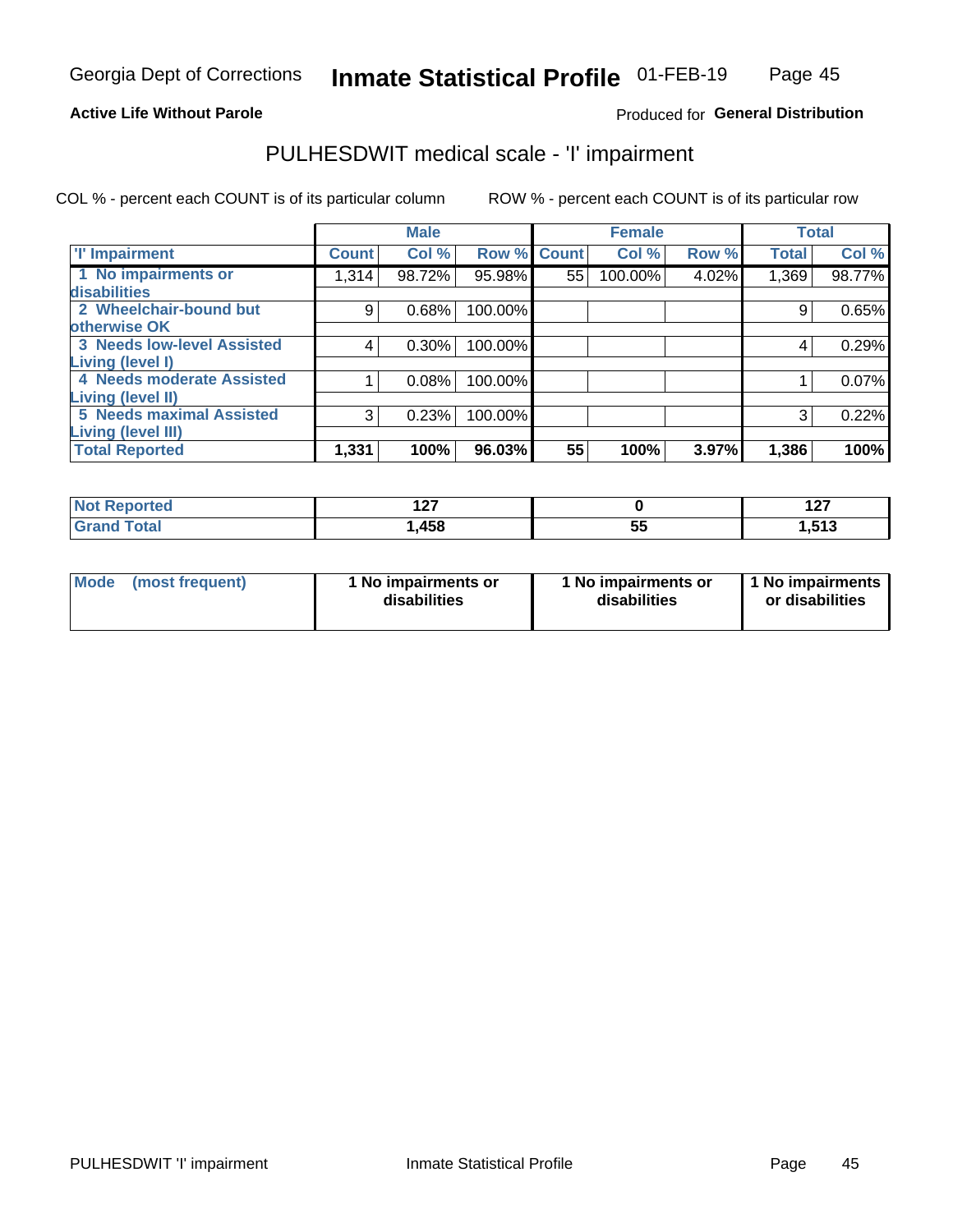### **Active Life Without Parole**

### Produced fo General Distribution

## PULHESDWIT medical scale - 'T' transportability

COL % - percent each COUNT is of its particular column

|                             |              | <b>Male</b> |             |    | <b>Female</b> |       |              | <b>Total</b> |
|-----------------------------|--------------|-------------|-------------|----|---------------|-------|--------------|--------------|
| <b>T' Transportability</b>  | <b>Count</b> | Col %       | Row % Count |    | Col %         | Row % | <b>Total</b> | Col %        |
| 1 Can be transported in any | 1,328        | 99.25%      | 96.09%      | 54 | 100.00%       | 3.91% | 1,382        | 99.28%       |
| ordinary approved vehicle   |              |             |             |    |               |       |              |              |
| 2 Wheelchair-bound, not     |              | $0.30\%$    | 100.00%     |    |               |       |              | 0.29%        |
| needing special vehicle     |              |             |             |    |               |       |              |              |
| 5 Requires ambulance        | 6            | 0.45%       | 100.00%     |    |               |       |              | 0.43%        |
| transport                   |              |             |             |    |               |       |              |              |
| <b>Total Reported</b>       | 1,338        | 100%        | 96.12%      | 54 | 100%          | 3.88% | 1,392        | 100%         |

| <b>eported</b> | 120<br>__ |           | 10.<br>14 I |
|----------------|-----------|-----------|-------------|
| <b>otal</b>    | ,458      | - -<br>JJ | 1,513       |

| Mode (most frequent) | 1 Can be transported in any 1 Can be transported in any | ordinary approved vehicle   ordinary approved vehicle   transported in any | 1 Can be<br>ordinary approved<br>vehicle |
|----------------------|---------------------------------------------------------|----------------------------------------------------------------------------|------------------------------------------|
|                      |                                                         |                                                                            |                                          |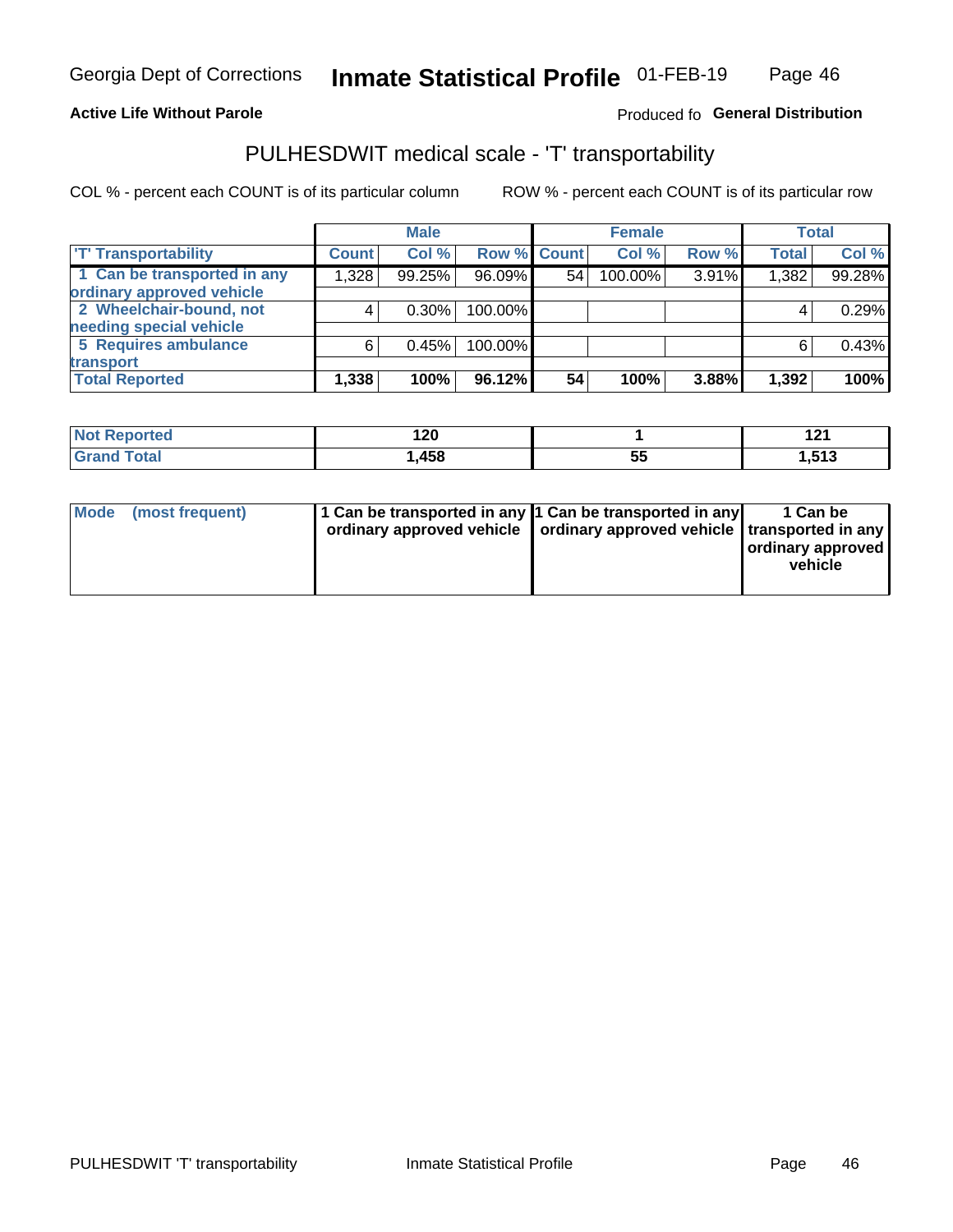#### Inmate Statistical Profile 01-FEB-19 Page 47

#### **Active Life Without Parole**

### **Produced for General Distribution**

### Number of prior Georgia incarcerations

COL % - percent each COUNT is of its particular column

|                                       |              | <b>Male</b> |                    |    | <b>Female</b> | <b>Total</b> |       |        |
|---------------------------------------|--------------|-------------|--------------------|----|---------------|--------------|-------|--------|
| <b>Num of Prior GA Incarcerations</b> | <b>Count</b> | Col %       | <b>Row % Count</b> |    | Col %         | Row %        | Total | Col %  |
|                                       | 735          | 50.41%      | 94.35%             | 44 | 80.00%        | 5.65%        | 779   | 51.49% |
|                                       | 290          | 19.89%      | 97.97%             | 6  | 10.91%        | 2.03%        | 296   | 19.56% |
|                                       | 184          | 12.62%      | 98.92%             | 2  | 3.64%         | 1.08%        | 186   | 12.29% |
| 3                                     | 118          | 8.09%       | 98.33%             | 2  | 3.64%         | 1.67%        | 120   | 7.93%  |
|                                       | 61           | 4.18%       | 100.00%            |    |               |              | 61    | 4.03%  |
| 5                                     | 38           | 2.61%       | 100.00%            |    |               |              | 38    | 2.51%  |
| <b>More Than 5</b>                    | 32           | 2.19%       | 96.97%             |    | 1.82%         | 3.03%        | 33    | 2.18%  |
| <b>Total Reported</b>                 | 1,458        | 100%        | 96.36%             | 55 | 100.0%        | 3.64%        | 1,513 | 100%   |

| orted<br>NI 6                   |              |          |                       |
|---------------------------------|--------------|----------|-----------------------|
| <b>otal</b><br>$\mathbf{v}$ and | 1 E O<br>40O | . .<br>ູ | -40<br>. .<br>61 G, I |

| Mean (average)         | 1.14 | .42 | 444 |
|------------------------|------|-----|-----|
| <b>Median (middle)</b> |      |     |     |
| Mode (most frequent)   |      |     |     |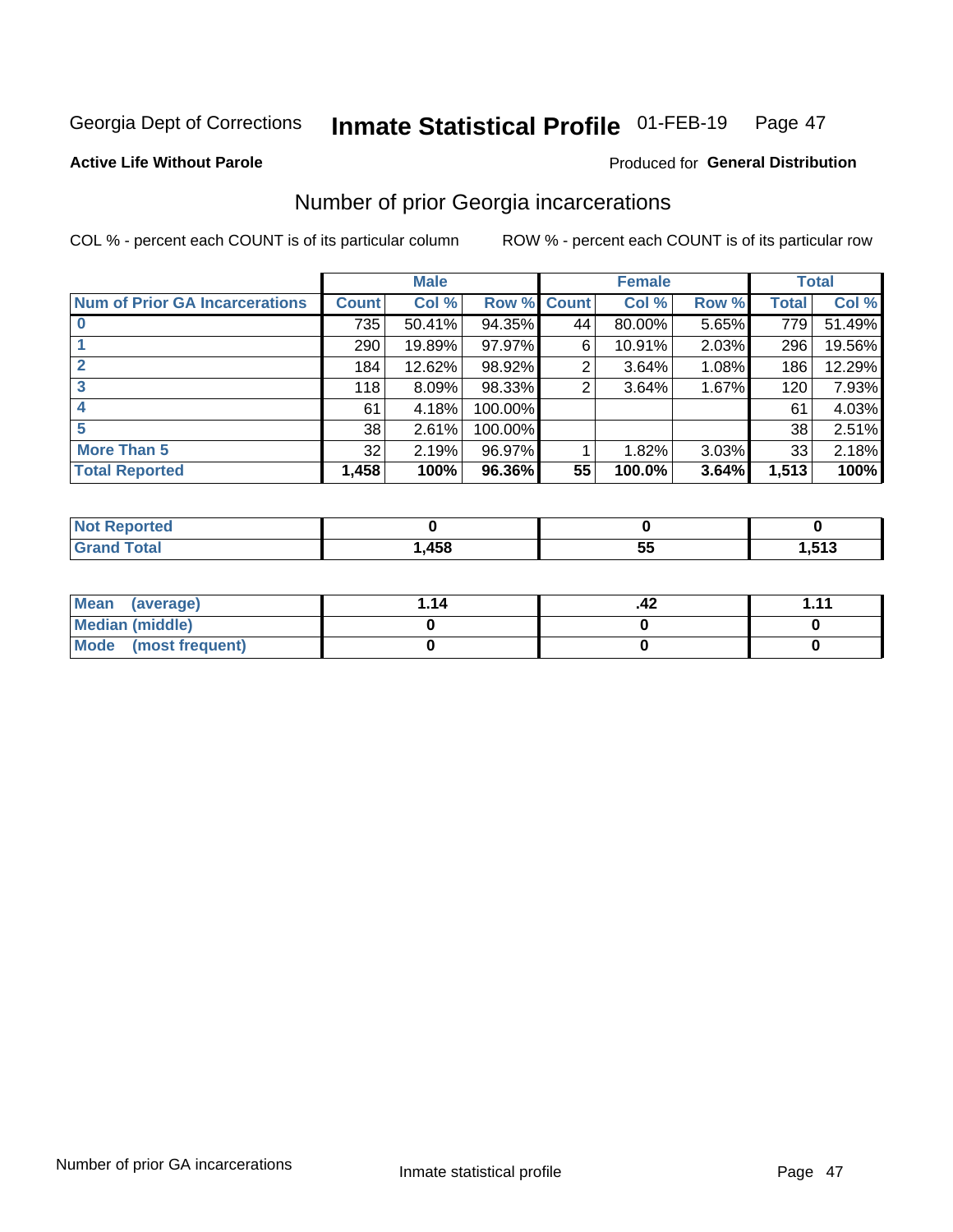#### Inmate Statistical Profile 01-FEB-19 Page 48

**Active Life Without Parole** 

Produced for General Distribution

### Prison sentence in years

COL % - percent each COUNT is of its particular column

ROW % - percent each COUNT is of its particular row

|                                 | <b>Male</b> |        |         | <b>Female</b>      |            |       | Total |           |
|---------------------------------|-------------|--------|---------|--------------------|------------|-------|-------|-----------|
| <b>Prison Sentence In Years</b> | Count       | Col %  |         | <b>Row % Count</b> | Col %      | Row % | Total | Col %     |
| <b>Life Without Parole</b>      | 1.457       | 99.93% | 96.36%  | 55                 | $100.00\%$ | 3.64% | 1.512 | $99.93\%$ |
| <b>Death</b>                    |             | 0.07%  | 100.00% |                    |            |       |       | $0.07\%$  |
| <b>Total Reported</b>           | 1,458       | 100%   | 96.36%  | 55                 | 100%       | 3.64% | 1,513 | 100%      |

| ported<br>NOT |        |         |        |
|---------------|--------|---------|--------|
| <b>Total</b>  | 458, ا | --<br>v | 513. ا |

#### **Determinate (numeric) sentences only**

| ' Mea<br>$-200$ and $-200$ | <b>Some where</b><br>япе. |  |  |
|----------------------------|---------------------------|--|--|
|                            |                           |  |  |

All sentences (including determinate), with life, life without parole, and death sentences figured at 45 years

| l Mea<br>'апе<br>.<br> | ᠇<br>$\sim$ | $\sim$ |  |
|------------------------|-------------|--------|--|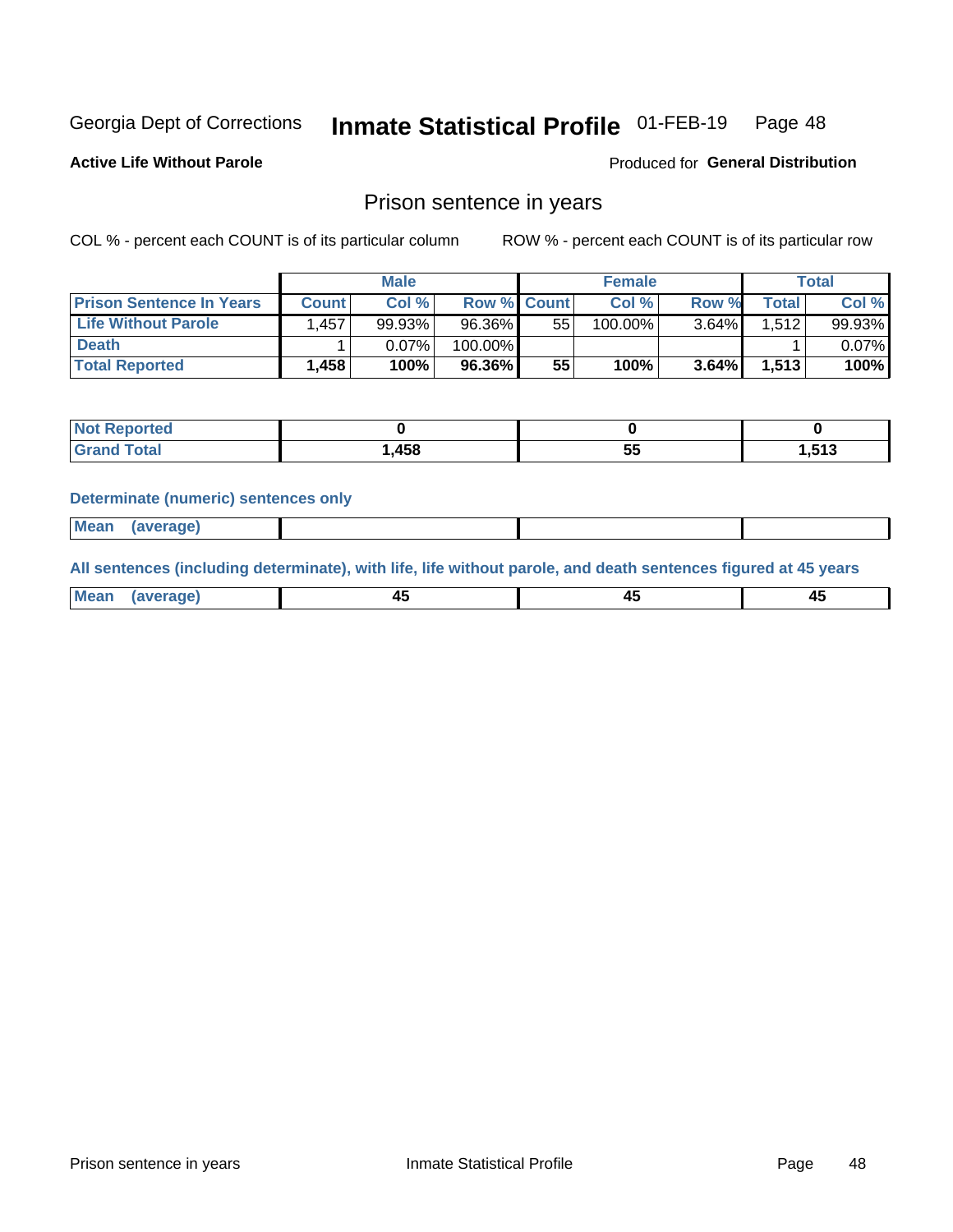#### Inmate Statistical Profile 01-FEB-19 Georgia Dept of Corrections Page 49

#### **Active Life Without Parole**

#### Produced for General Distribution

## Primary offense, broken out into felonies vs misdemeanors

COL % - percent each COUNT is of its particular column

|                                  | <b>Male</b>  |         |                    | <b>Female</b>   |         |          | Total        |         |
|----------------------------------|--------------|---------|--------------------|-----------------|---------|----------|--------------|---------|
| <b>Felonies and Misdemeanors</b> | <b>Count</b> | Col%    | <b>Row % Count</b> |                 | Col%    | Row %    | <b>Total</b> | Col %   |
| <b>Felonies</b>                  | .455         | 100.00% | 96.49%             | 53 <sub>1</sub> | 100.00% | $3.51\%$ | 1.508        | 100.00% |
| <b>Total Reported</b>            | .455         | $100\%$ | 96.49%             | 53              | $100\%$ | 3.51%    | 1,508        | 100%    |

| <b>Not Reported</b>   |      |              |       |
|-----------------------|------|--------------|-------|
| Total<br>Grand<br>uuu | ,458 | A E7<br>, וט | l.513 |

| <b>Mode</b><br>frequent)<br>nies<br>≧ (most tr.<br>. | onies<br>. | lonies<br>ею<br>____ |
|------------------------------------------------------|------------|----------------------|
|------------------------------------------------------|------------|----------------------|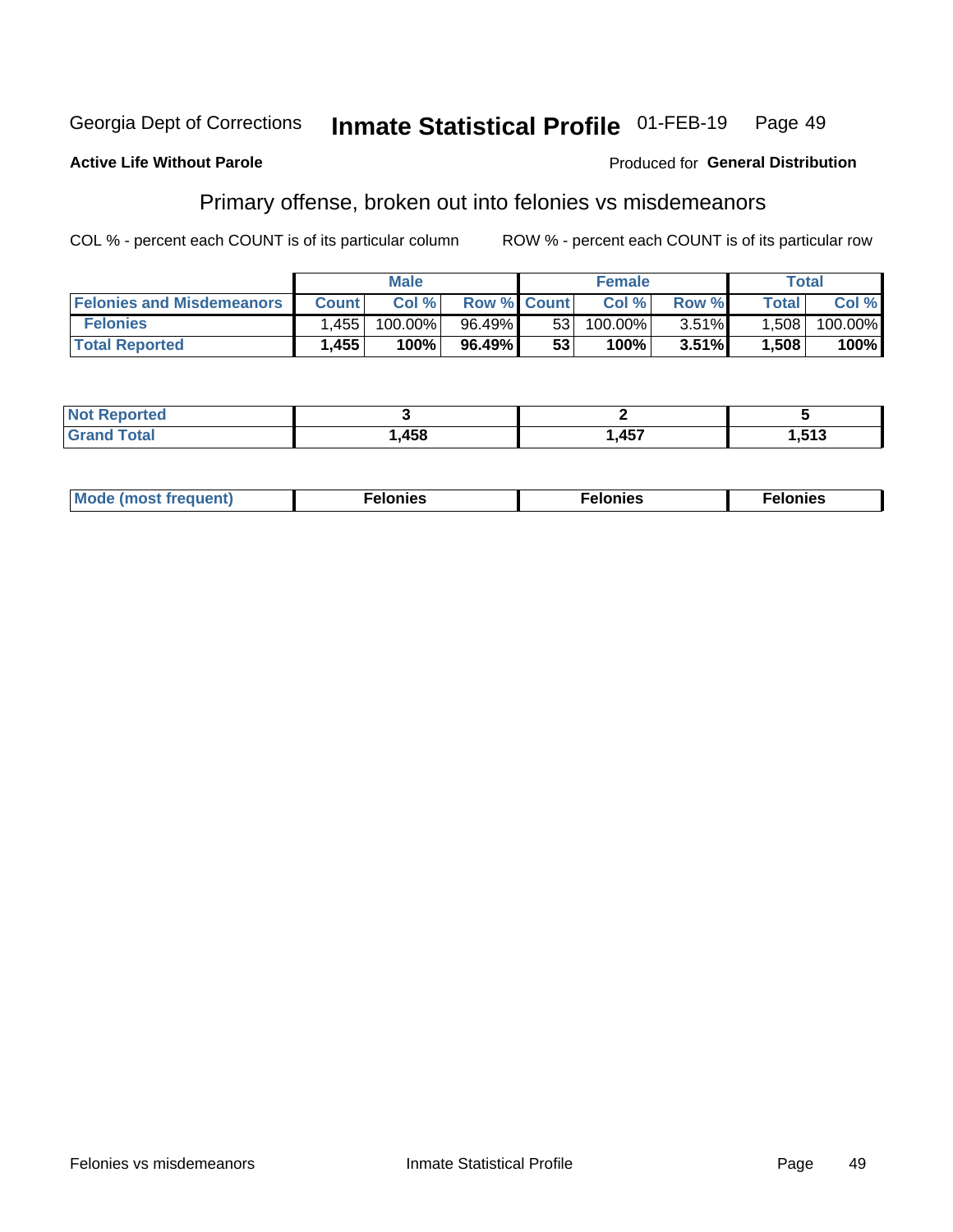#### Inmate Statistical Profile 01-FEB-19 Page 50

### **Active Life Without Parole**

#### Produced for General Distribution

### Primary offense, broken out into six broad crime categories

COL % - percent each COUNT is of its particular column

|                                 |              | <b>Male</b> |         |                    | <b>Female</b> |       |              | <b>Total</b> |
|---------------------------------|--------------|-------------|---------|--------------------|---------------|-------|--------------|--------------|
| <b>Crime Categories</b>         | <b>Count</b> | Col %       |         | <b>Row % Count</b> | Col %         | Row % | <b>Total</b> | Col %        |
| <b>Violent</b>                  | ا 260.،      | 86.42%      | 95.89%  | 54                 | 98.18%        | 4.11% | 1,314        | 86.85%       |
| <b>Sex Crime</b><br>$\mathbf 2$ | 189          | 12.96%      | 99.47%  |                    | 1.82%         | .53%  | 190          | 12.56%       |
| <b>Drug</b><br>4                | ⇁            | .48%        | 100.00% |                    | .00%          |       |              | .46%         |
| <b>Other</b><br>6               | 2            | $.14\%$     | 100.00% |                    | .00%          |       |              | .13%         |
| <b>Total Reported</b>           | 1,458        | 100%        | 96.36%  | 55                 | 100%          | 3.64% | 1,513        | 100%         |

| Reported<br><b>NOT</b><br>$\sim$ |      |     |             |
|----------------------------------|------|-----|-------------|
|                                  | ,458 | . . | E49<br>נונ. |

| <b>Mode (most frequent)</b> |         |                | --             |
|-----------------------------|---------|----------------|----------------|
|                             | violent | <b>Violent</b> | <b>Violent</b> |
|                             |         |                |                |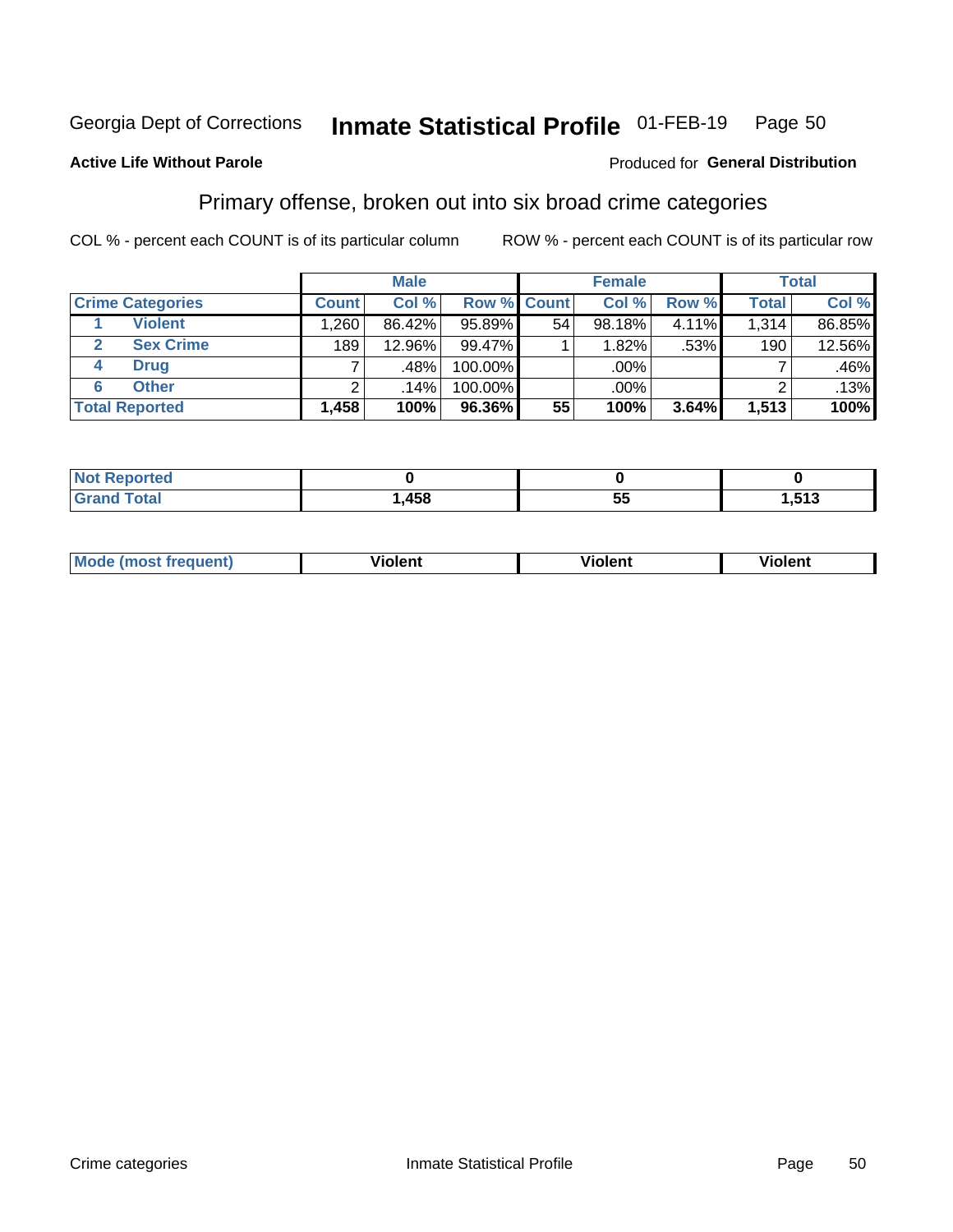#### Inmate Statistical Profile 01-FEB-19 Page 51

#### **Active Life Without Parole**

#### Produced for General Distribution

## Primary offense, detailed offense code

COL % - percent each COUNT is of its particular column

|                                            |              | <b>Male</b> |         |                 | <b>Female</b> |         |                | <b>Total</b> |
|--------------------------------------------|--------------|-------------|---------|-----------------|---------------|---------|----------------|--------------|
| <b>Primary Offense</b>                     | <b>Count</b> | Col %       | Row %   | <b>Count</b>    | Col %         | Row %   | <b>Total</b>   | Col %        |
| <b>Agg Sex Battery Atmpt (2099)</b>        |              | .07%        | 100.00% |                 |               |         | 1              | .07%         |
| <b>Aggrav Assault (1302)</b>               |              |             |         | $\mathbf{1}$    | 1.82%         | 100.00% | 1              | .07%         |
| <b>Aggrav Battery (1305)</b>               | 1            | .07%        | 100.00% |                 |               |         | 1              | .07%         |
| <b>Aggrav Child Molestation (2021)</b>     | 27           | 1.85%       | 100.00% |                 |               |         | 27             | 1.78%        |
| <b>Aggrav Sexual Battery (2009)</b>        | 6            | .41%        | 100.00% |                 |               |         | 6              | .40%         |
| <b>Aggrav Sodomy (2003)</b>                | 9            | .62%        | 100.00% |                 |               |         | 9              | .59%         |
| <b>Armed Robbery (1902)</b>                | 154          | 10.56%      | 99.35%  | 1               | 1.82%         | .65%    | 155            | 10.24%       |
| <b>Child Molestation (2019)</b>            | 5            | .34%        | 100.00% |                 |               |         | 5              | .33%         |
| <b>False Imprisonment (1308)</b>           |              | .07%        | 100.00% |                 |               |         |                | $.07\%$      |
| <b>Hijacking Motor Vehicle (1911)</b>      |              | .07%        | 100.00% |                 |               |         | 1              | .07%         |
| Kidnapping (1311)                          | 95           | 6.52%       | 100.00% |                 |               |         | 95             | 6.28%        |
| <b>Murder (1101)</b>                       | 1,006        | 69.00%      | 95.09%  | 52              | 94.55%        | 4.91%   | 1,058          | 69.93%       |
| <b>Poss Firearm Convct Felon</b>           | 2            | .14%        | 100.00% |                 |               |         | $\overline{2}$ | .13%         |
| (2914)                                     |              |             |         |                 |               |         |                |              |
| <b>Poss Of Firearm Dur Crime</b><br>(2910) | 1            | .07%        | 100.00% |                 |               |         | 1              | .07%         |
| <b>Poss W Int Dist Cocaine (4050)</b>      |              | .07%        | 100.00% |                 |               |         |                | $.07\%$      |
| <b>Rape (2001)</b>                         | 141          | 9.67%       | 99.30%  | $\mathbf{1}$    | 1.82%         | .70%    | 142            | 9.39%        |
| <b>S/D Cocaine (4021)</b>                  |              | .07%        | 100.00% |                 |               |         | 1              | .07%         |
| S/D Cont Sub Public (4017)                 |              | .07%        | 100.00% |                 |               |         | 1              | $.07\%$      |
| S/D Cont Sub School (4018)                 |              | .07%        | 100.00% |                 |               |         | 1              | .07%         |
| <b>Traf Cocaine 401+ Gm (4103)</b>         | 2            | .14%        | 100.00% |                 |               |         | $\overline{2}$ | .13%         |
| <b>Traf Methamph 28-199 Gm</b>             | 1            | .07%        | 100.00% |                 |               |         | 1              | .07%         |
| (4140)                                     |              |             |         |                 |               |         |                |              |
| <b>Traffick Sexual Servitude (1331)</b>    |              | .07%        | 100.00% |                 |               |         |                | .07%         |
| <b>Total Rported</b>                       | 1,458        | 100%        | 96.36%  | $\overline{55}$ | 100%          | 3.64%   | 1,513          | 100%         |

| <b>NOT</b><br><b>Reported</b> |      |    |       |
|-------------------------------|------|----|-------|
|                               | ,458 | 5t | 1,513 |

| Mode (most frequent) | 1101 Murder | 1101 Murder | 1101 Murder |
|----------------------|-------------|-------------|-------------|
|                      |             |             |             |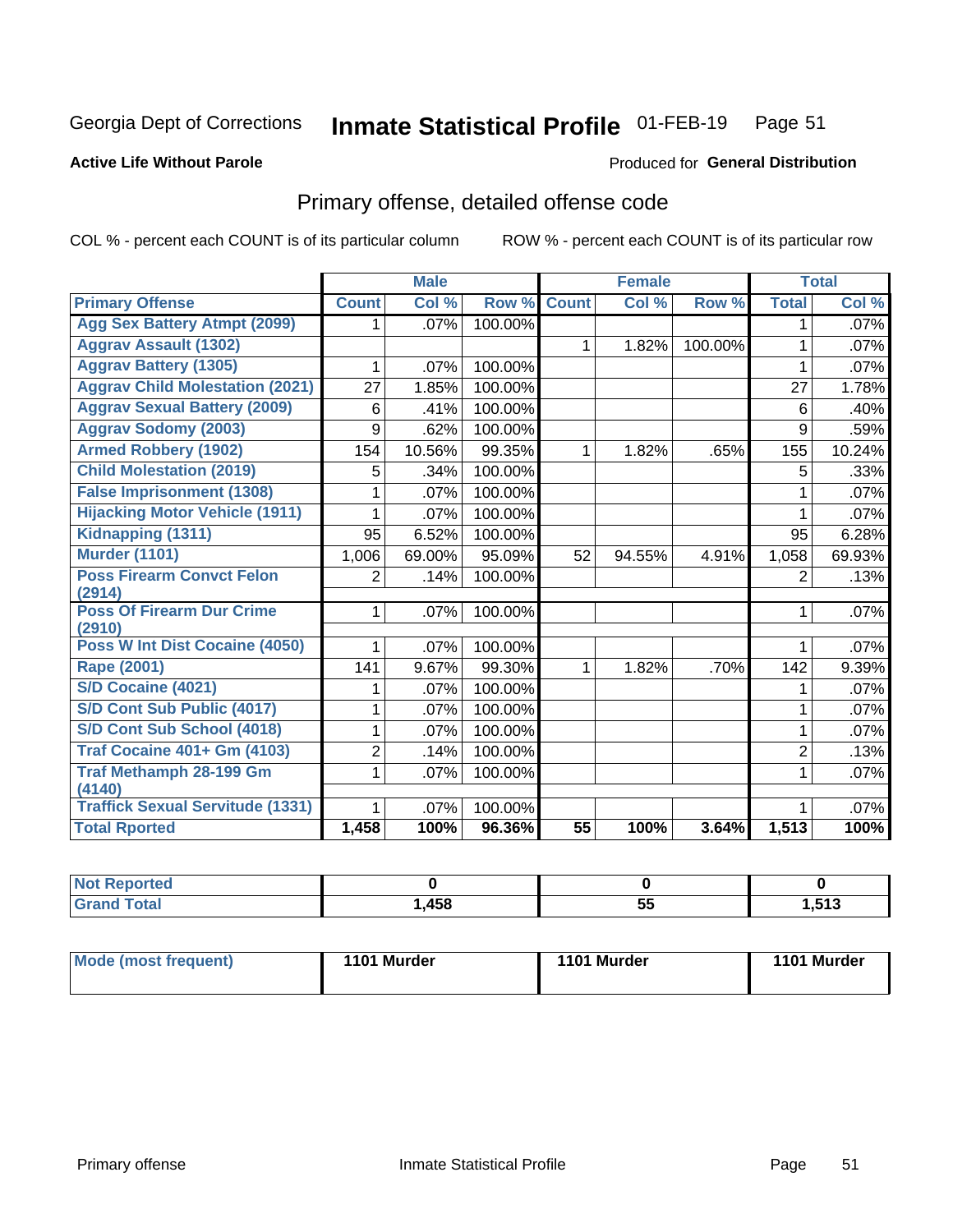## Inmate Statistical Profile 01-FEB-19 Page 52

#### **Active Life Without Parole**

#### Produced for General Distribution

## County of conviction of primary offense

COL % - percent each COUNT is of its particular column

|     |                             |                | <b>Male</b> |         | <b>Female</b>  |       |        | <b>Total</b>   |       |
|-----|-----------------------------|----------------|-------------|---------|----------------|-------|--------|----------------|-------|
|     | <b>County of Conviction</b> | <b>Count</b>   | Col %       | Row %   | <b>Count</b>   | Col % | Row %  | <b>Total</b>   | Col % |
| 000 | <b>Unknown</b>              | 3              | .21%        | 60.00%  | $\overline{2}$ | 3.64% | 40.00% | 5              | .33%  |
| 001 | <b>Appling County</b>       | 4              | .27%        | 100.00% |                |       |        | 4              | .26%  |
| 002 | <b>Atkinson County</b>      | 4              | .27%        | 100.00% |                |       |        | 4              | .26%  |
| 003 | <b>Bacon County</b>         | 4              | .27%        | 100.00% |                |       |        | 4              | .26%  |
| 004 | <b>Baker County</b>         | $\mathbf{1}$   | .07%        | 100.00% |                |       |        | 1              | .07%  |
| 005 | <b>Baldwin County</b>       | 4              | .27%        | 100.00% |                |       |        | 4              | .26%  |
| 006 | <b>Banks County</b>         | 3              | .21%        | 100.00% |                |       |        | 3              | .20%  |
| 007 | <b>Barrow County</b>        | $\overline{7}$ | .48%        | 100.00% |                |       |        | $\overline{7}$ | .46%  |
| 008 | <b>Bartow County</b>        | 9              | .62%        | 90.00%  | 1              | 1.82% | 10.00% | 10             | .66%  |
| 009 | <b>Ben Hill County</b>      | 8              | .55%        | 100.00% |                |       |        | 8              | .53%  |
| 010 | <b>Berrien County</b>       | $\overline{2}$ | .14%        | 100.00% |                |       |        | $\overline{2}$ | .13%  |
| 011 | <b>Bibb County</b>          | 47             | 3.22%       | 95.92%  | $\overline{2}$ | 3.64% | 4.08%  | 49             | 3.24% |
| 012 | <b>Bleckley County</b>      | $\mathbf{1}$   | .07%        | 100.00% |                |       |        | $\mathbf{1}$   | .07%  |
| 013 | <b>Brantley County</b>      | 3              | .21%        | 100.00% |                |       |        | 3              | .20%  |
| 014 | <b>Brooks County</b>        | $\overline{2}$ | .14%        | 100.00% |                |       |        | $\overline{2}$ | .13%  |
| 015 | <b>Bryan County</b>         | $\mathbf{1}$   | .07%        | 100.00% |                |       |        | $\mathbf{1}$   | .07%  |
| 016 | <b>Bulloch County</b>       | 7              | .48%        | 87.50%  | 1              | 1.82% | 12.50% | 8              | .53%  |
| 017 | <b>Burke County</b>         | 13             | .89%        | 100.00% |                |       |        | 13             | .86%  |
| 018 | <b>Butts County</b>         | 5              | .34%        | 100.00% |                |       |        | 5              | .33%  |
| 019 | <b>Calhoun County</b>       | $\overline{2}$ | .14%        | 100.00% |                |       |        | $\overline{2}$ | .13%  |
| 020 | <b>Camden County</b>        | 6              | .41%        | 100.00% |                |       |        | 6              | .40%  |
| 021 | <b>Candler County</b>       | 3              | .21%        | 100.00% |                |       |        | 3              | .20%  |
| 022 | <b>Carroll County</b>       | 5              | .34%        | 100.00% |                |       |        | 5              | .33%  |
| 023 | <b>Catoosa County</b>       | 4              | .27%        | 80.00%  | 1              | 1.82% | 20.00% | 5              | .33%  |
| 025 | <b>Chatham County</b>       | 60             | 4.12%       | 96.77%  | $\overline{2}$ | 3.64% | 3.23%  | 62             | 4.10% |
| 027 | <b>Chattooga County</b>     | $\overline{2}$ | .14%        | 100.00% |                |       |        | $\overline{2}$ | .13%  |
| 028 | <b>Cherokee County</b>      | 6              | .41%        | 100.00% |                |       |        | 6              | .40%  |
| 029 | <b>Clarke County</b>        | 23             | 1.58%       | 95.83%  | 1              | 1.82% | 4.17%  | 24             | 1.59% |
| 030 | <b>Clay County</b>          | $\mathbf{1}$   | .07%        | 100.00% |                |       |        | $\mathbf{1}$   | .07%  |
| 031 | <b>Clayton County</b>       | 67             | 4.60%       | 93.06%  | 5              | 9.09% | 6.94%  | 72             | 4.76% |
| 032 | <b>Clinch County</b>        | 1              | .07%        | 100.00% |                |       |        | 1              | .07%  |
| 033 | <b>Cobb County</b>          | 71             | 4.87%       | 97.26%  | 2              | 3.64% | 2.74%  | 73             | 4.82% |
| 034 | <b>Coffee County</b>        | 8              | .55%        | 88.89%  | 1              | 1.82% | 11.11% | 9              | .59%  |
| 035 | <b>Colquitt County</b>      | $\overline{2}$ | .14%        | 100.00% |                |       |        | $\overline{2}$ | .13%  |
| 036 | <b>Columbia County</b>      | 9              | .62%        | 81.82%  | $\overline{2}$ | 3.64% | 18.18% | 11             | .73%  |
| 037 | <b>Cook County</b>          | 5              | .34%        | 100.00% |                |       |        | 5              | .33%  |
| 038 | <b>Coweta County</b>        | 9              | .62%        | 100.00% |                |       |        | 9              | .59%  |
| 040 | <b>Crisp County</b>         | 6              | .41%        | 100.00% |                |       |        | 6              | .40%  |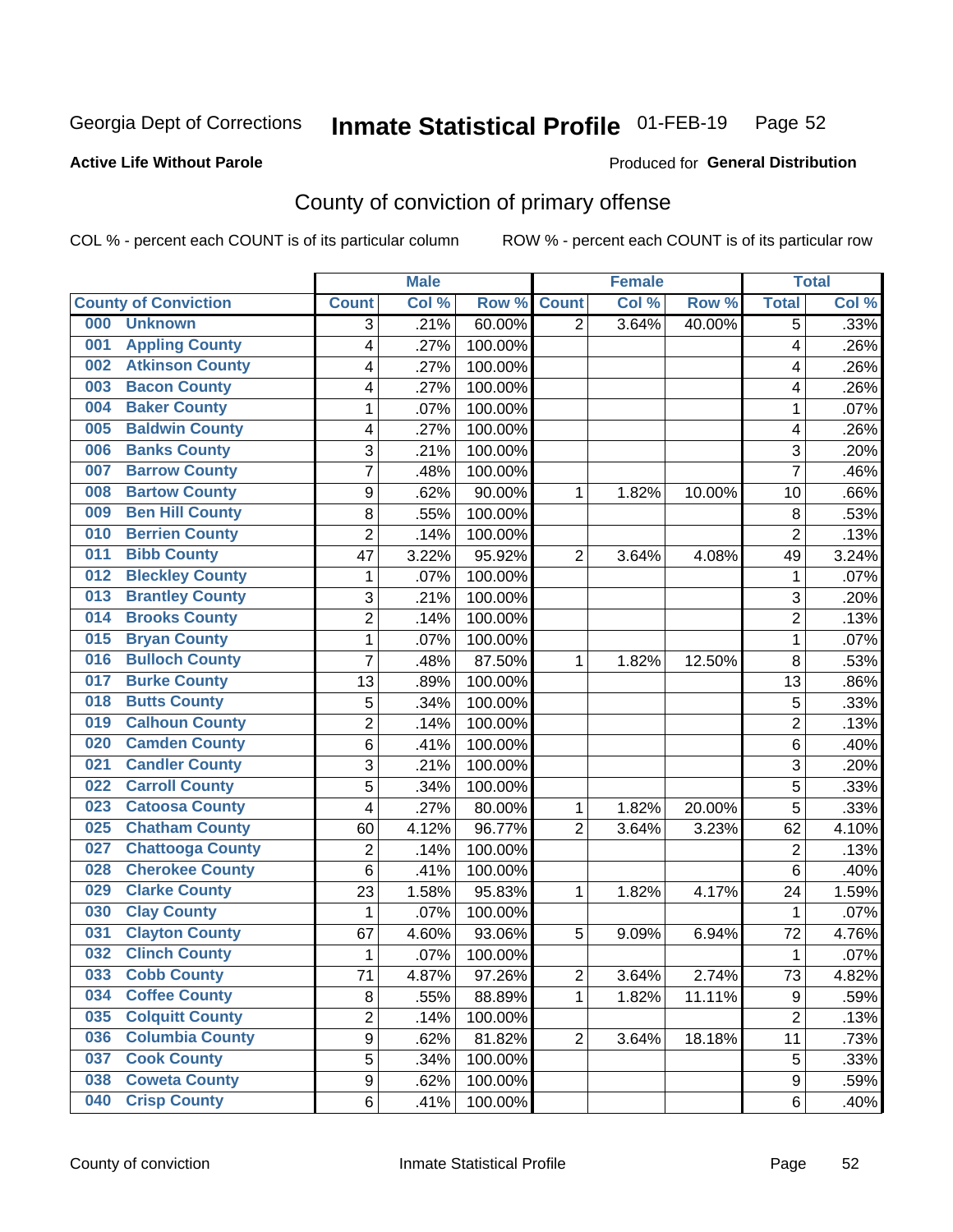## Inmate Statistical Profile 01-FEB-19 Page 53

### **Active Life Without Parole**

#### Produced for General Distribution

## County of conviction of primary offense

COL % - percent each COUNT is of its particular column

|     |                             |                | <b>Male</b> |         | <b>Female</b>  |       |        | <b>Total</b>   |         |
|-----|-----------------------------|----------------|-------------|---------|----------------|-------|--------|----------------|---------|
|     | <b>County of Conviction</b> | <b>Count</b>   | Col %       | Row %   | <b>Count</b>   | Col % | Row %  | <b>Total</b>   | Col %   |
| 041 | <b>Dade County</b>          | 1              | .07%        | 100.00% |                |       |        | 1              | .07%    |
| 042 | <b>Dawson County</b>        | $\overline{2}$ | .14%        | 100.00% |                |       |        | $\overline{2}$ | .13%    |
| 043 | <b>Decatur County</b>       | 6              | .41%        | 100.00% |                |       |        | 6              | .40%    |
| 044 | <b>Dekalb County</b>        | 133            | 9.12%       | 97.08%  | 4              | 7.27% | 2.92%  | 137            | 9.05%   |
| 046 | <b>Dooly County</b>         | $\overline{2}$ | .14%        | 100.00% |                |       |        | $\overline{2}$ | .13%    |
| 047 | <b>Dougherty County</b>     | 28             | 1.92%       | 96.55%  | 1              | 1.82% | 3.45%  | 29             | 1.92%   |
| 048 | <b>Douglas County</b>       | 34             | 2.33%       | 94.44%  | $\overline{2}$ | 3.64% | 5.56%  | 36             | 2.38%   |
| 049 | <b>Early County</b>         | $\mathbf 2$    | .14%        | 100.00% |                |       |        | $\overline{2}$ | .13%    |
| 051 | <b>Effingham County</b>     | 5              | .34%        | 100.00% |                |       |        | 5              | .33%    |
| 052 | <b>Elbert County</b>        | 3              | .21%        | 100.00% |                |       |        | 3              | .20%    |
| 053 | <b>Emanuel County</b>       | 10             | .69%        | 100.00% |                |       |        | 10             | .66%    |
| 056 | <b>Fayette County</b>       | 8              | .55%        | 100.00% |                |       |        | 8              | .53%    |
| 057 | <b>Floyd County</b>         | 30             | 2.06%       | 96.77%  | $\mathbf{1}$   | 1.82% | 3.23%  | 31             | 2.05%   |
| 058 | <b>Forsyth County</b>       | 5              | .34%        | 83.33%  | 1              | 1.82% | 16.67% | 6              | .40%    |
| 059 | <b>Franklin County</b>      | 6              | .41%        | 85.71%  | 1              | 1.82% | 14.29% | $\overline{7}$ | .46%    |
| 060 | <b>Fulton County</b>        | 190            | 13.03%      | 98.45%  | 3              | 5.45% | 1.55%  | 193            | 12.76%  |
| 061 | <b>Gilmer County</b>        | $\overline{2}$ | .14%        | 100.00% |                |       |        | $\overline{2}$ | .13%    |
| 063 | <b>Glynn County</b>         | 20             | 1.37%       | 100.00% |                |       |        | 20             | 1.32%   |
| 064 | <b>Gordon County</b>        | 8              | .55%        | 100.00% |                |       |        | 8              | .53%    |
| 065 | <b>Grady County</b>         | 3              | .21%        | 100.00% |                |       |        | $\overline{3}$ | .20%    |
| 066 | <b>Greene County</b>        | $\overline{2}$ | .14%        | 100.00% |                |       |        | $\overline{2}$ | .13%    |
| 067 | <b>Gwinnett County</b>      | 62             | 4.25%       | 93.94%  | 4              | 7.27% | 6.06%  | 66             | 4.36%   |
| 068 | <b>Habersham County</b>     | $\overline{4}$ | .27%        | 100.00% |                |       |        | 4              | .26%    |
| 069 | <b>Hall County</b>          | 22             | 1.51%       | 84.62%  | 4              | 7.27% | 15.38% | 26             | 1.72%   |
| 071 | <b>Haralson County</b>      | 5              | .34%        | 100.00% |                |       |        | 5              | .33%    |
| 072 | <b>Harris County</b>        | $\overline{2}$ | .14%        | 100.00% |                |       |        | $\overline{2}$ | .13%    |
| 073 | <b>Hart County</b>          | 3              | .21%        | 100.00% |                |       |        | $\overline{3}$ | .20%    |
| 075 | <b>Henry County</b>         | 18             | 1.23%       | 94.74%  | 1              | 1.82% | 5.26%  | 19             | 1.26%   |
| 076 | <b>Houston County</b>       | 26             | 1.78%       | 100.00% |                |       |        | 26             | 1.72%   |
| 077 | <b>Irwin County</b>         | $\overline{2}$ | .14%        | 100.00% |                |       |        | $\overline{2}$ | .13%    |
| 078 | <b>Jackson County</b>       | 11             | .75%        | 100.00% |                |       |        | 11             | .73%    |
| 079 | <b>Jasper County</b>        | 1              | .07%        | 100.00% |                |       |        | 1              | $.07\%$ |
| 080 | <b>Jeff Davis County</b>    | 1              | .07%        | 100.00% |                |       |        | $\mathbf{1}$   | .07%    |
| 081 | <b>Jefferson County</b>     | $\overline{5}$ | .34%        | 100.00% |                |       |        | $\overline{5}$ | .33%    |
| 082 | <b>Jenkins County</b>       | $\mathbf 1$    | .07%        | 100.00% |                |       |        | 1              | .07%    |
| 083 | <b>Johnson County</b>       | 1              | .07%        | 100.00% |                |       |        | 1              | .07%    |
| 084 | <b>Jones County</b>         | 1              | .07%        | 50.00%  | $\mathbf{1}$   | 1.82% | 50.00% | $\overline{c}$ | .13%    |
| 085 | <b>Lamar County</b>         | $\mathbf 1$    | .07%        | 100.00% |                |       |        | $\mathbf 1$    | .07%    |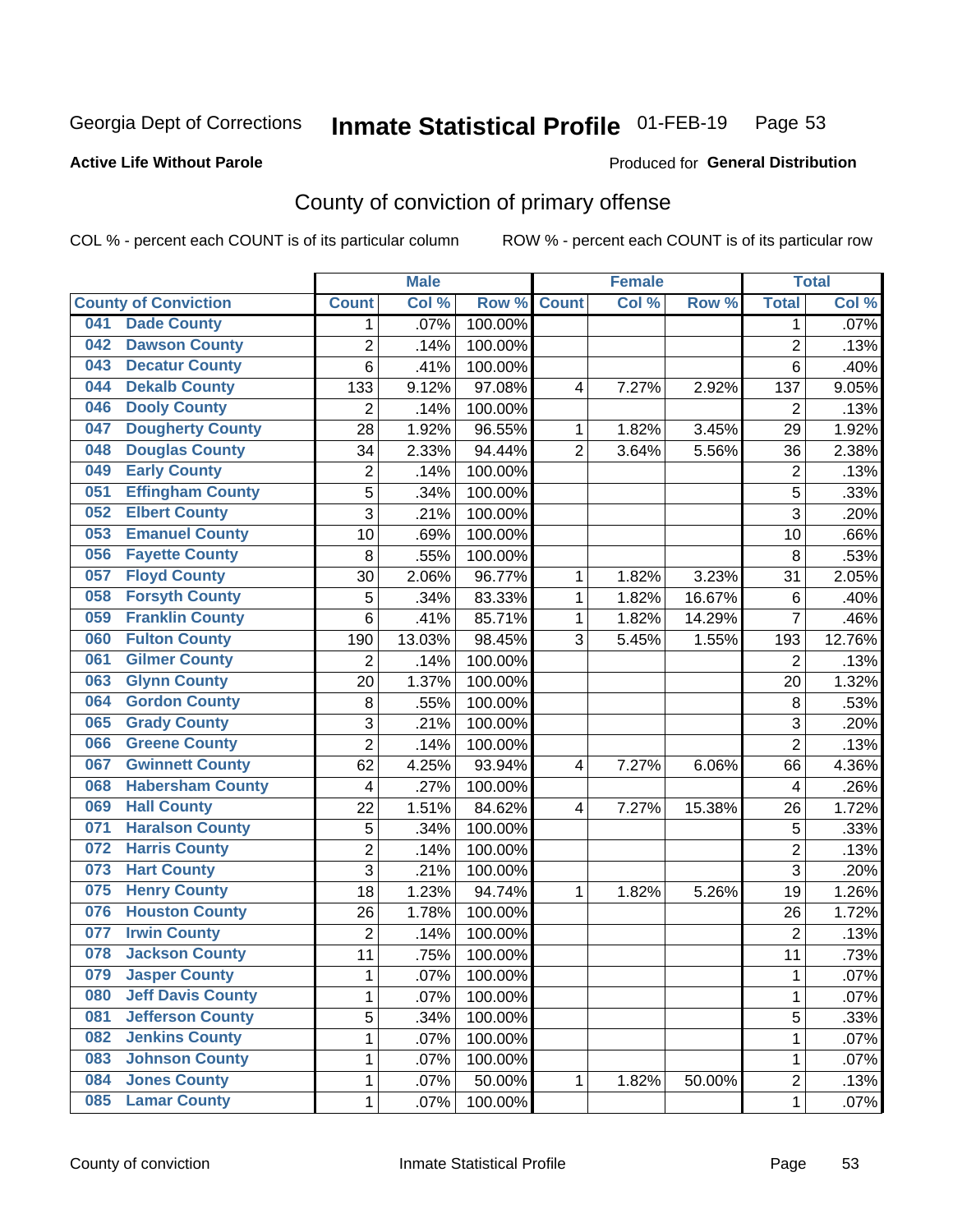## Inmate Statistical Profile 01-FEB-19 Page 54

### **Active Life Without Parole**

### **Produced for General Distribution**

## County of conviction of primary offense

COL % - percent each COUNT is of its particular column

|                  |                             |                         | <b>Male</b> |                  | <b>Female</b>  |       |        | <b>Total</b>   |       |
|------------------|-----------------------------|-------------------------|-------------|------------------|----------------|-------|--------|----------------|-------|
|                  | <b>County of Conviction</b> | <b>Count</b>            | Col %       | Row <sup>%</sup> | <b>Count</b>   | Col % | Row %  | <b>Total</b>   | Col % |
| 086              | <b>Lanier County</b>        | 2                       | .14%        | 100.00%          |                |       |        | 2              | .13%  |
| 087              | <b>Laurens County</b>       | 4                       | .27%        | 100.00%          |                |       |        | 4              | .26%  |
| 088              | <b>Lee County</b>           | 4                       | .27%        | 100.00%          |                |       |        | 4              | .26%  |
| 089              | <b>Liberty County</b>       | $\overline{7}$          | .48%        | 100.00%          |                |       |        | $\overline{7}$ | .46%  |
| 091              | <b>Long County</b>          | 5                       | .34%        | 100.00%          |                |       |        | 5              | .33%  |
| 092              | <b>Lowndes County</b>       | 7                       | .48%        | 100.00%          |                |       |        | $\overline{7}$ | .46%  |
| 093              | <b>Lumpkin County</b>       | 1                       | .07%        | 100.00%          |                |       |        | 1              | .07%  |
| 095              | <b>Madison County</b>       | $\overline{2}$          | .14%        | 100.00%          |                |       |        | $\overline{c}$ | .13%  |
| 096              | <b>Marion County</b>        | 1                       | .07%        | 100.00%          |                |       |        | 1              | .07%  |
| 097              | <b>Mcduffie County</b>      | 3                       | .21%        | 100.00%          |                |       |        | 3              | .20%  |
| 100              | <b>Miller County</b>        | 1                       | .07%        | 100.00%          |                |       |        | 1              | .07%  |
| 101              | <b>Mitchell County</b>      | 1                       | .07%        | 100.00%          |                |       |        | $\mathbf{1}$   | .07%  |
| 102              | <b>Monroe County</b>        | 7                       | .48%        | 100.00%          |                |       |        | 7              | .46%  |
| 104              | <b>Morgan County</b>        | 1                       | .07%        | 100.00%          |                |       |        | 1              | .07%  |
| 105              | <b>Murray County</b>        | 3                       | .21%        | 100.00%          |                |       |        | 3              | .20%  |
| 106              | <b>Muscogee County</b>      | 43                      | 2.95%       | 97.73%           | 1              | 1.82% | 2.27%  | 44             | 2.91% |
| 107              | <b>Newton County</b>        | 13                      | .89%        | 86.67%           | $\overline{2}$ | 3.64% | 13.33% | 15             | .99%  |
| 108              | <b>Oconee County</b>        | 1                       | .07%        | 100.00%          |                |       |        | 1              | .07%  |
| 109              | <b>Oglethorpe County</b>    | 1                       | .07%        | 100.00%          |                |       |        | 1              | .07%  |
| 110              | <b>Paulding County</b>      | 3                       | .21%        | 100.00%          |                |       |        | $\overline{3}$ | .20%  |
| 111              | <b>Peach County</b>         | 4                       | .27%        | 100.00%          |                |       |        | 4              | .26%  |
| $\overline{112}$ | <b>Pickens County</b>       | 2                       | .14%        | 100.00%          |                |       |        | 2              | .13%  |
| $\overline{113}$ | <b>Pierce County</b>        | 1                       | .07%        | 100.00%          |                |       |        | $\mathbf{1}$   | .07%  |
| $\overline{114}$ | <b>Pike County</b>          | 3                       | .21%        | 60.00%           | $\overline{2}$ | 3.64% | 40.00% | 5              | .33%  |
| 115              | <b>Polk County</b>          | 5                       | .34%        | 100.00%          |                |       |        | 5              | .33%  |
| 116              | <b>Pulaski County</b>       | 1                       | .07%        | 100.00%          |                |       |        | 1              | .07%  |
| $\overline{117}$ | <b>Putnam County</b>        | 7                       | .48%        | 100.00%          |                |       |        | $\overline{7}$ | .46%  |
| 119              | <b>Rabun County</b>         | 1                       | .07%        | 100.00%          |                |       |        | $\mathbf{1}$   | .07%  |
| 120              | <b>Randolph County</b>      | 2                       | .14%        | 100.00%          |                |       |        | $\overline{2}$ | .13%  |
| $\overline{121}$ | <b>Richmond County</b>      | 73                      | 5.01%       | 97.33%           | $\overline{2}$ | 3.64% | 2.67%  | 75             | 4.96% |
| 122              | <b>Rockdale County</b>      | 11                      | .75%        | 100.00%          |                |       |        | 11             | .73%  |
|                  | 125 Seminole County         | $\overline{\mathbf{c}}$ | .14%        | 100.00%          |                |       |        | 2              | .13%  |
| 126              | <b>Spalding County</b>      | 14                      | .96%        | 100.00%          |                |       |        | 14             | .93%  |
| 127              | <b>Stephens County</b>      | 3                       | .21%        | 100.00%          |                |       |        | 3              | .20%  |
| 128              | <b>Stewart County</b>       | 1                       | .07%        | 100.00%          |                |       |        | $\mathbf{1}$   | .07%  |
| 129              | <b>Sumter County</b>        | $\overline{2}$          | .14%        | 100.00%          |                |       |        | $\overline{2}$ | .13%  |
| 131              | <b>Taliaferro County</b>    | 1                       | .07%        | 100.00%          |                |       |        | $\mathbf{1}$   | .07%  |
| $132$            | <b>Tattnall County</b>      | $\overline{\mathbf{4}}$ | .27%        | 80.00%           | 1              | 1.82% | 20.00% | 5              | .33%  |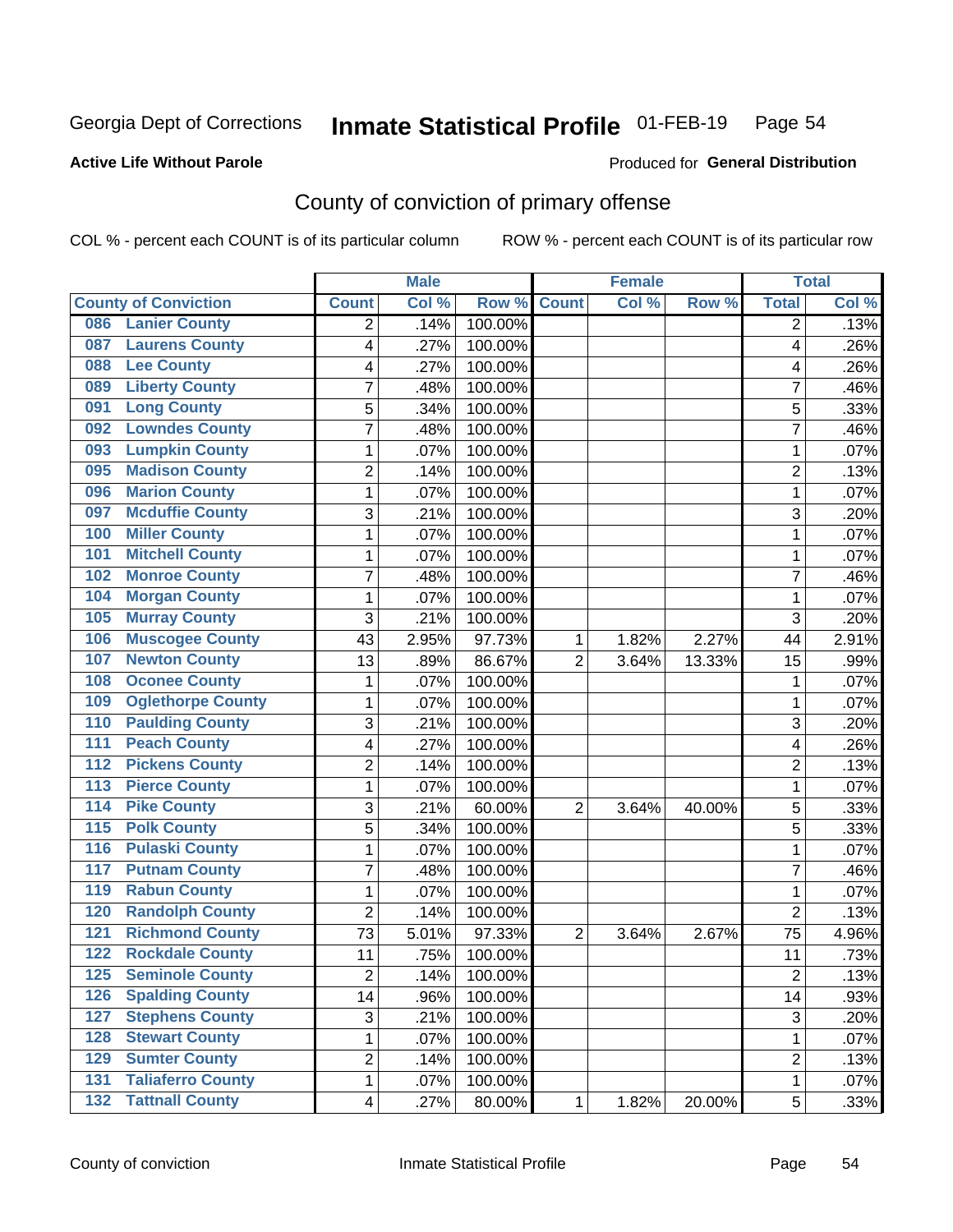## Inmate Statistical Profile 01-FEB-19 Page 55

### **Active Life Without Parole**

#### Produced for General Distribution

## County of conviction of primary offense

COL % - percent each COUNT is of its particular column

|                                 |                | <b>Male</b> |         | <b>Female</b> |       |        | <b>Total</b>   |       |
|---------------------------------|----------------|-------------|---------|---------------|-------|--------|----------------|-------|
| <b>County of Conviction</b>     | <b>Count</b>   | Col%        | Row %   | <b>Count</b>  | Col % | Row %  | <b>Total</b>   | Col % |
| <b>Taylor County</b><br>133     |                | .07%        | 100.00% |               |       |        |                | .07%  |
| <b>Terrell County</b><br>135    | $\overline{2}$ | .14%        | 100.00% |               |       |        | $\overline{2}$ | .13%  |
| <b>Thomas County</b><br>136     | 6              | .41%        | 100.00% |               |       |        | 6              | .40%  |
| <b>Tift County</b><br>137       | 9              | .62%        | 100.00% |               |       |        | 9              | .59%  |
| <b>Toombs County</b><br>138     | 9              | .62%        | 100.00% |               |       |        | 9              | .59%  |
| <b>Towns County</b><br>139      | 1              | .07%        | 100.00% |               |       |        |                | .07%  |
| <b>Treutlen County</b><br>140   | 5              | .34%        | 100.00% |               |       |        | 5              | .33%  |
| <b>Troup County</b><br>141      | 10             | .69%        | 90.91%  | 1             | 1.82% | 9.09%  | 11             | .73%  |
| <b>Turner County</b><br>142     | $\overline{2}$ | .14%        | 100.00% |               |       |        | $\overline{2}$ | .13%  |
| <b>Twiggs County</b><br>143     |                | .07%        | 100.00% |               |       |        |                | .07%  |
| <b>Upson County</b><br>145      | 5              | .34%        | 100.00% |               |       |        | 5              | .33%  |
| <b>Walker County</b><br>146     | 11             | .75%        | 91.67%  | 1             | 1.82% | 8.33%  | 12             | .79%  |
| <b>Walton County</b><br>147     | 18             | 1.23%       | 100.00% |               |       |        | 18             | 1.19% |
| <b>Ware County</b><br>148       | 13             | .89%        | 100.00% |               |       |        | 13             | .86%  |
| <b>Warren County</b><br>149     | $\overline{2}$ | .14%        | 66.67%  | 1             | 1.82% | 33.33% | 3              | .20%  |
| <b>Washington County</b><br>150 | 6              | .41%        | 100.00% |               |       |        | 6              | .40%  |
| <b>Wayne County</b><br>151      | 12             | .82%        | 100.00% |               |       |        | 12             | .79%  |
| <b>Whitfield County</b><br>155  | 11             | .75%        | 91.67%  | 1             | 1.82% | 8.33%  | 12             | .79%  |
| <b>Wilkes County</b><br>157     | $\overline{2}$ | .14%        | 100.00% |               |       |        | $\overline{2}$ | .13%  |
| <b>Worth County</b><br>159      | 1              | .07%        | 100.00% |               |       |        |                | .07%  |
| <b>Total Rported</b>            | 1,458          | 100%        | 96.36%  | 55            | 100%  | 3.64%  | 1,513          | 100%  |

| الداريم الألمان<br>rtea<br>w.<br>$\sim$ $\sim$ $\sim$ $\sim$ |      |          |                          |
|--------------------------------------------------------------|------|----------|--------------------------|
| $f \wedge f \wedge f$                                        | .458 | --<br>uu | <b>E49</b><br>ن ا<br>. . |

| Mode (most frequent)<br><b>Clayton County</b><br>Fulton County<br><b>Fulton County</b> |
|----------------------------------------------------------------------------------------|
|----------------------------------------------------------------------------------------|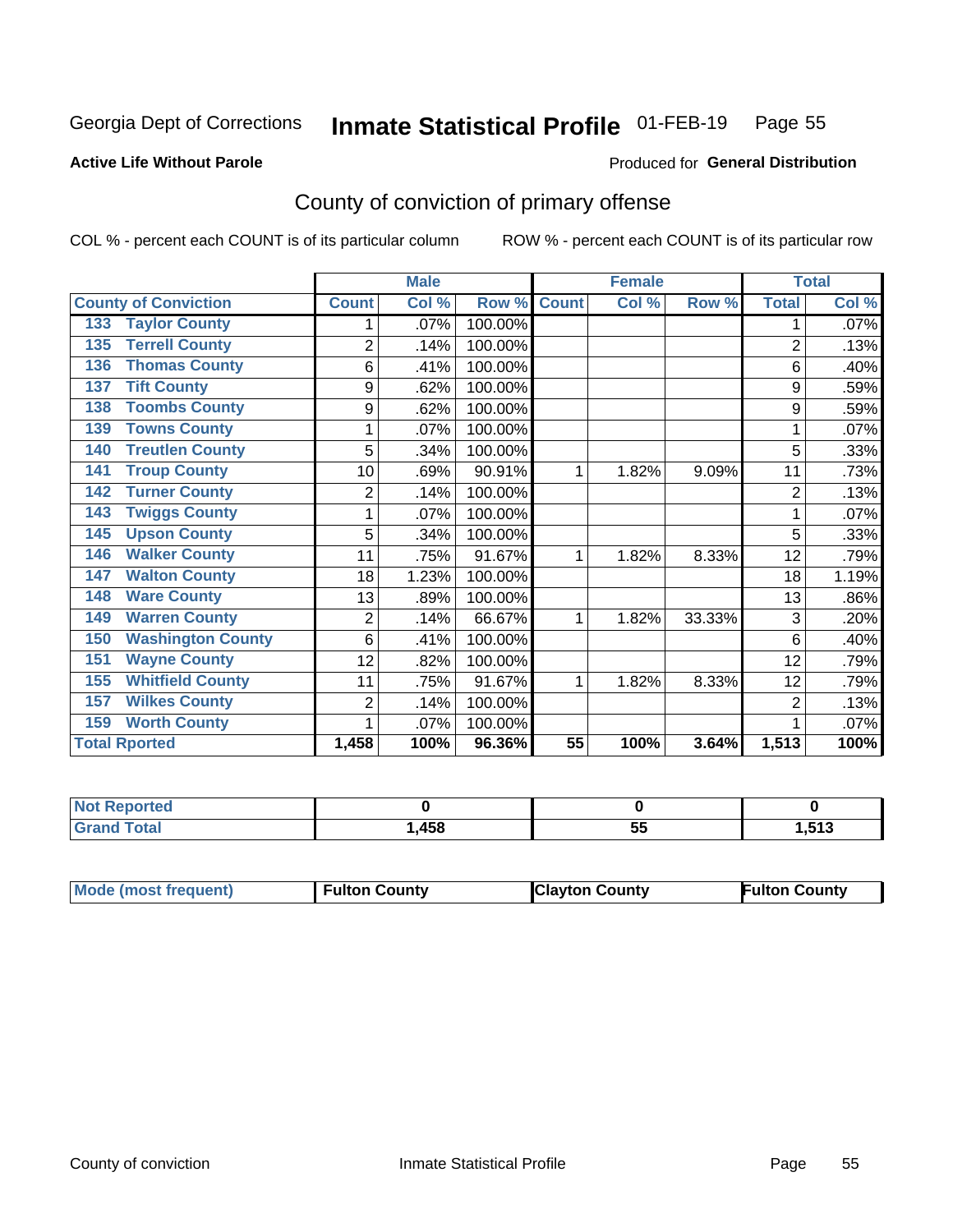### Georgia Dept of Corrections **Active Life Without Parole**

#### Inmate Statistical Profile 01-FEB-19 Page 56

Produced for General Distribution

## Circuit of conviction of primary offense

COL % - percent each COUNT is of its particular column ROW % - percent each COUNT is of its particular row

|                         |                                 |                | <b>Male</b> |         | <b>Female</b>           |       |        | <b>Total</b>   |        |
|-------------------------|---------------------------------|----------------|-------------|---------|-------------------------|-------|--------|----------------|--------|
|                         | <b>Circuit of Conviction</b>    | <b>Count</b>   | Col %       | Row %   | <b>Count</b>            | Col % | Row %  | <b>Total</b>   | Col %  |
| 1                       | <b>Alapaha Circuit</b>          | 14             | .96%        | 100.00% |                         |       |        | 14             | .93%   |
| $\overline{2}$          | <b>Alcovy Circuit</b>           | 31             | 2.13%       | 93.94%  | $\overline{2}$          | 3.77% | 6.06%  | 33             | 2.19%  |
| $\overline{\mathbf{3}}$ | <b>Atlanta Circuit</b>          | 190            | 13.06%      | 98.45%  | 3                       | 5.66% | 1.55%  | 193            | 12.80% |
| 4                       | <b>Atlantic Circuit</b>         | 17             | 1.17%       | 94.44%  | $\mathbf{1}$            | 1.89% | 5.56%  | 18             | 1.19%  |
| $\overline{5}$          | <b>Augusta Circuit</b>          | 95             | 6.53%       | 95.96%  | $\overline{4}$          | 7.55% | 4.04%  | 99             | 6.56%  |
| $\overline{6}$          | <b>Blue Ridge Circuit</b>       | 6              | .41%        | 100.00% |                         |       |        | $\,6$          | .40%   |
| 7                       | <b>Brunswick Circuit</b>        | 43             | 2.96%       | 100.00% |                         |       |        | 43             | 2.85%  |
| 8                       | <b>Chattahoochee Circuit</b>    | 47             | 3.23%       | 97.92%  | 1                       | 1.89% | 2.08%  | 48             | 3.18%  |
| $\overline{9}$          | <b>Cherokee Circuit</b>         | 17             | 1.17%       | 94.44%  | 1                       | 1.89% | 5.56%  | 18             | 1.19%  |
| 10                      | <b>Clayton Circuit</b>          | 67             | 4.60%       | 93.06%  | 5                       | 9.43% | 6.94%  | 72             | 4.77%  |
| $\overline{11}$         | <b>Cobb Circuit</b>             | 71             | 4.88%       | 97.26%  | $\overline{2}$          | 3.77% | 2.74%  | 73             | 4.84%  |
| $\overline{12}$         | <b>Conasauga Circuit</b>        | 14             | .96%        | 93.33%  | $\mathbf{1}$            | 1.89% | 6.67%  | 15             | .99%   |
| $\overline{13}$         | <b>Cordele Circuit</b>          | 16             | 1.10%       | 100.00% |                         |       |        | 16             | 1.06%  |
| $\overline{14}$         | <b>Coweta Circuit</b>           | 24             | 1.65%       | 96.00%  | $\mathbf{1}$            | 1.89% | 4.00%  | 25             | 1.66%  |
| $\overline{15}$         | <b>Dougherty Circuit</b>        | 28             | 1.92%       | 96.55%  | $\mathbf{1}$            | 1.89% | 3.45%  | 29             | 1.92%  |
| 16                      | <b>Dublin Circuit</b>           | 11             | .76%        | 100.00% |                         |       |        | 11             | .73%   |
| $\overline{17}$         | <b>Eastern Circuit</b>          | 60             | 4.12%       | 96.77%  | $\overline{2}$          | 3.77% | 3.23%  | 62             | 4.11%  |
| $\overline{18}$         | <b>Flint Circuit</b>            | 18             | 1.24%       | 94.74%  | $\mathbf{1}$            | 1.89% | 5.26%  | 19             | 1.26%  |
| 19                      | <b>Griffin Circuit</b>          | 30             | 2.06%       | 93.75%  | $\overline{2}$          | 3.77% | 6.25%  | 32             | 2.12%  |
| 20                      | <b>Gwinnett Circuit</b>         | 62             | 4.26%       | 93.94%  | $\overline{4}$          | 7.55% | 6.06%  | 66             | 4.38%  |
| $\overline{21}$         | <b>Houston Circuit</b>          | 26             | 1.79%       | 100.00% |                         |       |        | 26             | 1.72%  |
| $\overline{22}$         | <b>Lookout Mountain Circuit</b> | 18             | 1.24%       | 90.00%  | $\overline{2}$          | 3.77% | 10.00% | 20             | 1.33%  |
| 23                      | <b>Macon Circuit</b>            | 51             | 3.51%       | 96.23%  | $\overline{2}$          | 3.77% | 3.77%  | 53             | 3.51%  |
| 24                      | <b>Middle Circuit</b>           | 33             | 2.27%       | 100.00% |                         |       |        | 33             | 2.19%  |
| $\overline{25}$         | <b>Mountain Circuit</b>         | 8              | .55%        | 100.00% |                         |       |        | 8              | .53%   |
| 26                      | <b>Northeastern Circuit</b>     | 24             | 1.65%       | 85.71%  | $\overline{\mathbf{4}}$ | 7.55% | 14.29% | 28             | 1.86%  |
| $\overline{27}$         | <b>Northern Circuit</b>         | 15             | 1.03%       | 93.75%  | 1                       | 1.89% | 6.25%  | 16             | 1.06%  |
| 28                      | <b>Ocmulgee Circuit</b>         | 16             | 1.10%       | 94.12%  | 1                       | 1.89% | 5.88%  | 17             | 1.13%  |
| 29                      | <b>Oconee Circuit</b>           | $\overline{2}$ | .14%        | 100.00% |                         |       |        | $\overline{2}$ | .13%   |
| 30                      | <b>Ogeechee Circuit</b>         | 13             | .89%        | 92.86%  | 1                       | 1.89% | 7.14%  | 14             | .93%   |
| $\overline{31}$         | <b>Pataula Circuit</b>          | 10             | .69%        | 100.00% |                         |       |        | 10             | .66%   |
| 32                      | <b>Piedmont Circuit</b>         | 21             | 1.44%       | 100.00% |                         |       |        | 21             | 1.39%  |
| 33                      | <b>Rome Circuit</b>             | 30             | 2.06%       | 96.77%  | $\mathbf 1$             | 1.89% | 3.23%  | 31             | 2.06%  |
| 34                      | <b>South Georgia Circuit</b>    | 13             | .89%        | 100.00% |                         |       |        | 13             | .86%   |
| 35                      | <b>Southern Circuit</b>         | 17             | 1.17%       | 100.00% |                         |       |        | 17             | 1.13%  |
| 36                      | <b>Southwestern Circuit</b>     | $\overline{7}$ | .48%        | 100.00% |                         |       |        | 7              | .46%   |
| 37                      | <b>Stone Mountain Circuit</b>   | 133            | 9.14%       | 97.08%  | 4                       | 7.55% | 2.92%  | 137            | 9.08%  |
| 38                      | <b>Tallapoosa Circuit</b>       | 10             | .69%        | 100.00% |                         |       |        | 10             | .66%   |
| 39                      | <b>Tifton Circuit</b>           | 14             | .96%        | 100.00% |                         |       |        | 14             | .93%   |
| 40                      | <b>Toombs Circuit</b>           | 8              | .55%        | 88.89%  | $\mathbf{1}$            | 1.89% | 11.11% | 9              | .60%   |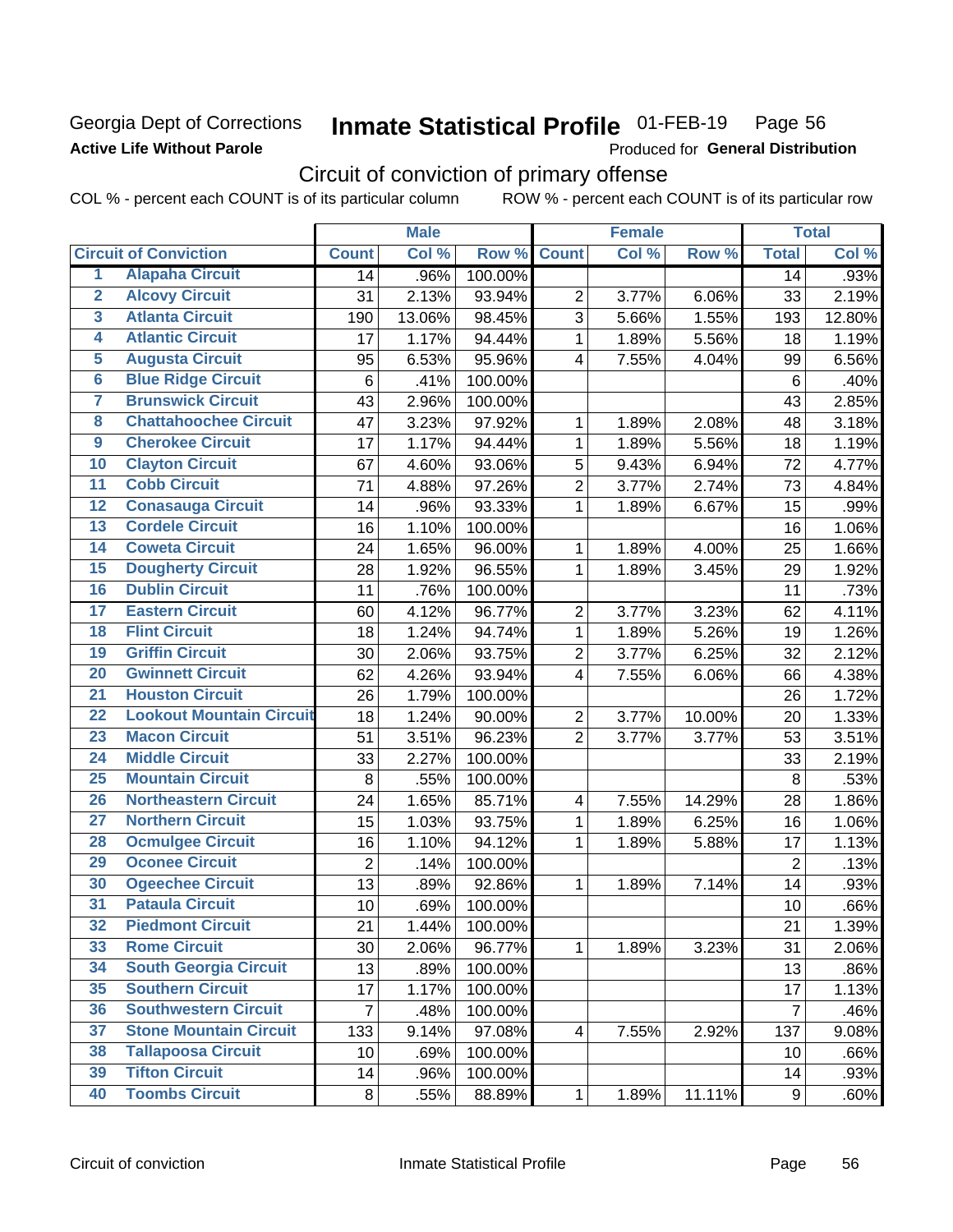### Georgia Dept of Corrections **Active Life Without Parole**

#### Inmate Statistical Profile 01-FEB-19 Page 57

Produced for General Distribution

## Circuit of conviction of primary offense

COL % - percent each COUNT is of its particular column ROW % - percent each COUNT is of its particular row

|                             |                                  |              | <b>Male</b>    |         |                | <b>Female</b> |        |              | <b>Total</b>   |
|-----------------------------|----------------------------------|--------------|----------------|---------|----------------|---------------|--------|--------------|----------------|
|                             | <b>Circuit of Conviction</b>     | <b>Count</b> | Col %          | Row %   | <b>Count</b>   | Col %         | Row %  | <b>Total</b> | Col%           |
| 41                          | <b>Waycross Circuit</b>          | 29           | 1.99%          | 96.67%  |                | 1.89%         | 3.33%  | 30           | 1.99%          |
| 42                          | <b>Western Circuit</b>           | 24           | 1.65%          | 96.00%  |                | 1.89%         | 4.00%  | 25           | 1.66%          |
| 43                          | <b>Rockdale Circuit</b>          | 11           | .76%           | 100.00% |                |               |        | 11           | .73%           |
| 44                          | <b>Douglas Circuit</b>           | 34           | 2.34%          | 94.44%  | $\overline{2}$ | 3.77%         | 5.56%  | 36           | 2.39%          |
| 45                          | <b>Appalachian Circuit</b>       | 4            | .27%           | 100.00% |                |               |        | 4            | .27%           |
| 46                          | <b>Enotah Circuit</b>            | 2            | .14%           | 100.00% |                |               |        | 2            | .13%           |
| 47                          | <b>Bell-Forsyth J.C.</b>         | 5            | .34%           | 83.33%  |                | 1.89%         | 16.67% | 6            | .40%           |
| 48                          | <b>Towaliga Judicial Circuit</b> | 13           | .89%           | 100.00% |                |               |        | 13           | .86%           |
| 49                          | <b>Paulding Circuit</b>          | 3            | .21%           | 100.00% |                |               |        | 3            | .20%           |
|                             | <b>Total Rported</b>             | 1,455        | 100%           | 96.49%  | 53             | 100%          | 3.51%  | 1,508        | 100%           |
|                             | <b>Not Reported</b>              | 3            |                |         | $\mathbf{2}$   |               |        | 5            |                |
|                             | <b>Grand Total</b>               | 1,458        |                | 55      |                |               | 1,513  |              |                |
| <b>Mode (most frequent)</b> |                                  |              | <b>Atlanta</b> |         |                | Clayton       |        |              | <b>Atlanta</b> |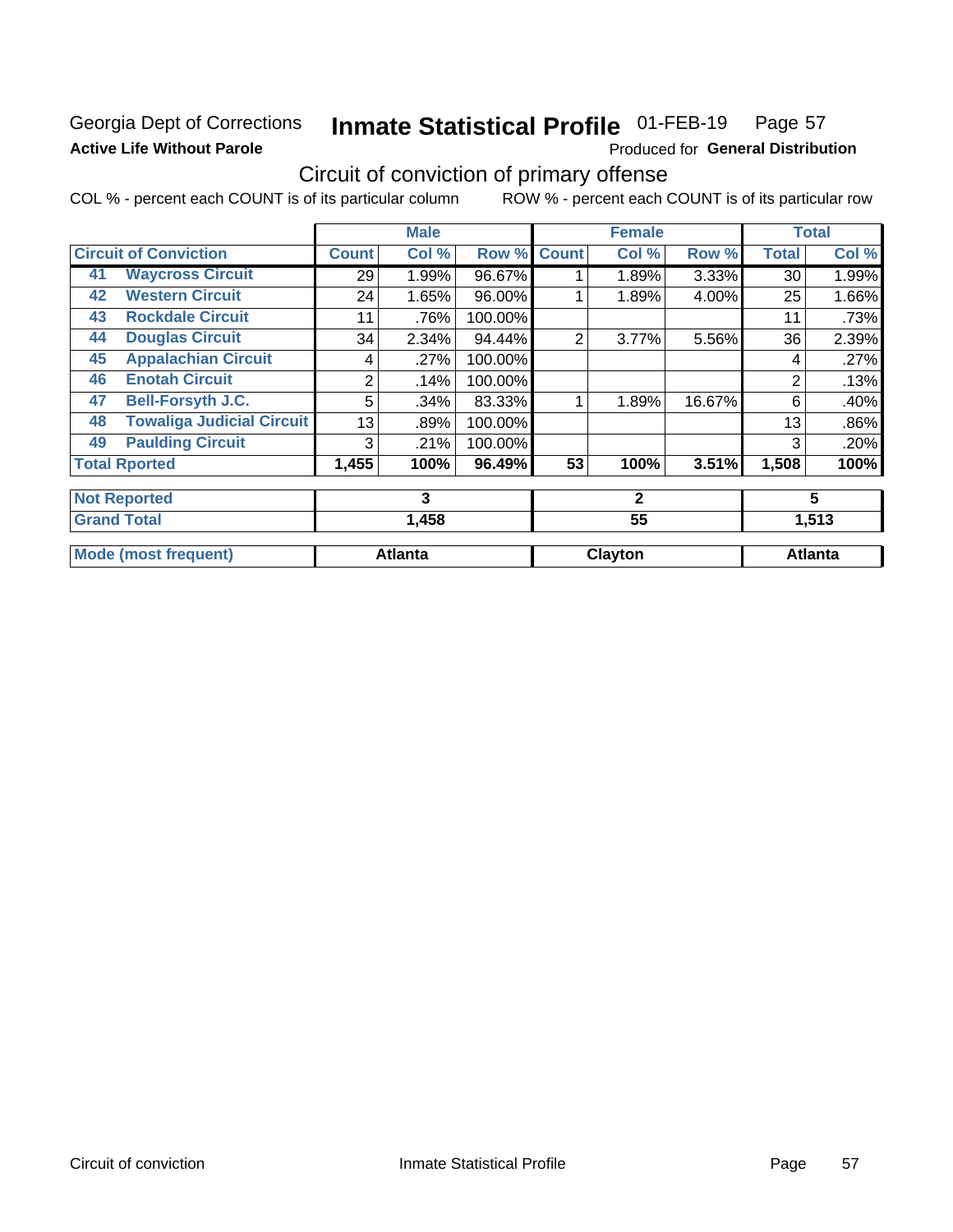### **Active Life Without Parole**

### **Produced for General Distribution**

## Years served (jail + prison) in this incarceration

COL % - percent each COUNT is of its particular column

|                        | <b>Male</b>     |       |         | <b>Female</b>   |        |       | <b>Total</b>    |       |
|------------------------|-----------------|-------|---------|-----------------|--------|-------|-----------------|-------|
| <b>Years Served</b>    | <b>Count</b>    | Col % | Row %   | <b>Count</b>    | Col %  | Row % | <b>Total</b>    | Col % |
| Less than one year     | $\overline{40}$ | 2.74% | 97.56%  | 1               | 1.82%  | 2.44% | $\overline{41}$ | 2.71% |
| 1 to 1.99 years        | 53              | 3.64% | 96.36%  | $\overline{2}$  | 3.64%  | 3.64% | 55              | 3.64% |
| 2 to 2.99 years        | 99              | 6.79% | 96.12%  | 4               | 7.27%  | 3.88% | 103             | 6.81% |
| 3 to 3.99 years        | 112             | 7.68% | 94.92%  | 6               | 10.91% | 5.08% | 118             | 7.80% |
| 4 to 4.99 years        | 118             | 8.09% | 94.40%  | 7               | 12.73% | 5.60% | 125             | 8.26% |
| 5 to 5.99 years        | 116             | 7.96% | 94.31%  | 7               | 12.73% | 5.69% | 123             | 8.13% |
| 6 to 6.99 years        | 98              | 6.72% | 91.59%  | 9               | 16.36% | 8.41% | 107             | 7.07% |
| 7 to 7.99 years        | 97              | 6.65% | 97.00%  | 3               | 5.45%  | 3.00% | 100             | 6.61% |
| <b>8 to 8.99 years</b> | 74              | 5.08% | 94.87%  | 4               | 7.27%  | 5.13% | 78              | 5.16% |
| 9 to 9.99 years        | 57              | 3.91% | 98.28%  | 1               | 1.82%  | 1.72% | 58              | 3.83% |
| 10 to 10.99 years      | 43              | 2.95% | 97.73%  | 1               | 1.82%  | 2.27% | 44              | 2.91% |
| 11 to 11.99 years      | 49              | 3.36% | 100.00% |                 |        |       | 49              | 3.24% |
| 12 to 12.99 years      | 29              | 1.99% | 93.55%  | $\overline{c}$  | 3.64%  | 6.45% | 31              | 2.05% |
| 13 to 13.99 years      | 26              | 1.78% | 96.30%  | $\mathbf 1$     | 1.82%  | 3.70% | 27              | 1.78% |
| 14 to 14.99 years      | 44              | 3.02% | 100.00% |                 |        |       | 44              | 2.91% |
| 15 to 15.99 years      | 27              | 1.85% | 93.10%  | $\overline{c}$  | 3.64%  | 6.90% | 29              | 1.92% |
| 16 to 16.99 years      | 43              | 2.95% | 93.48%  | 3               | 5.45%  | 6.52% | 46              | 3.04% |
| 17 to 17.99 years      | 40              | 2.74% | 100.00% |                 |        |       | 40              | 2.64% |
| 18 to 18.99 years      | 40              | 2.74% | 100.00% |                 |        |       | 40              | 2.64% |
| 19 to 19.99 years      | 35              | 2.40% | 100.00% |                 |        |       | 35              | 2.31% |
| 20 to 20.99 years      | 36              | 2.47% | 97.30%  | $\mathbf 1$     | 1.82%  | 2.70% | 37              | 2.45% |
| 21 to 21.99 years      | 44              | 3.02% | 97.78%  | 1               | 1.82%  | 2.22% | 45              | 2.97% |
| 22 to 22.99 years      | 38              | 2.61% | 100.00% |                 |        |       | 38              | 2.51% |
| 23 to 23.99 years      | 28              | 1.92% | 100.00% |                 |        |       | 28              | 1.85% |
| 24 to 24.99 years      | 23              | 1.58% | 100.00% |                 |        |       | 23              | 1.52% |
| 25 to 25.99 years      | 17              | 1.17% | 100.00% |                 |        |       | 17              | 1.12% |
| 26 to 26.99 years      | 4               | 0.27% | 100.00% |                 |        |       | 4               | 0.26% |
| 27 to 27.99 years      | 5               | 0.34% | 100.00% |                 |        |       | $\overline{5}$  | 0.33% |
| 28 to 28.99 years      | 1               | 0.07% | 100.00% |                 |        |       | $\mathbf 1$     | 0.07% |
| 29 to 29.99 years      | 3               | 0.21% | 100.00% |                 |        |       | 3               | 0.20% |
| Thirty + years         | 19              | 1.30% | 100.00% |                 |        |       | 19              | 1.26% |
| <b>Total Reported</b>  | 1,458           | 100%  | 96.36%  | $\overline{55}$ | 100%   | 3.64% | 1,513           | 100%  |

| <b>Not Reported</b>      |       |      |       |
|--------------------------|-------|------|-------|
| <b>Grand Total</b>       | 1,458 | 55   | 1,513 |
|                          |       |      |       |
| <b>Mean</b><br>(average) | 10.49 | 7.29 | 10.37 |

| l Mean<br>(average)            | 10.49           | 7.ZY            | 10.37           |
|--------------------------------|-----------------|-----------------|-----------------|
| Median (middle)                | 7.96            | 6.01            | 7.85            |
| <b>Mode</b><br>(most frequent) | 7 to 7.99 years | 8 to 8.99 years | 7 to 7.99 years |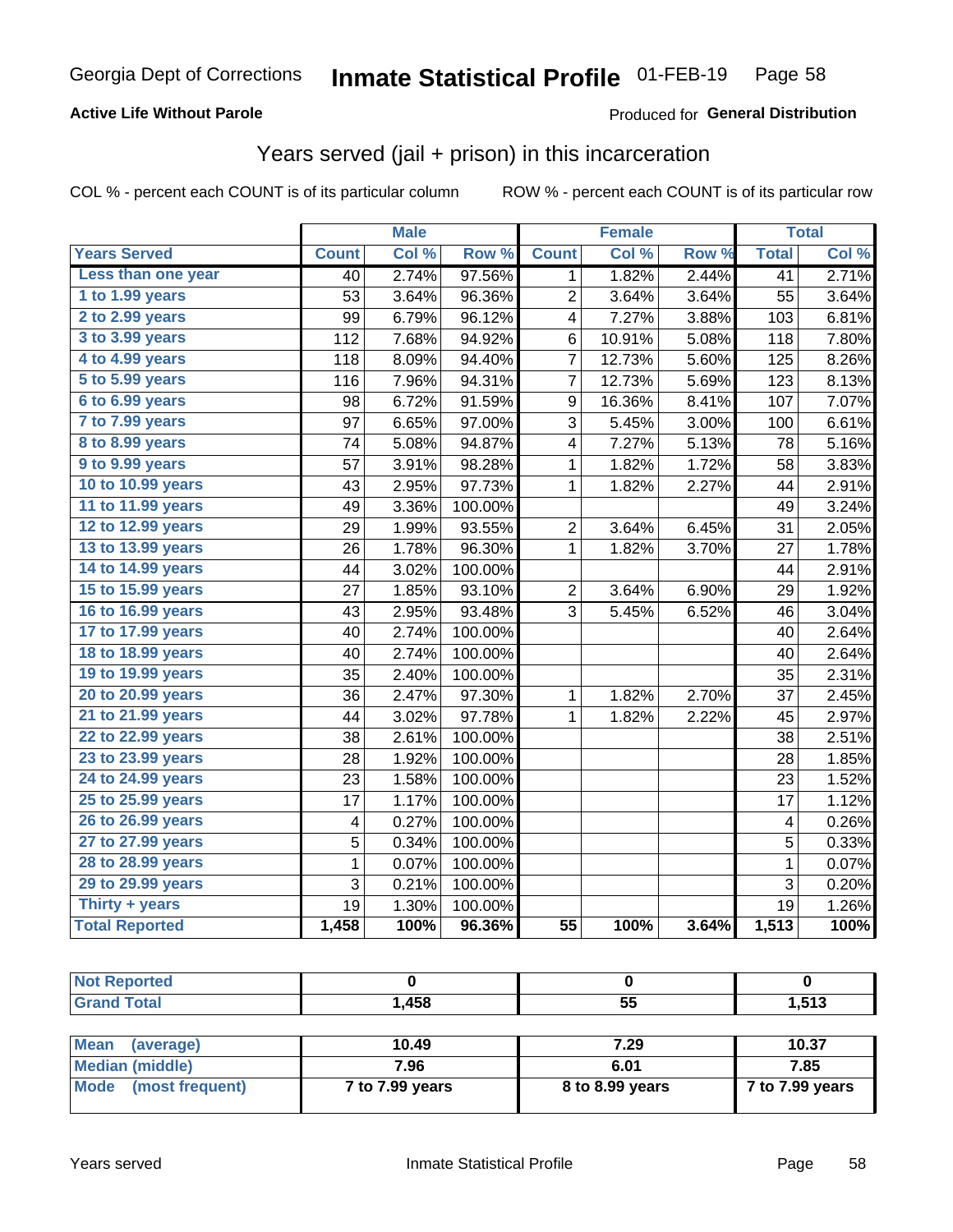#### Inmate Statistical Profile 01-FEB-19 Page 59

### **Active Life Without Parole**

Produced for General Distribution

### Results of most recent HIV tests

COL % - percent each COUNT is of its particular column

|                         |              | <b>Male</b> |        |              | <b>Female</b> |          |       | Total  |
|-------------------------|--------------|-------------|--------|--------------|---------------|----------|-------|--------|
| <b>HIV Test Results</b> | <b>Count</b> | Col %       | Row %I | <b>Count</b> | Col %         | Row %    | Total | Col %  |
| <b>Positive</b>         | 12           | $0.86\%$    | 92.31% |              | 1.92%         | 7 69%∎   | 13    | 0.89%  |
| <b>Negative</b>         | .391         | 99.14%      | 96.46% | 51           | 98.08%        | $3.54\%$ | .442  | 99.11% |
| <b>Total Reported</b>   | .403         | 100%        | 96.43% | 52           | 100%          | 3.57%    | 1,455 | 100%   |

| <b>Not Reported</b>        | --<br>uu |             | 58    |
|----------------------------|----------|-------------|-------|
| <b>Total</b><br><b>Gro</b> | ,458     | --<br><br>◡ | 1,513 |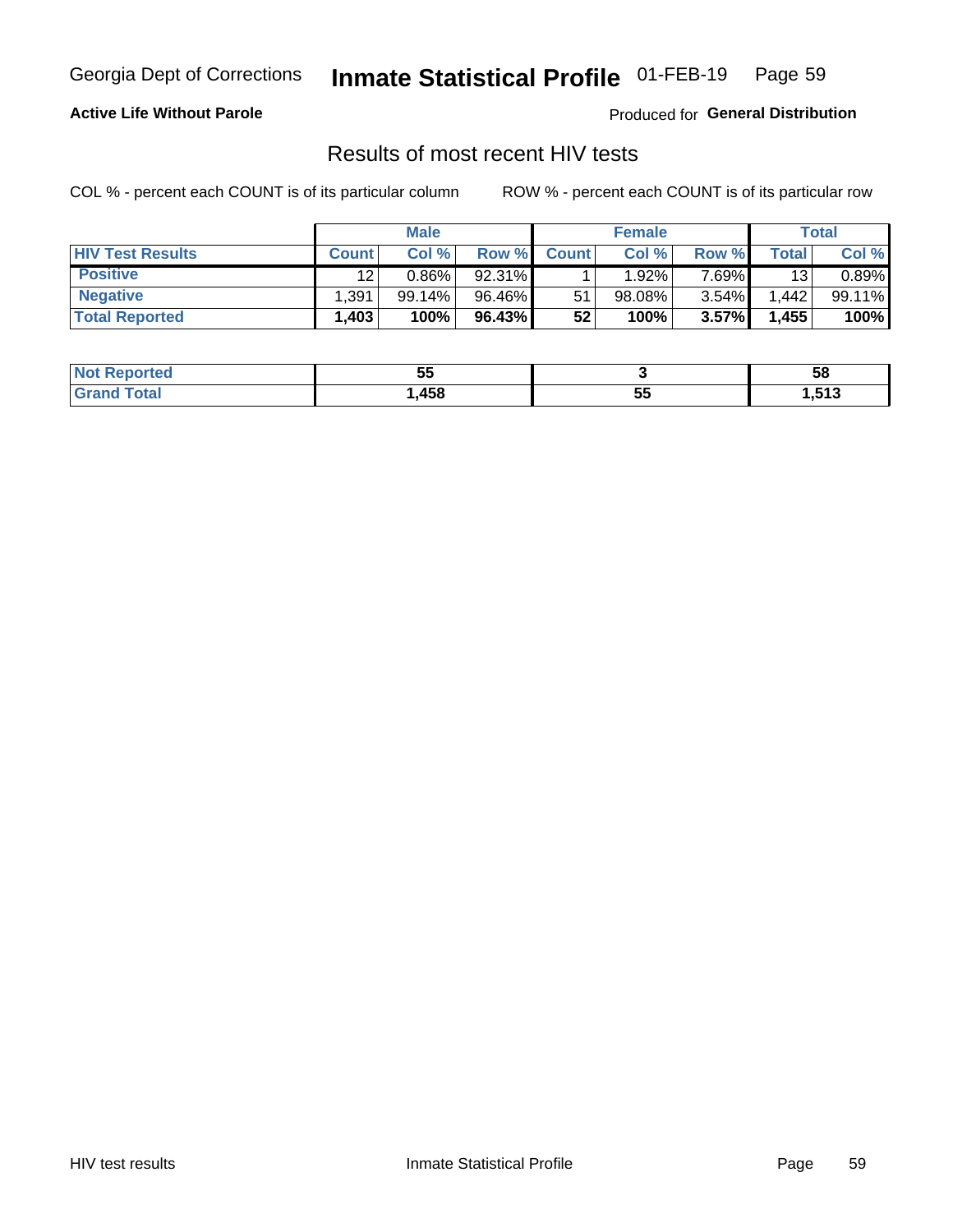## Georgia Dept of Corrections **Inmate Statistical Profile** 01-FEB-19 Page 60

### **Active Life Without Parole**

Produced for **General Distribution**

### Results of most recent tuberculosis test

COL % - percent each COUNT is of its particular column ROW % - percent each COUNT is of its particular row

|                                  | <b>Male</b>  |           |           | <b>Female</b> |        |        | Total   |        |
|----------------------------------|--------------|-----------|-----------|---------------|--------|--------|---------|--------|
| <b>Tuberculosis Test Results</b> | <b>Count</b> | Col%      | Row %I    | <b>Count</b>  | Col %  | Row %I | Total I | Col %  |
| <b>Positive on current test</b>  | 273          | 18.89%    | $99.27\%$ |               | 3.85%  | 0.73%  | 275     | 18.37% |
| <b>Negative</b>                  | 1.172        | $81.11\%$ | 95.91%    | 50            | 96.15% | 4.09%  | 1.222   | 81.63% |
| <b>Total Reported</b>            | .445         | 100%      | 96.53%    | 52            | 100%   | 3.47%  | 1,497   | 100%   |

| <b>Not Reported</b> |      |    |                     |
|---------------------|------|----|---------------------|
| <b>Total</b>        | ,458 | JJ | <b>E42</b><br>נו כו |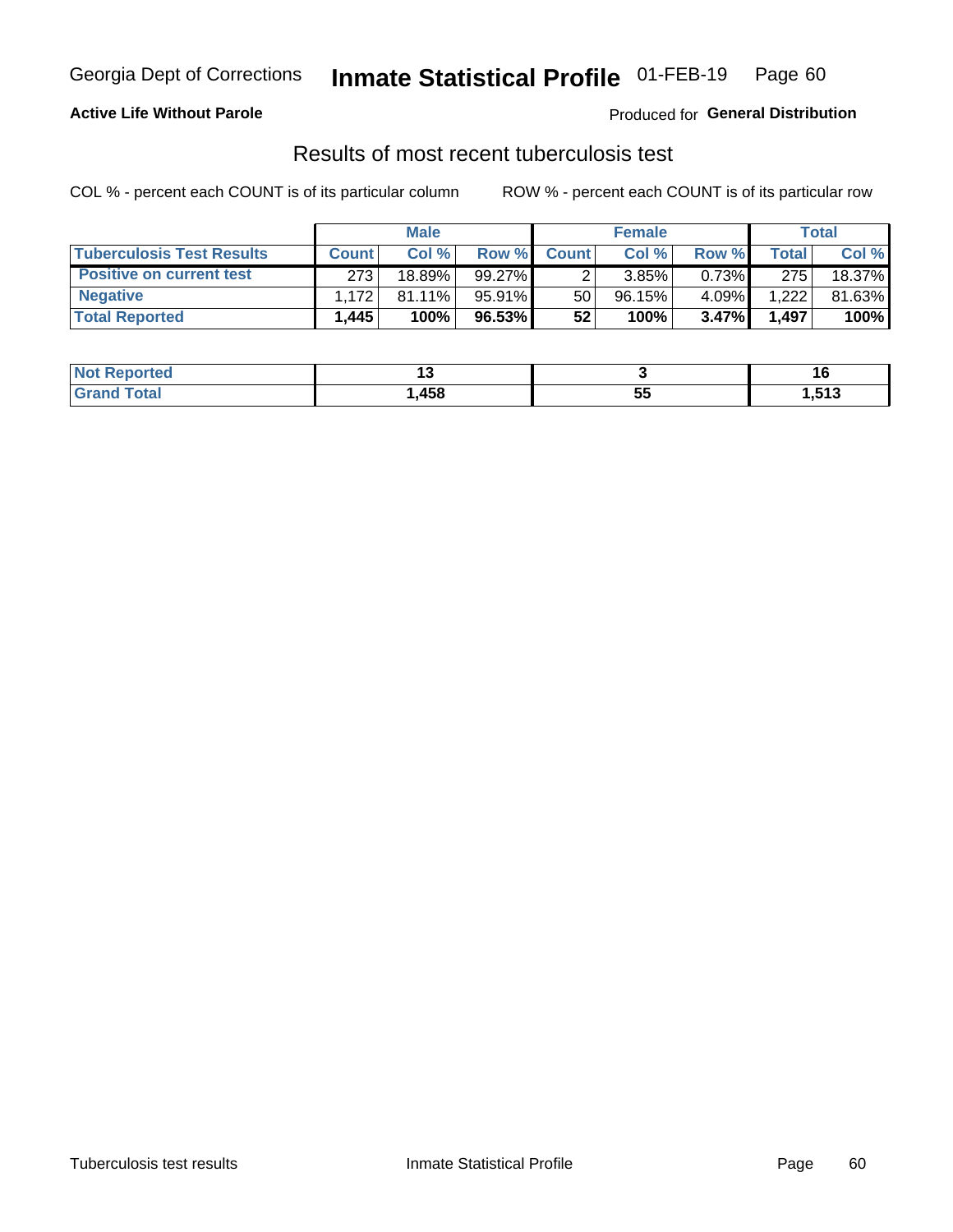## Georgia Dept of Corrections **Inmate Statistical Profile** 01-FEB-19 Page 61

### **Active Life Without Parole**

Produced for **General Distribution**

### Results of most recent syphilis test

COL % - percent each COUNT is of its particular column ROW % - percent each COUNT is of its particular row

|                                 | <b>Male</b>  |           |           | <b>Female</b> |           |       | Total |        |
|---------------------------------|--------------|-----------|-----------|---------------|-----------|-------|-------|--------|
| <b>Syphilis Test Results</b>    | <b>Count</b> | Col%      | Row %     | <b>Count</b>  | Col%      | Row % | Total | Col %  |
| <b>Positive on current test</b> | 16'          | $2.70\%$  | $94.12\%$ |               | 9.09%     | 5.88% | 17    | 2.81%  |
| <b>Negative</b>                 | 577          | $97.30\%$ | 98.30%    | 10            | $90.91\%$ | 1.70% | 587   | 97.19% |
| <b>Total Reported</b>           | 593          | 100%      | 98.18%    | 11            | 100%      | 1.82% | 604   | 100%   |

| <b>Not Reported</b> | 865  | 44       | 909  |
|---------------------|------|----------|------|
| <b>Grand Total</b>  | ,458 | 44<br>JJ | ,513 |